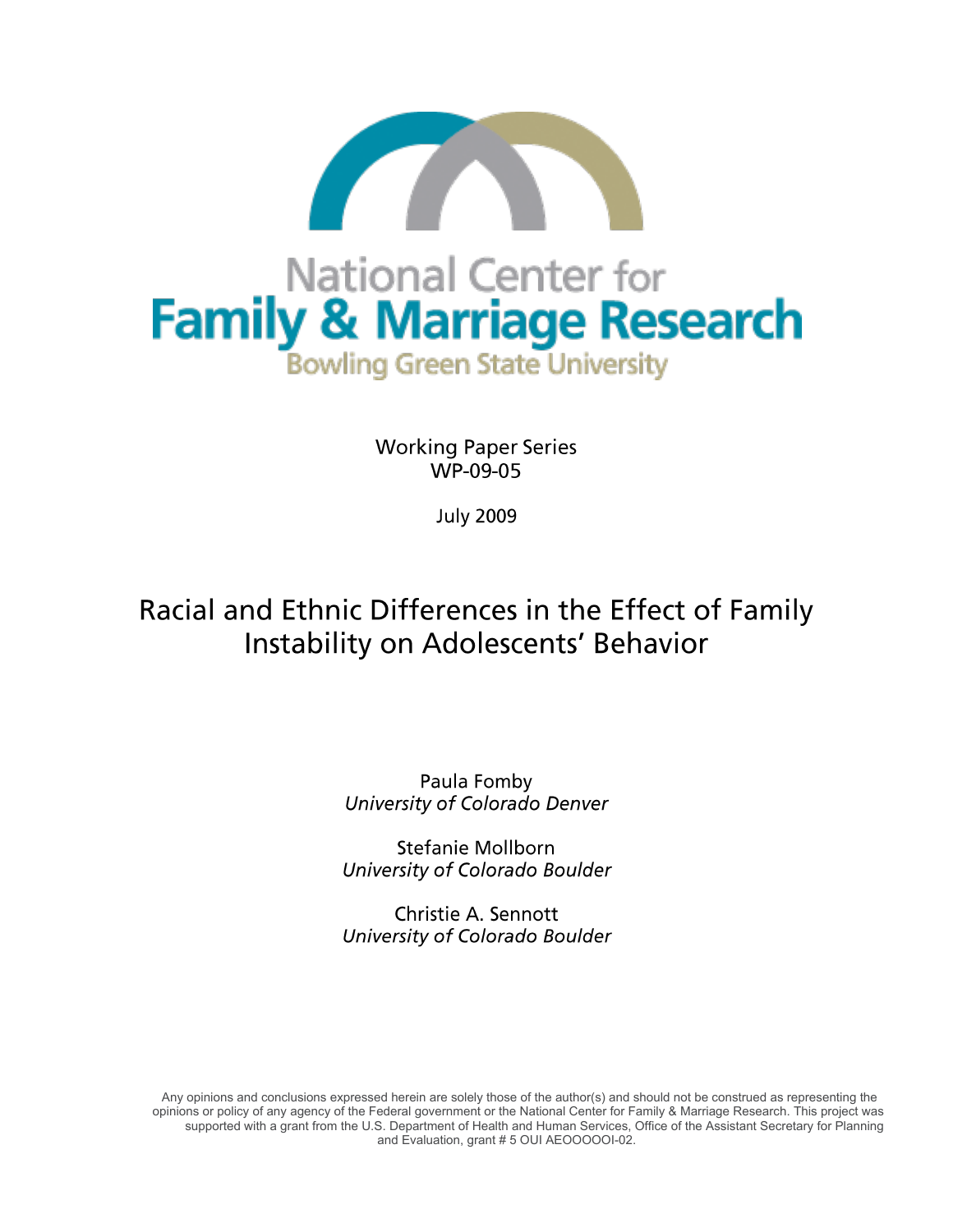# **Racial and Ethnic Differences in the Effect of Family Instability on Adolescents' Behavior**

Paula Fomby *University of Colorado Denver* 

Stefanie Mollborn *University of Colorado Boulder* 

Christie A. Sennott *University of Colorado Boulder*

Direct correspondence to Paula Fomby, University of Colorado Denver, Department of Sociology, Campus Box 105, P.O. Box 173364, Denver, CO 80217-3364, [paula.fomby@ucdenver.edu.](mailto:paula.fomby@ucdenver.edu) This research was supported by a seed grant from the University of Colorado Population Center and by the National Center for Family and Marriage Research External Grants Program on Marital and Family Instability. This research uses data from Add Health, a program project designed by J. Richard Udry, Peter S. Bearman, and Kathleen Mullan Harris, and funded by grant P01-HD31921 from The Eunice Kennedy Shriver National Institute of Child Health and Human Development, with cooperative funding from 17 other agencies. Special acknowledgment is due Ronald R. Rindfuss and Barbara Entwisle for assistance in the original design. Persons interested in obtaining data files from Add Health should contact Add Health, Carolina Population Center, 123 W. Franklin Street, Chapel Hill, NC 27516-2524 (Add Health@unc.edu). No direct support was received from grant P01-HD31921 for this analysis.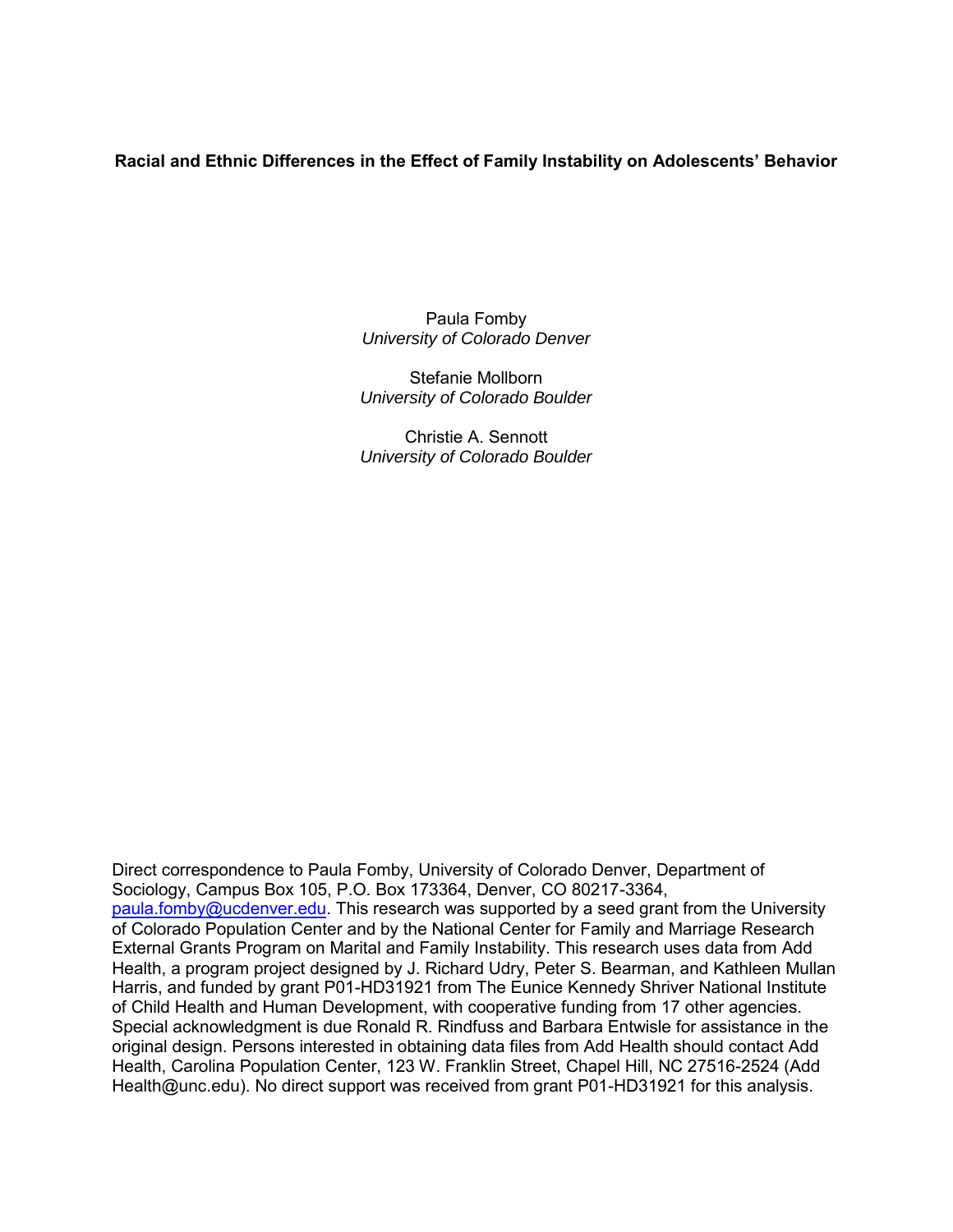# **Racial and Ethnic Differences in the Effect of Family Instability on Adolescents' Behavior**

# **ABSTRACT**

We use data from the National Longitudinal Study of Adolescent Health (N=7,686) to determine whether racial and ethnic differences in socioeconomic stress and social protection explain group differences in the association between family structure instability and three outcomes for white, black, and Mexican-American adolescents: delinquent behavior, age at first sex, and age at first nonmarital birth. We find that the positive association between mothers' union transitions and each outcome for white adolescents is attenuated by social protection. The association of instability with age at first sex and first nonmarital birth is weaker for black adolescents, but not for Mexican-American adolescents. The weaker association is explained by black adolescents' more frequent exposure to socioeconomic stress in the context of union instability.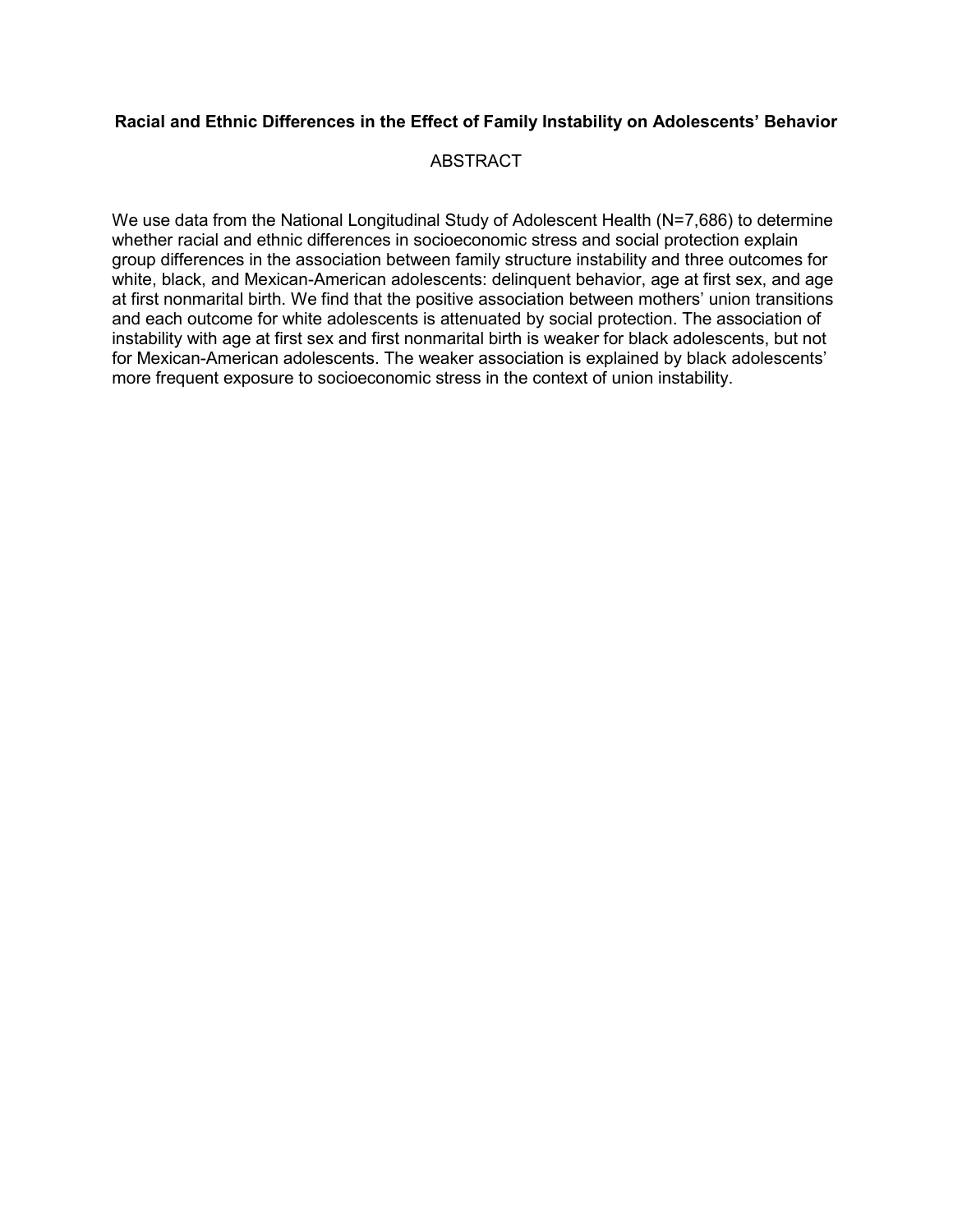A growing body of research supports the *instability hypothesis*, which states that multiple changes in family structure affect children's behavioral development as much as or more than the characteristics of the family systems they reside in at any given point (Cavanagh, 2008; Cavanagh et al., 2008; Fomby & Cherlin, 2007; Heard, 2007; Wu & Martinson, 1993). However, there has been little research to explain a provocative finding: instability appears to have a strong association with some aspects of behavioral development for white children, but not for black children. To address this discrepancy, we test two theories that have been posited to explain racial and ethnic differences in children's adjustment to family change: *social protection* and *socioeconomic stress* (McLoyd et al., 2000). We use nationally representative data to compare the relative importance of these mechanisms for explaining differences in the association of family structure instability with three outcomes for white, black, and Mexican-American adolescents: self-reported delinquent behavior, age at nonmarital sexual initiation, and age at first nonmarital birth.

## Literature review

 Tests of the instability hypothesis have become increasingly salient as the prevalence of births within cohabiting unions has increased (Chandra et al., 2005) while cohabiting unions have remained relatively unstable union types compared to marriage (Manning et al., 2004). Additionally, as research has suggested, children born to single mothers who remain unmarried fare at least as well and perhaps better than children residing in stepfamilies (Cherlin & Furstenberg Jr., 1994); therefore, researchers have evaluated the consequences of federal policies to promote marriage among low-income single mothers (Graefe & Lichter, 2007).

 Studies of family structure instability have added to earlier research that used static measures of family structure by testing the theory that repeated disruptions to the family system, caused by either the addition or departure of a household member, may lead to behaviors with potentially deleterious long-term consequences. Although a full causal chain has not been identified, various explanations for why instability matters for children's behavior have been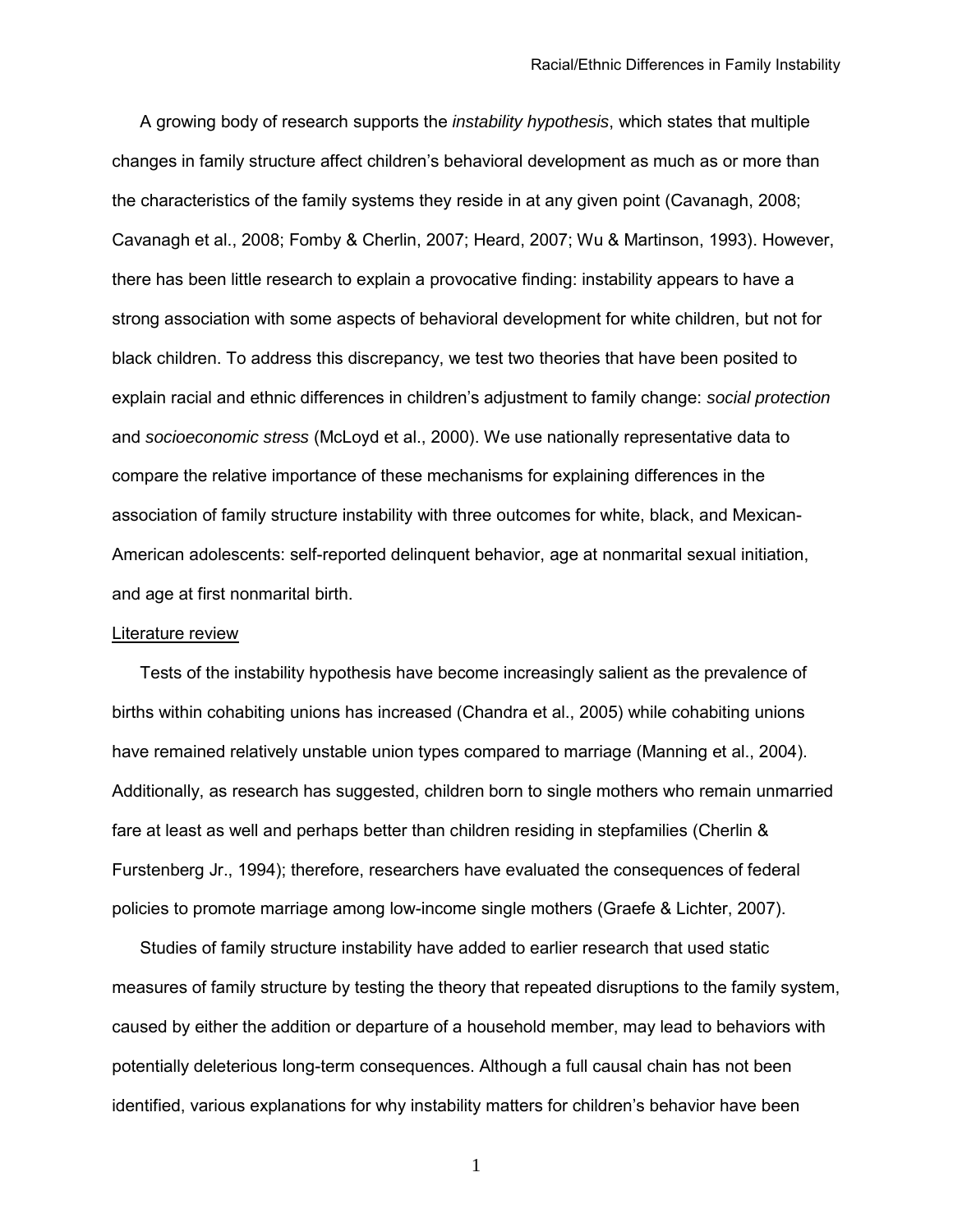supported by empirical research. These include children's repeated exposure to poor union quality in the context of dissolving or newly forming unions (Fomby & Osborne, 2008), compromised parent-child relationships in response to persistent instability (Cavanagh, 2008), and maternal stress following a family structure transition (Osborne & McLanahan, 2007).

 A subset of literature testing the instability hypothesis has identified significant differences between black and white children in the association of family structure transitions with some behavioral outcomes. In sum, this work indicates that family structure transitions, as measured by the entry into or exit from a household of a mother's married or cohabiting partners, has deleterious consequences for white children, but not for black children. Using data from the 1979 National Longitudinal Survey of Youth (NLSY79), Wu and Thomson (2001) found that family structure transitions were associated with a higher risk of first intercourse at an early age for white women, but not for black women. Wu and Martinson (1993, using the National Survey of Families and Households) and Wu (1996, using the NLSY79) found that the effect of family structure instability on nonmarital births was weaker for black than for white young women.

 Using the NLSY79 and the Children of the NLSY (CNLSY), Fomby and Cherlin (2007) reported that white children aged 5 to 14 who experienced more family structure transitions had more externalizing behavior problems; and for children 10 to 14, transitions were positively associated with self-reported delinquent behavior after controlling for attributes of the mother's background. For black children, these associations were absent. To date, research on family structure instability has not reported differences in the effect of family structure instability on these outcomes for racial and ethnic groups other than white and black children; nor has research explicitly reported that there *are not* racial and ethnic differences in the effects of family structure instability on other outcomes or in other data sources.

 Two hypotheses suggested by research on children's exposure to family conflict and divorce may explain why family instability has a stronger association with behavior for white adolescents than for black adolescents (see McLoyd et al., 2000 for a review). First, black adolescents, who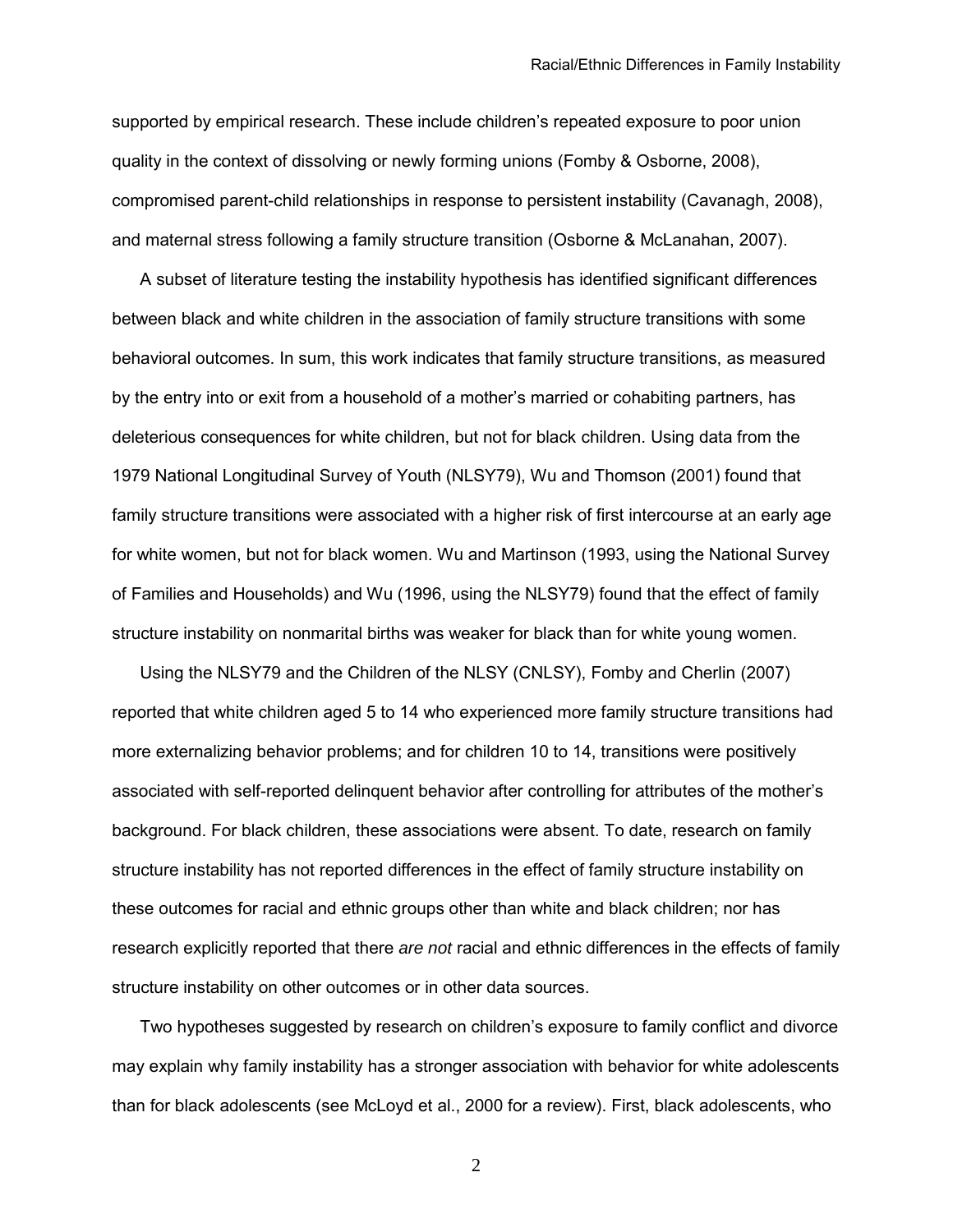tend to reside in more economically stressful environments than white adolescents, may absorb the addition or departure of a household member as one more change in a context defined by turbulence (the *socioeconomic stress hypothesis*). Second, black adolescents may have greater average access than white adolescents to extended kin and other adult role models inside or outside of the parental household, and those adults may help the child to absorb the impact of family structure change (referred to as the *protection hypothesis*). To our knowledge, these hypotheses have not been tested together previously in an attempt to explain racial and ethnic differences in the effects of family structure change.

# *Socioeconomic Stress Hypothesis*

 The socioeconomic stress hypothesis asserts that factors related to persistent poverty and unemployment overwhelm the effect of changes in family structure on adolescents' development. Racial and ethnic differences in exposure to these factors will explain observed racial and ethnic variation in the association of instability with adolescent outcomes. Evidence for this hypothesis comes from a variety of sources. In a meta-analysis of the effects of divorce on children in adulthood, Amato and Keith (1991) posited that many children of color experience more generally stressful environments that diminish the unique impact of a single event like a divorce. Additional evidence comes from a longitudinal study in which African-American children in married-parent families that eventually divorced had lower family incomes prior to divorce and were less likely to have increased externalizing behavior problems following divorce compared to European-American children (Shaw et al., 1999). The authors concluded that among the African-American families considered, but not among the European-American families, the risk of divorce or separation is tied to poverty and unemployment, conditions that potentially influence adolescents' development at least as much as family structure instability itself. In a sample of middle school students, scholastic performance was lower among white students who had experienced a parental divorce since the second grade; among black students, scholastic performance was lower among those who had experienced a divorce prior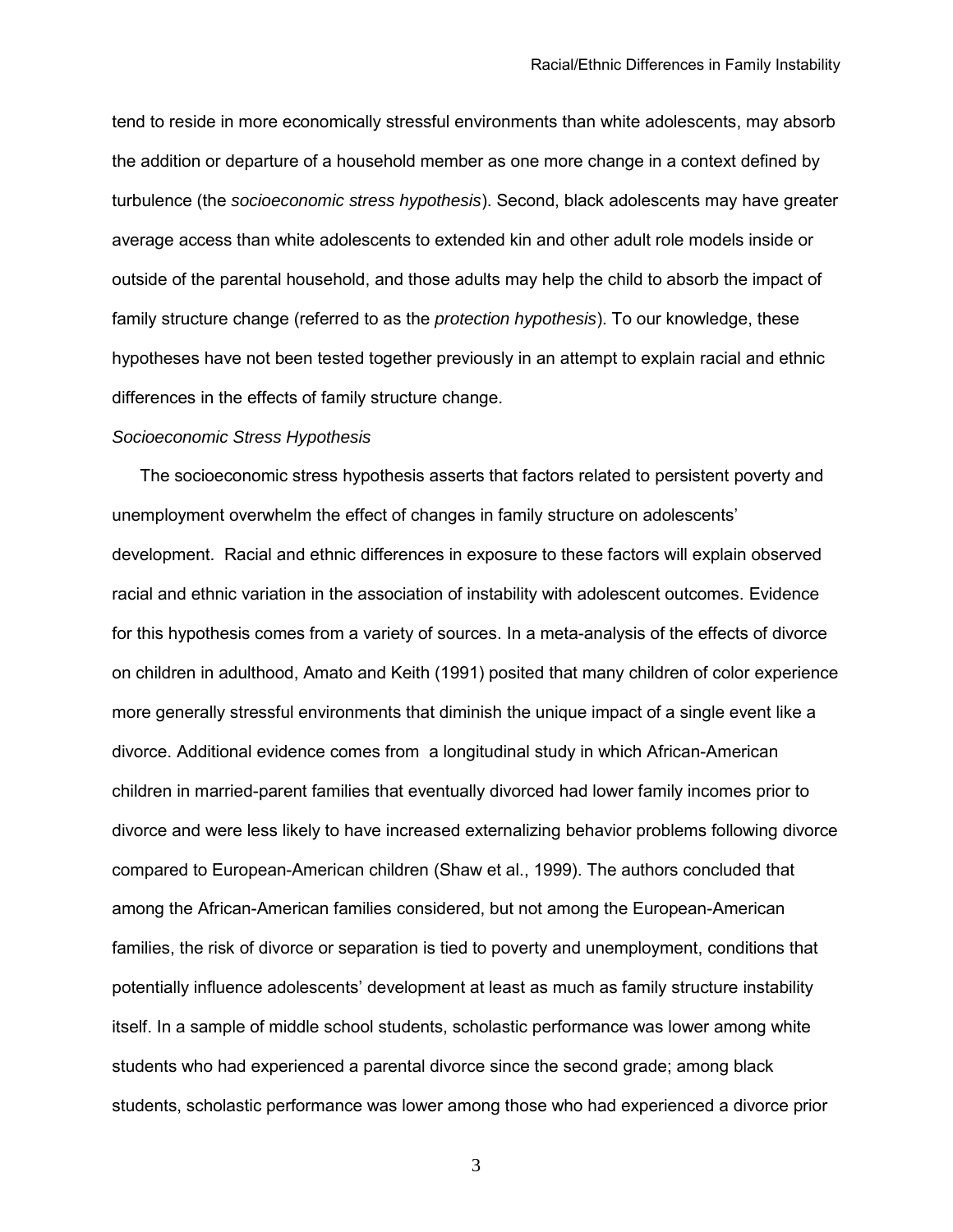to kindergarten (Smith, 1997). The author concludes that white children's response to divorce was related to exposure to conflict and the emotional trauma of separation, while black children's response resulted from the economic disadvantage associated with residing in a single-parent family.

 Beyond individual and family-level indicators of socioeconomic stress and poverty, race/ethnic differences in socioeconomic context at the neighborhood level also may explain group differences in the association of family structure instability with adolescent risk behavior. In neighborhood contexts where nonmarital family organization and family structure instability are more pervasive, the dissolution and formation of unions within an adolescent's household may be relatively less stressful to adolescents. Whereas those changes are more normative whether family instability is characterized locally by changes in cohabiting union status (Edin & Kefalas, 2006) or by divorce and remarriage. At the same time, adolescents residing in neighborhoods characterized by high levels of concentrated poverty and minority racial segregation are relatively more likely to engage in delinquency and early family formation (Browning, Leventhal, & Brooks-Gunn 2004; Baumer & South 2001; South & Baumer 2000, Billy, Brewster, & Grady 1994, Frank et al., 2007; Wilson 1987; Massey & Denton, 1994). Concentrated neighborhood poverty may influence adolescents' risk-taking behavior through greater exposure to social disorganization and lower social cohesion (Billy, Brewster, & Grady 1994), peer attitudes that promote risk-taking behavior (Baumer & South, 2001; South & Baumer, 2000), and a perceived shortage of long-term economic prospects (MacLeod, 1995).

 Compositional differences between the families of black adolescents and white adolescents that are predictive of union disruption also may be indicative of socioeconomic strain. Among children in married unions, compositional factors include age at first birth, nonmarital childbearing, educational attainment, and age at union formation (Sweeney & Phillips, 2004). Black adolescents are also more likely than white adolescents to have been born to single mothers or into cohabiting unions, family forms that are associated with a higher likelihood of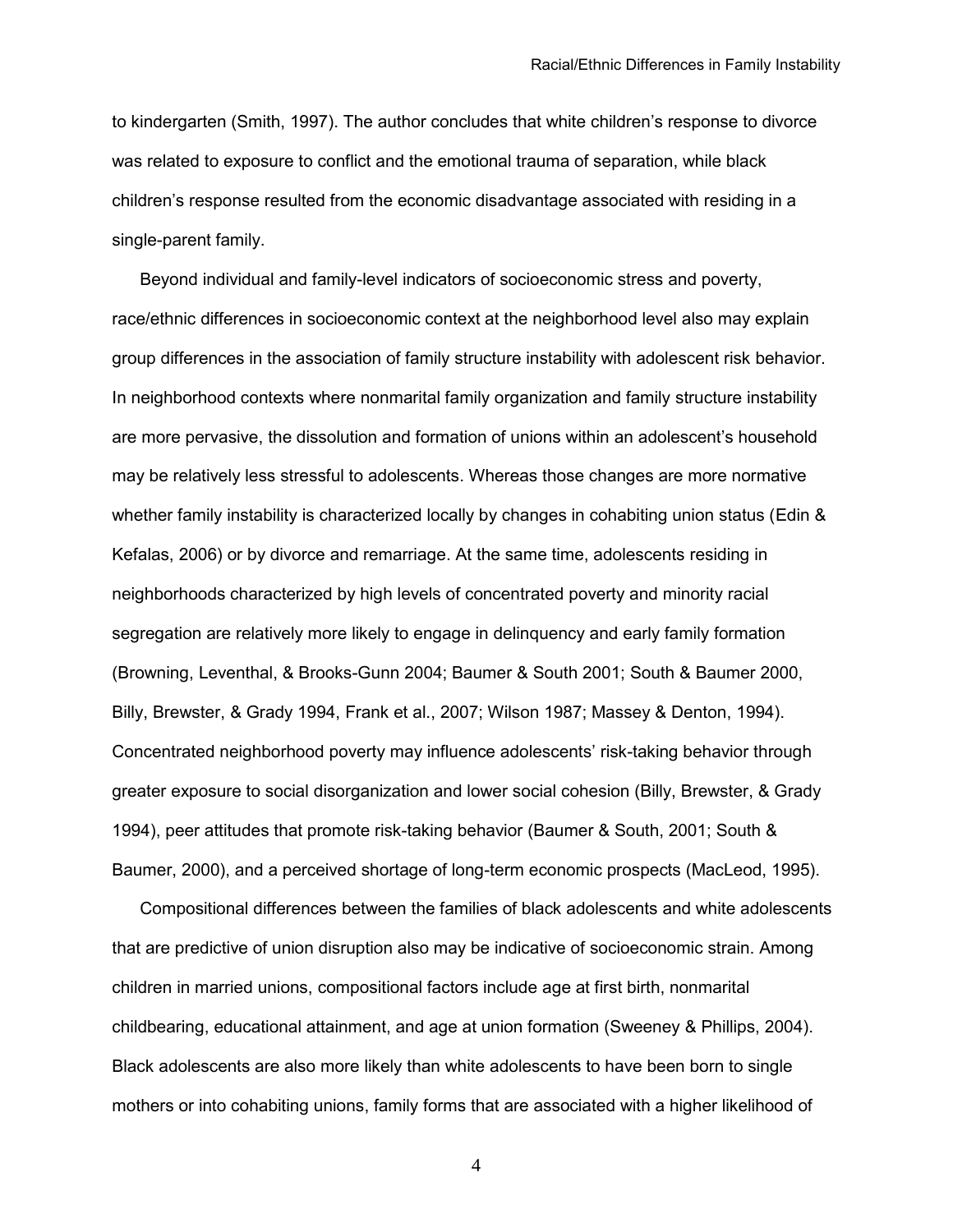poverty, lower educational attainment, and unemployment (Bumpass & Lu, 2000; Manning & Lichter, 1996; McLanahan & Sandefur, 1994).

#### *Protection Hypothesis*

 An alternative explanation for the racial differences observed in the effects of partner instability is the *protection hypothesis*. Protection hypothesis asserts that children of color are insulated from the impacts of parental separation and the conflict that precedes separation by having access to a broader network of kin and kin-like figures who can provide emotional and instrumental support both to children and to parents during disruptive periods. We include measures of relationships with adult kin, adult nonkin, and adolescent romantic partners; however, our argument focuses primarily on relationships with adult kin and participation in religious networks because we anticipate greater ethnic variation in the frequency and quality of these relationships than in other relationships. Relevant empirical support provides evidence that adolescents who report high levels of parent involvement, satisfying relationships with parents, and attachment to school and/or religious institutions are more likely than similar adolescents to abstain from delinquent behavior (Cook et al., 2008) and to defer sexual initiation (Small & Luster, 1994) and less likely to experience a nonmarital birth (Bearman & Brueckner, 2001).

 The protection hypothesis is founded on two premises. The first is that embeddedness in broader social networks protects children against negative emotional and social effects of conflict between parents and union instability (McLoyd et al., 2000). Kin and nonkin social support may operate directly by providing a resource for adolescents seeking emotional or instrumental support (Hetherington & Kelly, 2002; Mason et al., 1994) or indirectly by providing support to parents, thereby enabling parents to maintain positive parenting practices with adolescents during disruptive periods (Mason et al., 1994; Taylor, 1996; Taylor et al., 2008).

 The second premise is that non-white adolescents and families have greater access to kin networks and use them more than do white adolescents and families. Research shows that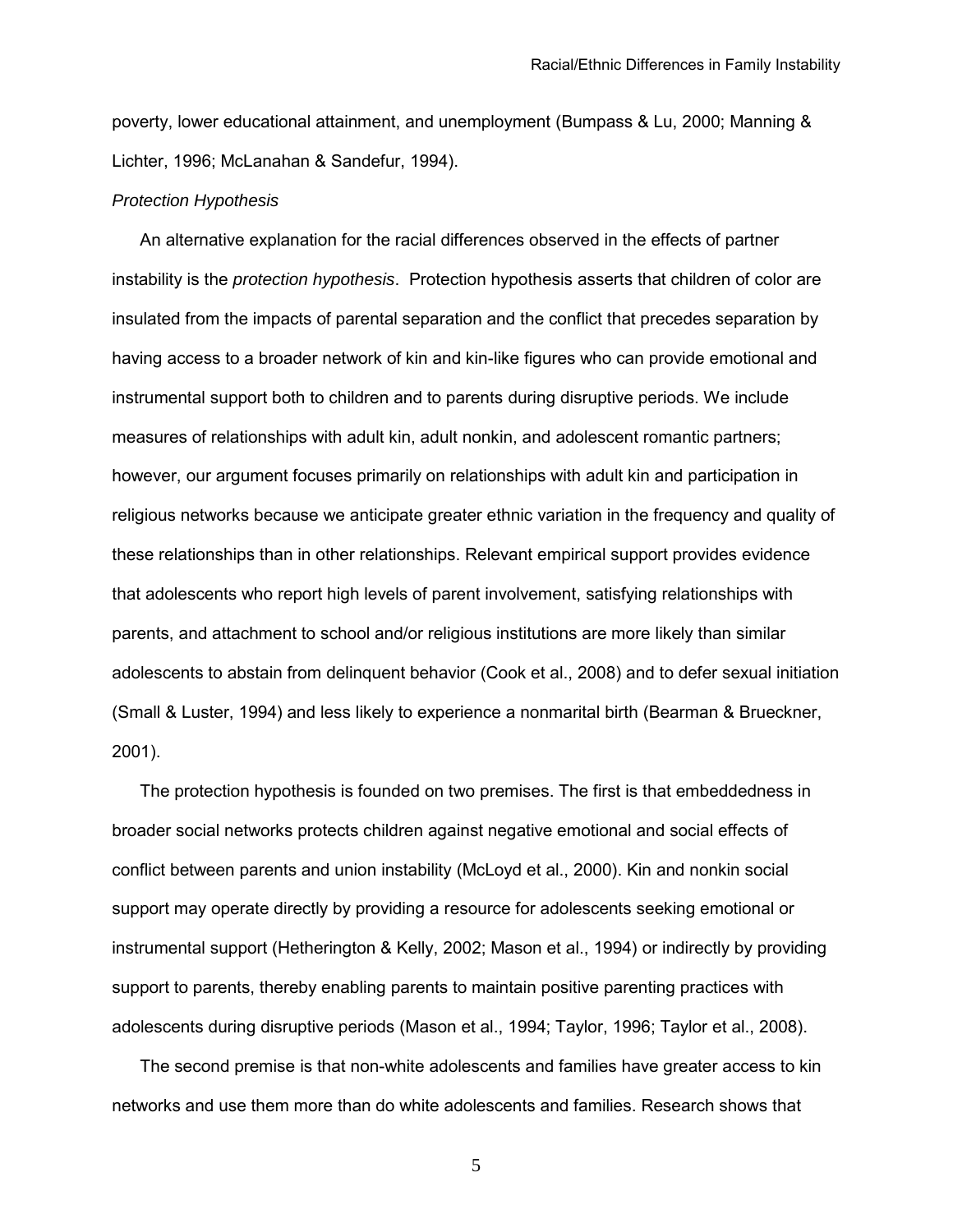organization in African-American families has historically extended beyond the nuclear household (McAdoo, 1982; Newman, 1999; Sarkisian, 2007; Wilson, 1986); black families are more likely to reside in extended kin households than are white families (Casper & Bryson, 1999); and non-coresident black kin are more likely to reside near one another (Parish et al., 1991; Wilson, 1986). Critics argue that structural and socioeconomic factors have diminished the capacity for kin support in black families over time (Anderson, 1990; Brewster & Padavic, 2002; McDonald & Armstrong, 2001; Wilson, 1987), but recent research indicates that instrumental kin support such as child care in black families remains available and effective (Sarkisian & Gerstel, 2004).

 Adolescents also may differ by race in their contact with unrelated adults through religious institutions. Nearly three-quarters of black adolescents and two-thirds of Hispanic adolescents reside in families that attend religious services at least monthly compared to half of white adolescents. Among black female adolescents, moderately frequent attendance at places of worship is associated with lower odds of sexual activity, independent of personal and family religiosity (Ball et al., 2003). Overall, teens with greater religious orientation and more frequent church attendance are more likely to defer sexual initiation until late adolescence (Hardy & Raffaelli, 2003; Sinha et al., 2007).

## *Incorporating Mexican-American Families*

Research identifying ethnic differences in the effect of family structure instability on adolescent outcomes has been restricted mostly to comparisons of black and white adolescents, although Hispanics represent a growing share of the U.S. population. An important exception is Heard (2007), which considered race and ethnic differences in the effects of family structure on self-reported grades for white, black, and Hispanic adolescents in the National Longitudinal Study of Adolescent Health (Add Health). Heard found that the association of instability with grades was similar for all ethnic groups, but Hispanics were distinctive in that time spent residing outside of a parental household with relatives or foster parents was not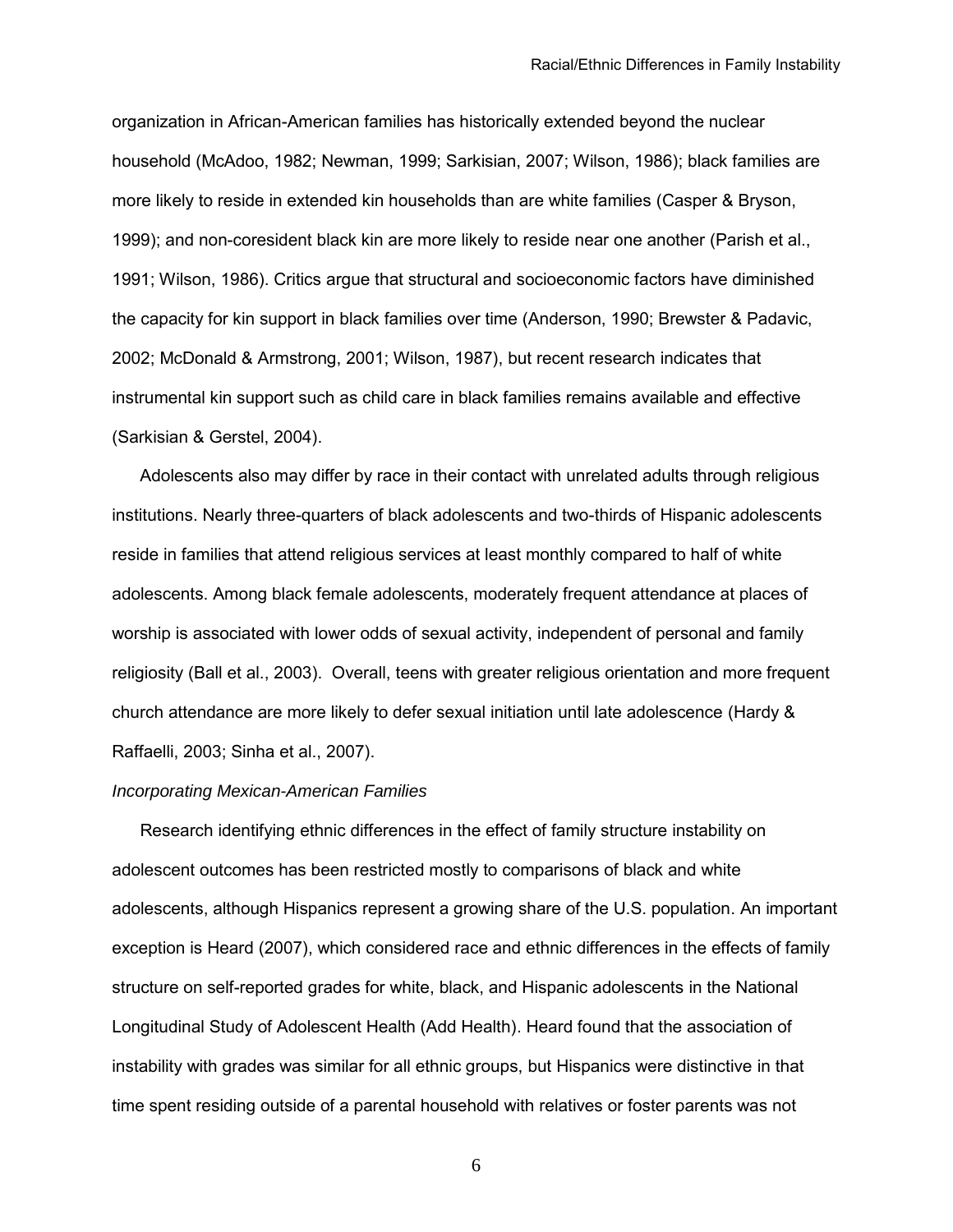associated with negative academic consequences.

Given the variety of family structure experiences and norms among Hispanic subgroups, our analysis is restricted to Mexican-American adolescents. Compositionally, Mexican-American families are similar to black families in their rates of poverty and involvement in extended kin networks (Sarkisian et al., 2007; Sarkisian et al., 2006). This suggests that hypotheses to explain differences in the effects of instability between black and white adolescents may be germane for Mexican-Americans as well. On the other hand, low-income Mexican-Americans have higher rates of marriage compared to blacks (Raley et al., 2004). Additionally, descriptive evidence supports the notion that among Latinos in the United States, cohabitation is a distinctive family form characterized by greater prevalence of childbearing, more frequent pregnancy intendedness, and more stability compared to cohabiting unions among non-Latino couples (Bumpass & Lu, 2000; Manning, 2004; Musick, 2002; Osborne et al., 2007). These attributes of Latinos' cohabiting unions and marriages imply that children born into those unions experience greater stability compared to black children, which may in turn imply a distinctive pattern of effects of instability on adolescent outcomes. We explore these competing explanations to determine whether the effects of family structure instability among Mexican-American adolescents are distinctive or whether they resemble patterns observed among white or black adolescents.

## *Differences in Race/Ethnic Variation by Outcome and Data Source*

 Work by Wu and collaborators and Fomby and Cherlin highlights discrepant results for black and white children; however, other studies have not reported racial differences in the effects of instability. An exception to this pattern is the finding from Add Health that states black adolescents' grade point averages are more affected by a *recent* family structure transition than are whites', perhaps because of greater income loss following a union dissolution (Heard, 2007). The general absence of reported racial differences in the effect of instability raises questions about the following: (1) whether racial differences on child well-being vary depending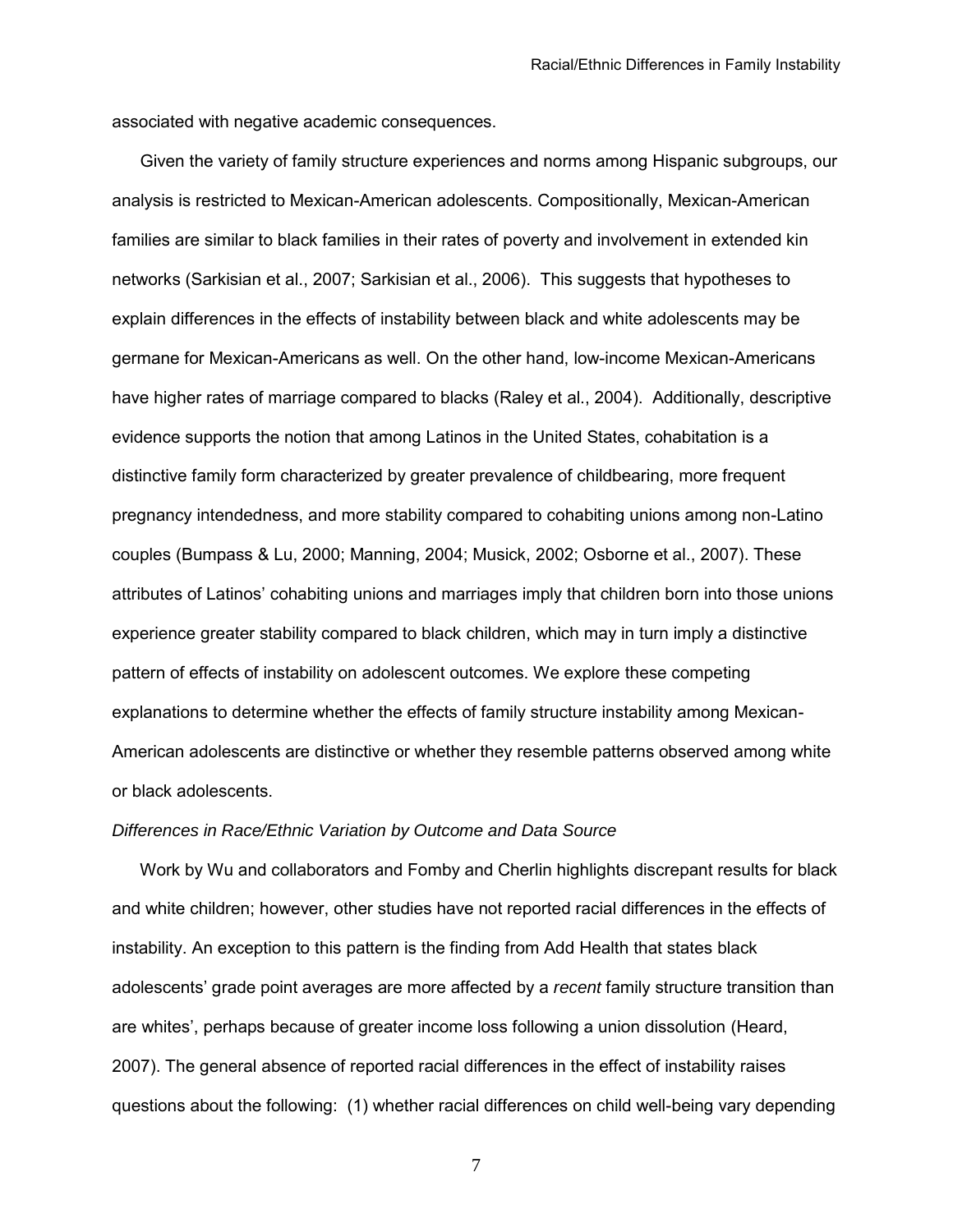on the outcome or age group considered; (2) whether differences in how instability is measured in various studies produce discrepant estimates of the effect of instability by race/ethnicity; or (3) whether there are research design differences in the major cohort studies that contribute to different conclusions about racial difference. Using NLSY79/CNLSY data observed for three specific outcomes, the current study tests the first explanation by asking whether racial differences in the effect of family structure instability can be replicated on another nationally representative data set, the National Longitudinal Study of Adolescent Health, or Add Health. Data, Methods, and Research Design

 Add Health (Udry, 2003) is a nationally representative, school-based longitudinal study of students who were in grades 7-12 during the 1994-1995 school year. A sample of 80 high schools and 52 middle schools from the United States was selected with unequal probability of selection. The sample is representative of U.S. schools with respect to region of country, urbanicity, school size, school type, and ethnicity (Harris et al., 2003). A sample of rostered students was drawn from each participating school for a follow-up home interview with the adolescent and the adolescent's parent (usually the mother). Adolescents who participated in inhome interviews (N=20,745, response rate=79%) and who were not high school seniors at wave I were re-interviewed in 1996 and 2000. Wave I high school seniors were excluded at wave II and re-introduced in wave III. The wave I to wave III longitudinal weight is used in models predicting nonmarital sexual initiation and first nonmarital childbirth, and the wave I weight is used in models predicting delinquent behavior at wave I. The analysis is stratified by region. Results from the weighted sample adjusted for complex sampling design are representative of adolescents who were enrolled in  $7<sup>th</sup>$  to 12<sup>th</sup> grade in the 1994-1995 school year (Chantala & Tabor, 1999).

## *Exclusions and Attrition*

 To replicate prior research, we restrict our analysis to include only adolescents who have always resided with their biological or adoptive mother and whose mothers provide complete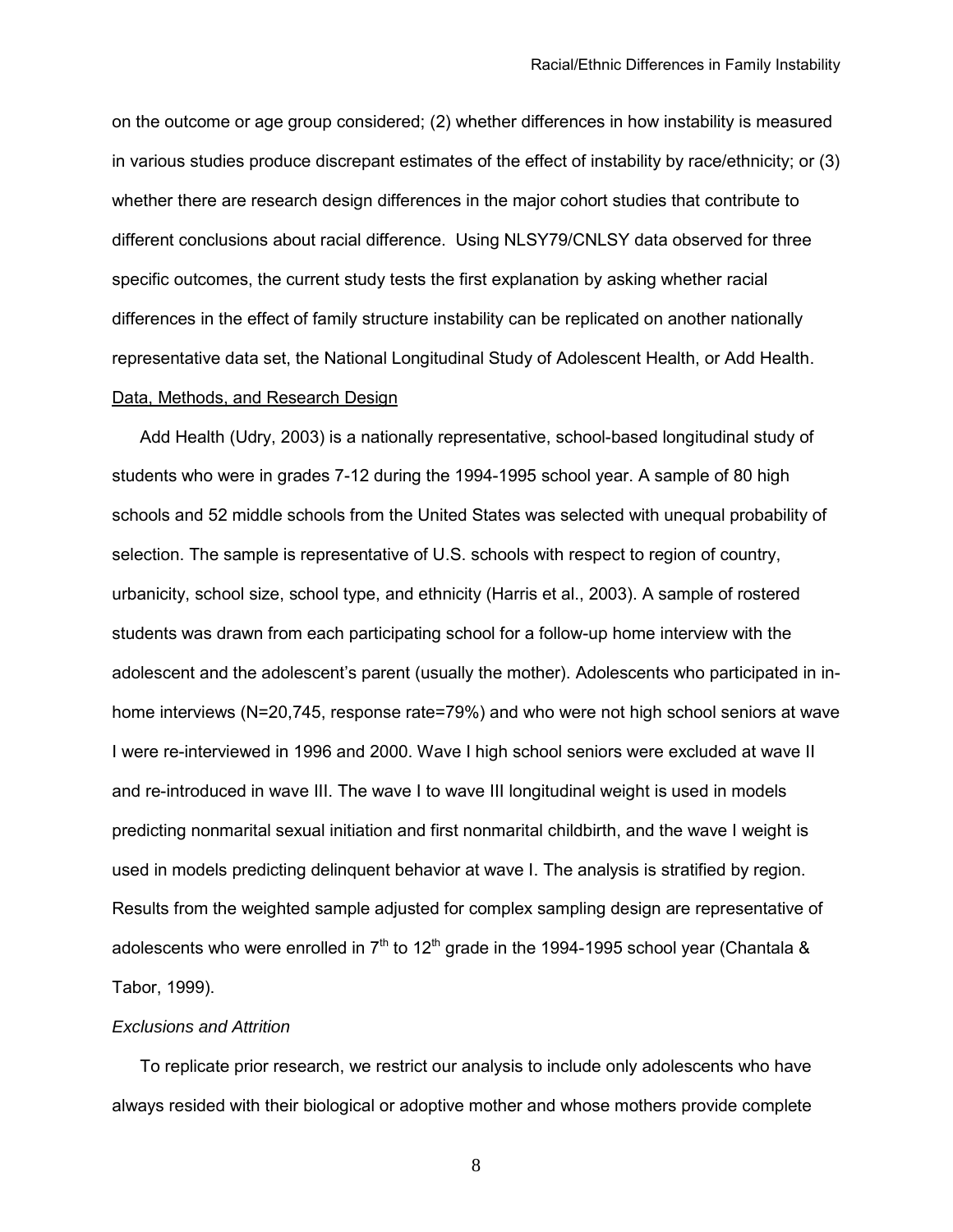histories of their own unions. Regardless of whether they participated at wave II, we include adolescents who participated at wave I and wave III and whose mothers self-identified as non-Hispanic white, non-Hispanic black, or Mexican-American (excluding 740 adolescents). Approximately 1,600 adolescents are lost due to missing data on independent variables. Our baseline analytic sample includes 7,686 adolescents. Because of these exclusions, the analytic sample is distinctive from the overall sample in important ways. Where we are able to make group comparisons, we find that the adolescents in the analytic sample have experienced fewer family structure transitions on average (.77 transitions vs. .87 transitions for excluded adolescents) and reside in higher-income households and neighborhoods at wave 1. Mothers of adolescents in the analytic sample are more often non-Hispanic white than are mothers of excluded adolescents. The two groups are statistically equivalent in their adolescent delinquency scores and age at first nonmarital birth. The analytic sample experienced sexual initiation somewhat later than the excluded adolescents. Because of the relatively better circumstances of adolescents in the analytic sample, we expect that our analysis will provide a conservative test of our hypotheses.

#### *Dependent Variables*

 We develop analytic models for three dependent variables for which differential associations with family structure instability by race for black and white adolescents have been established: self-reported delinquency at wave I; age at first nonmarital intercourse, as reported by wave III; and age at first nonmarital birth, as reported by wave III. Self-reported delinquency is a summed score based on 15 items addressing how frequently in the last year an adolescent has engaged in a variety of behaviors, ranging from rowdy public behavior to theft and assault. Respondents recorded their responses to these items using audio computer-assisted self-interviews in order to reduce nonresponse and increase validity. Response values to each item range from 0 (never) to 3 (5 or more times). The summed score has a valid range from 0 to 45 (alpha=.95 for the full sample).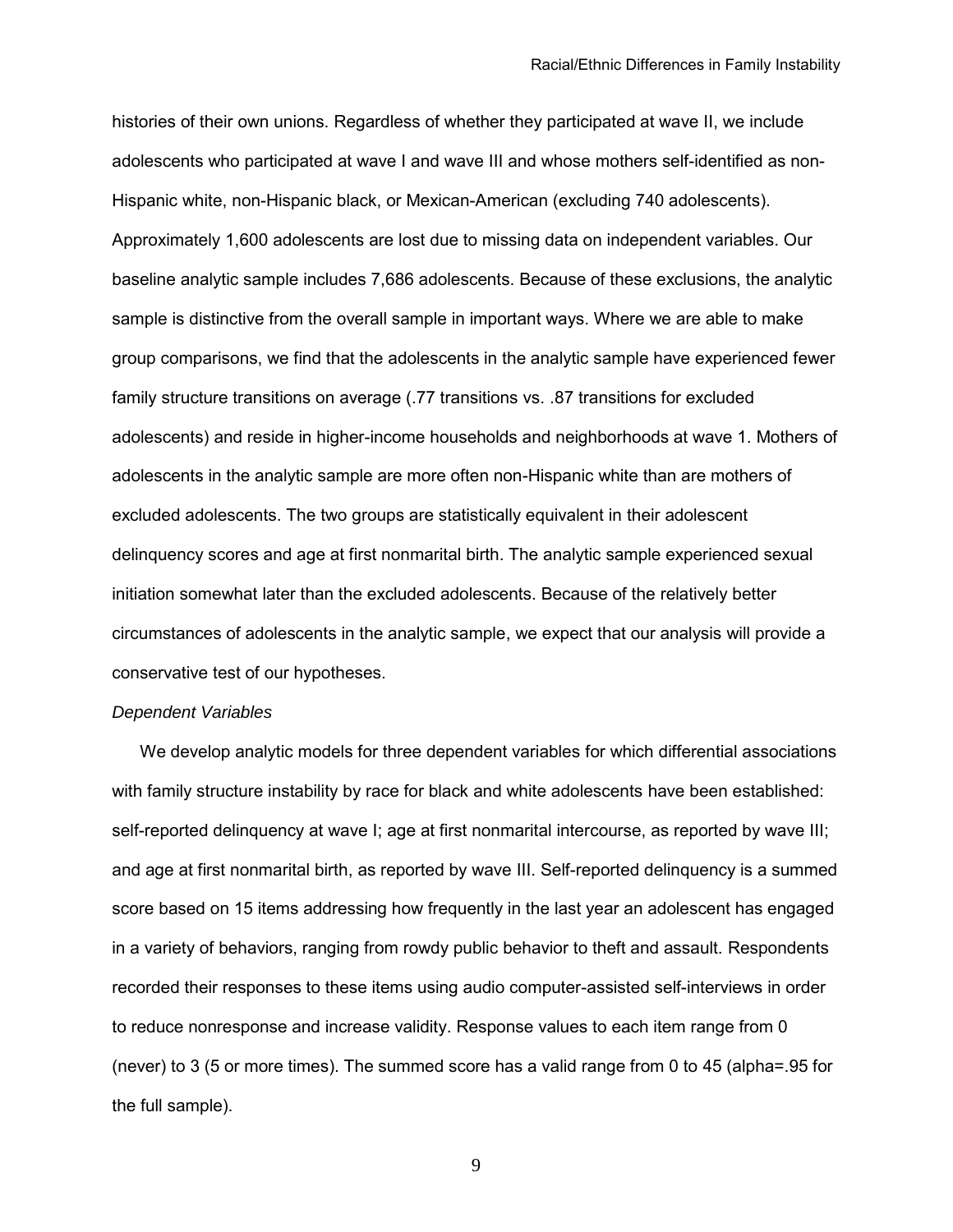Age at first nonmarital sexual intercourse is based on the adolescent's report at wave II if s/he has had first intercourse at that point and participated in the wave II interview and by wave III otherwise. The analysis excludes adolescents who have had first intercourse before the wave I interview. Age at first birth is also based on the adolescent's report at wave II if the event had occurred by then and the adolescent participated at wave II and by wave III otherwise. The analysis excludes adolescents who have experienced a live birth prior to wave I or within 10 months of the wave I interview. Analyses include boys and girls, and models include a control variable for gender.

#### *Independent Variables*

 Race and ethnicity are based on the mother's report of her own race and ethnicity, with adolescents with multiracial mothers recoded into the single category that mothers report best describes their own race. If the mother does not report her own race, we rely on the interviewer's recorded observation. We focus on mother's race and ethnicity because our primary interest is in how her union history relates to her adolescent's development, and we expect union history to be associated with a mother's own race, rather than with her adolescent's race.

 The number of family structure transitions an adolescent experienced from birth to wave I is derived from mother's self-reported union history, mother's self-reported current union status, the adolescent-reported household roster, and the adolescent's report of relationship with his/her biological father. A transition is defined as a mother's entry into or exit from a cohabiting or marital union. Transitions from cohabitation to marriage and from separation to divorce are not counted as additional transitions. In describing their union histories, mothers report on their three most recent unions. In addition, mothers report their union status at the time of their adolescent's birth. If she is single at birth and reports marrying or cohabiting with the biological father later, that is counted as an additional transition. In total, an adolescent might have experienced up to nine reported changes in family structure by wave I. Because the mother's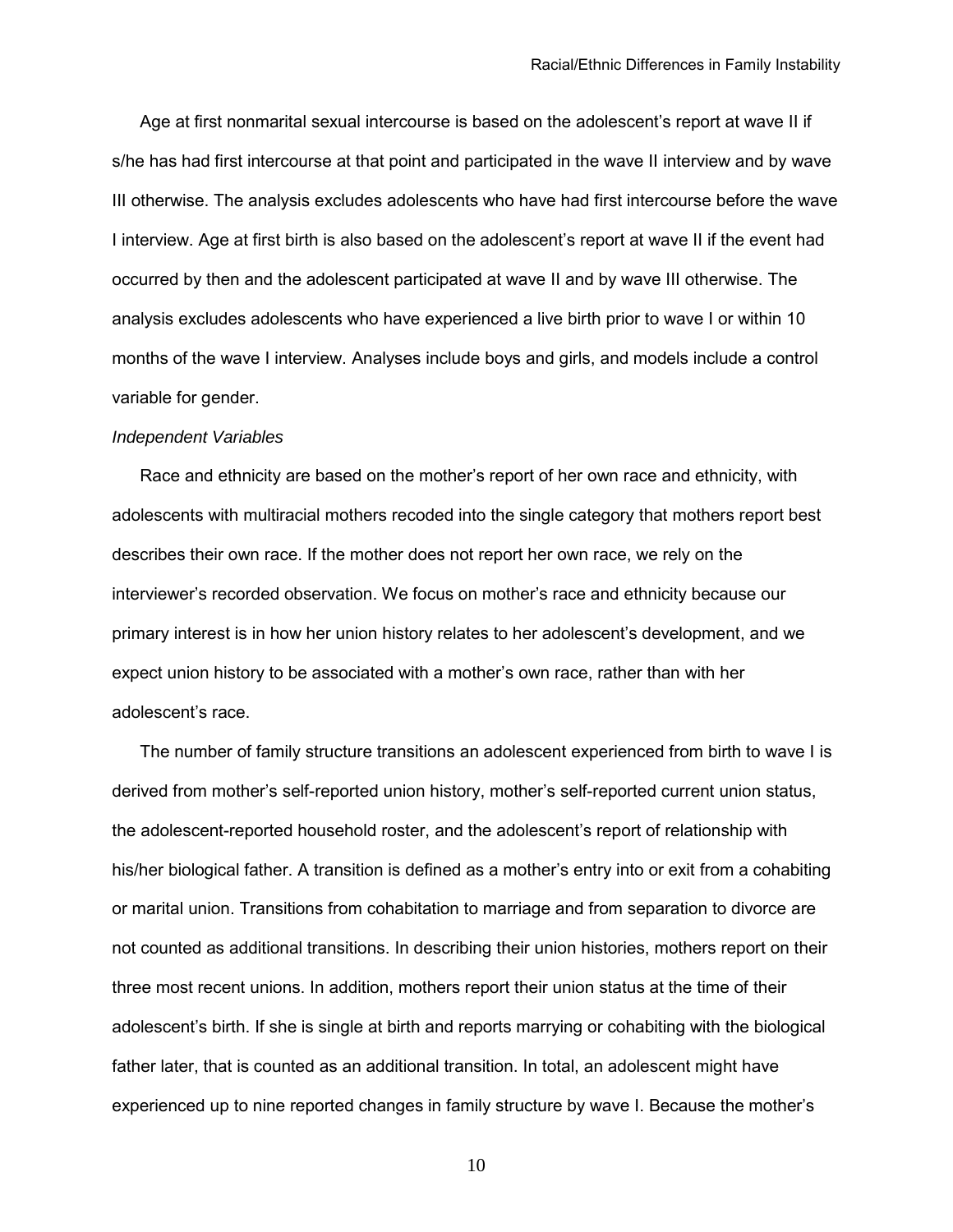union history is truncated at the third most recent union, the number of transitions is potentially underestimated.

 Based on prior research, we expect to find that family structure instability has selective independent effects on child outcomes beyond adolescents' particular family structure at any single point in time. Therefore, our family structure history model accounts for family structure at birth and at the time of the wave I interview. At each time point, family structure is characterized by whether the adolescent's mother was single, married, or cohabiting. If the mother was married or cohabiting at the time of the child's birth, we assume she resided with the child's biological (or adoptive) father. If the mother was married or cohabiting at wave I, she might have been residing with the child's biological (or adoptive) father or with another partner. Due to small cell sizes in some categories, our model of wave I family structure accounts only for mother's marital status and not the relationship of the mother's partner to the adolescent.

 We employ a variety of indicators to test the *socioeconomic stress* hypothesis. Attributes related to the adolescent's home environment include mother's age at adolescent's birth; mother's highest level of education at wave I (no high school diploma or GED, diploma or GED, or at least some college); family income as a percentage of the federal poverty level in 1994 (with regression-based imputed values assigned for 7.5 percent of cases with missing data); mother's employment status at wave I (employed at all vs. not employed); and mother and adolescent health status at wave I (excellent or good vs. fair or poor). Six attributes relate to the adolescent's neighborhood context. The first is an average score based on a 5-item scale, assessing mother's perception of neighborhood quality, with a higher score indicating more perceived problems in the neighborhood. The remaining five indicators are drawn from aggregated 1990 Census data reported at the tract level for the adolescent's neighborhood. These attributes are converted to standardized Z-scores for analysis. They include a composite measure of socioeconomic status at the Census tract-level (based on the proportion of adult residents who are unemployed, the average income in the tract, the proportion of adult residents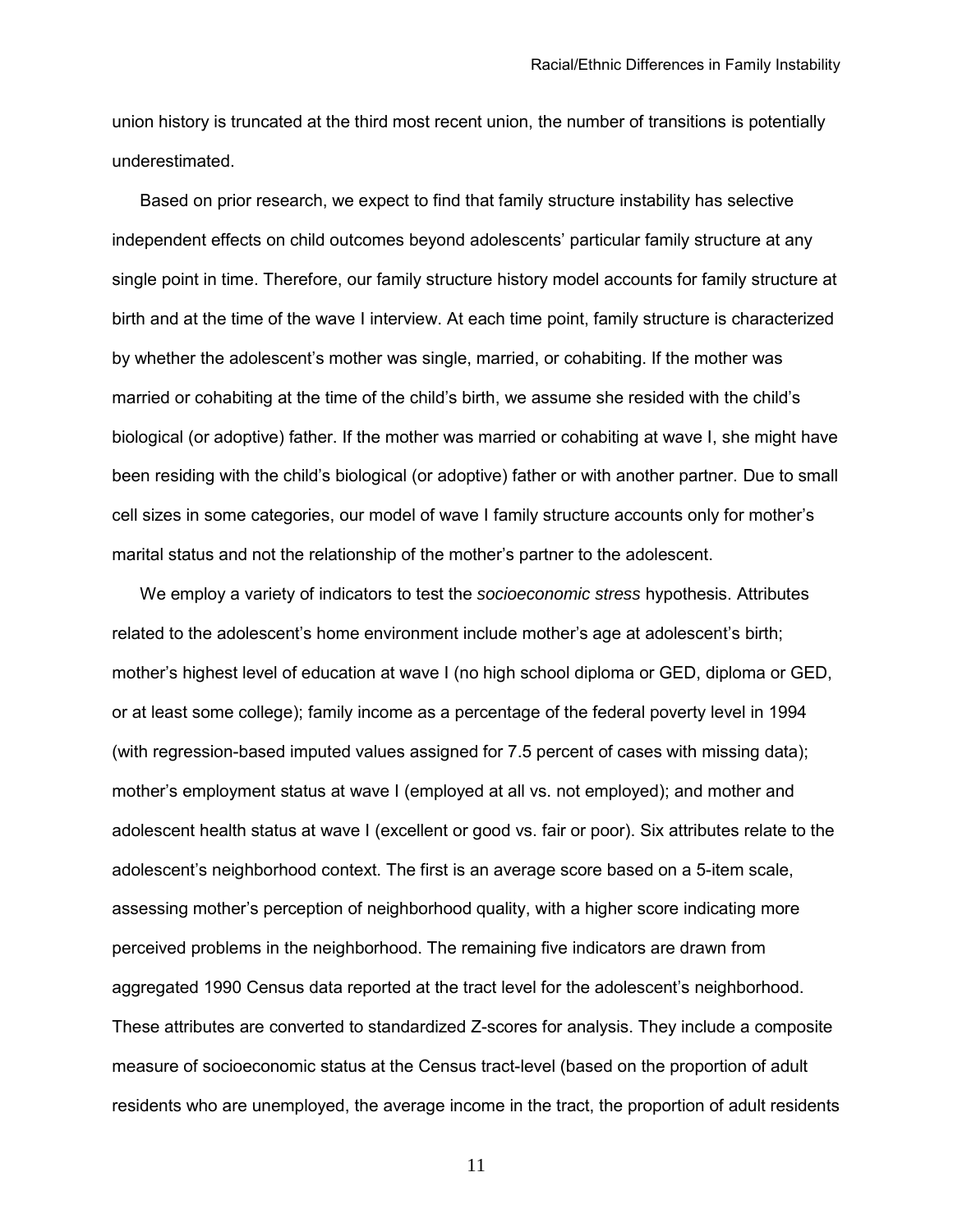with a college degree, and the proportion of adult residents who are in a managerial or professional occupation); the proportion of residents who are African-American; the proportion of residents who are Hispanic; the proportion of households that are female-headed; and the proportion of housing units that are owner-occupied.

 Factors pertaining to the *protection hypothesis* reflect children's connectedness with adults and social institutions. We test four sets of protective factors. First, coresidence with extended kin is based on the adolescent-reported household roster. In addition to identifying their relationship to each current household member, adolescents report on how long each member has resided in the adolescent's household. From this information, we develop a three-category measure of coresidence with extended kin: not residing with kin at wave I; residing with kin who have been present in the household for at least the last quarter of an adolescent's life; and residing with kin who have been present for more than one quarter of an adolescent's life. Because kin coresidence is based on the adolescent's household roster at wave I, our measure only captures ongoing coresidence.

 Second, neighborhood embeddedness is represented by three indicators: the mother's identification of either contact with kin or being born in the neighborhood as the primary reason for residing in her current neighborhood; a two-item summed scale based on a maternal report of willingness to intervene in solving neighborhood problems, with a higher score indicating greater willingness; and an average score from a 4-item series of questions asking adolescents about their contact with neighbors and perceived safety in their neighborhood (alpha=.72), with a higher score indicating more frequent contact and greater perceived safety.

 Third, quality of relationships with adults is represented by two variables. Mother/adolescent relationship quality is represented as a single-item adolescent report from wave 1, indicating the adolescent's general satisfaction with the relationship, with a higher score indicating greater satisfaction (scale=1 to 5). Protective relationships with others is represented by the adolescent's average score in response to seven items about his/her sense that adults, peers,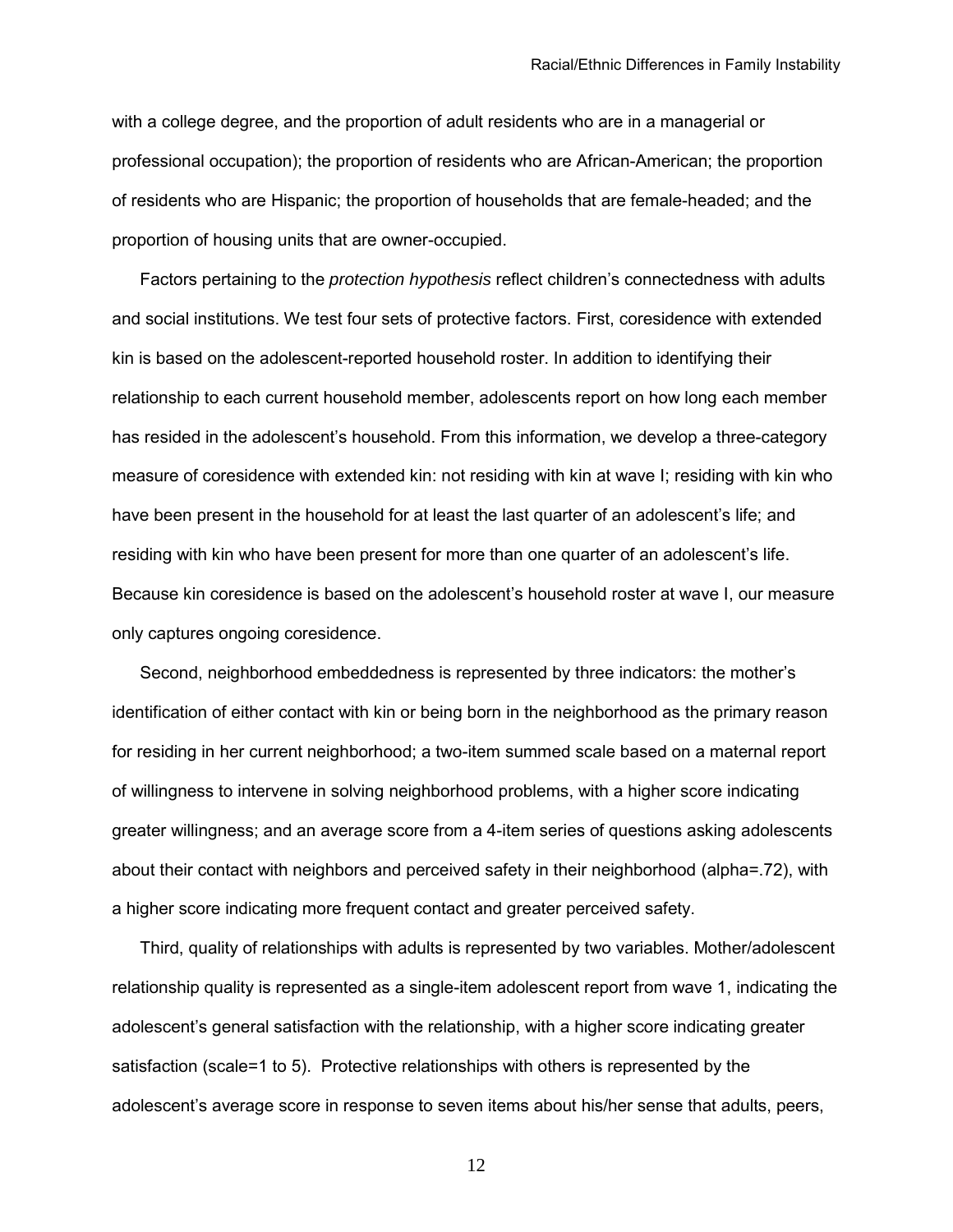and family members care about him/her, with a higher score indicating more positive feelings (alpha=.98). We also include an indicator of whether an adolescent was involved in a romantic relationship at wave I because we expect that romantic unions are predictive of sexual initiation and nonmarital childbearing, and adolescents who have experienced family structure instability are more likely than those from stable families to enter romantic relationships in adolescence (Cavanagh et al., 2008).

 Fourth, connection to social institutions is represented by three variables. Adolescent's weekly or more frequent attendance at religious services during the last year is a dichotomous self-reported measure. The adolescent's report of positive school attachment is based on an average score from a 6-item scale assessing students' feelings of connectedness at school and satisfaction with the school environment (alpha=.80). His/her report of negative school attachment is based on a 4-item scale assessing the frequency of problems with peers, teachers, or coursework (alpha=.87).

All independent variables are drawn from wave I. We have not developed indicators of wave I to wave II family structure transitions because our wave I measures are based on mother's reports, and wave II measures rely on the adolescent's report of change. Prior research on the Add Health sample suggests that mother and adolescent reports of household membership are often inconsistent, particularly where there is a cohabiting stepparent in the household (Brown & Manning, 2009). Our control measures include adolescent's gender and age at wave I, mother's nativity, and a dichotomous indicator of whether an adolescent considers religion very important or fairly important (1) or not important (0).

## *Methods*

Our models estimate predicted outcome scores on three dependent variables as a function of the number of family structure transitions an adolescent has experienced by wave I, other family structure indicators, and indicators of socioeconomic stress and social protection. The adolescent's number of delinquent behaviors exhibited in the year prior to wave I is estimated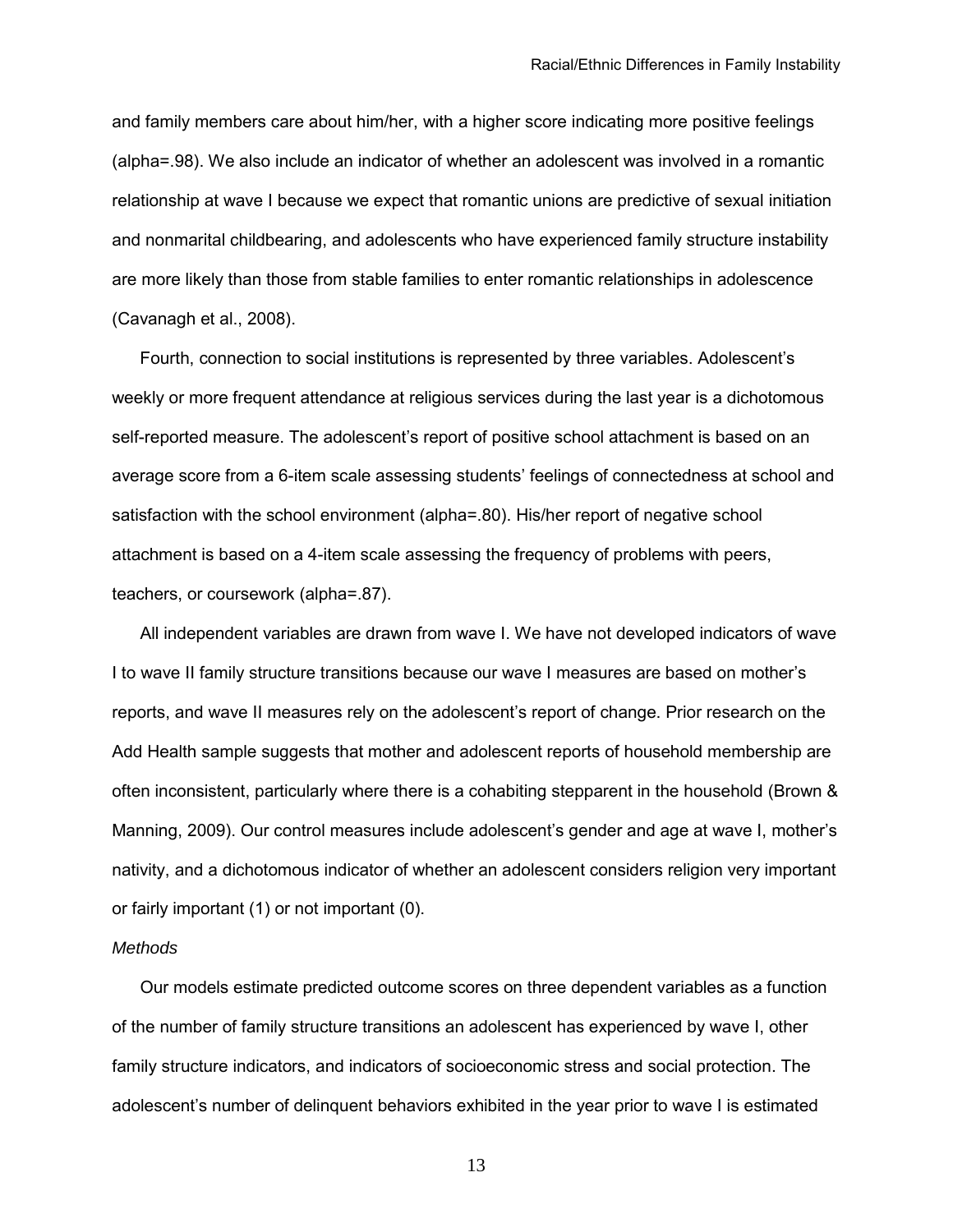using a negative binomial regression to account for the skewed distribution of the dependent variable. Age at first nonmarital sexual intercourse and age at first nonmarital childbirth by wave III are predicted using Cox proportional hazard models. All models are weighted and standard error adjustments are made using the *svyset* commands available in Stata to account for the stratified and clustered nature of the data. Because our analyses include Census tract-level data, we treat observations as clustered at the neighborhood tract level, rather than at the school level.

The first stage of our analysis estimates the strength of the association between the number of family structure transitions experienced and each of the outcomes considered for non-Hispanic white, black, and Mexican-American adolescents in a pooled model with interaction terms to determine whether between-group differences can be identified. The second stage of our analysis tests the socioeconomic stress hypothesis against the protection hypothesis to explain racial and ethnic differences in the association of instability with adolescent outcomes. Our one-tailed hypothesis is that family structure instability is *less* consequential for non-whites compared to whites. Therefore, while our tables report two-tailed significance tests for our race/ethnicity interactions with family structure instability in order to be consistent with significance tests for other variables, our discussion emphasizes one-tailed test.

#### Results

## *Descriptive Results*

 Table 1 presents unweighted summary statistics for the analytic sample. Within each race/ethnic category, summary statistics are reported for adolescents who have experienced no transitions or one or more transitions. Black adolescents have experienced about fifty percent more maternal union transitions by wave I on average compared to white adolescents, and Mexican-American adolescents have experienced about the same number of transitions as whites. Within each racial/ethnic group, adolescents who have experienced at least one transition are more likely than those who have been in a stable family structure to have been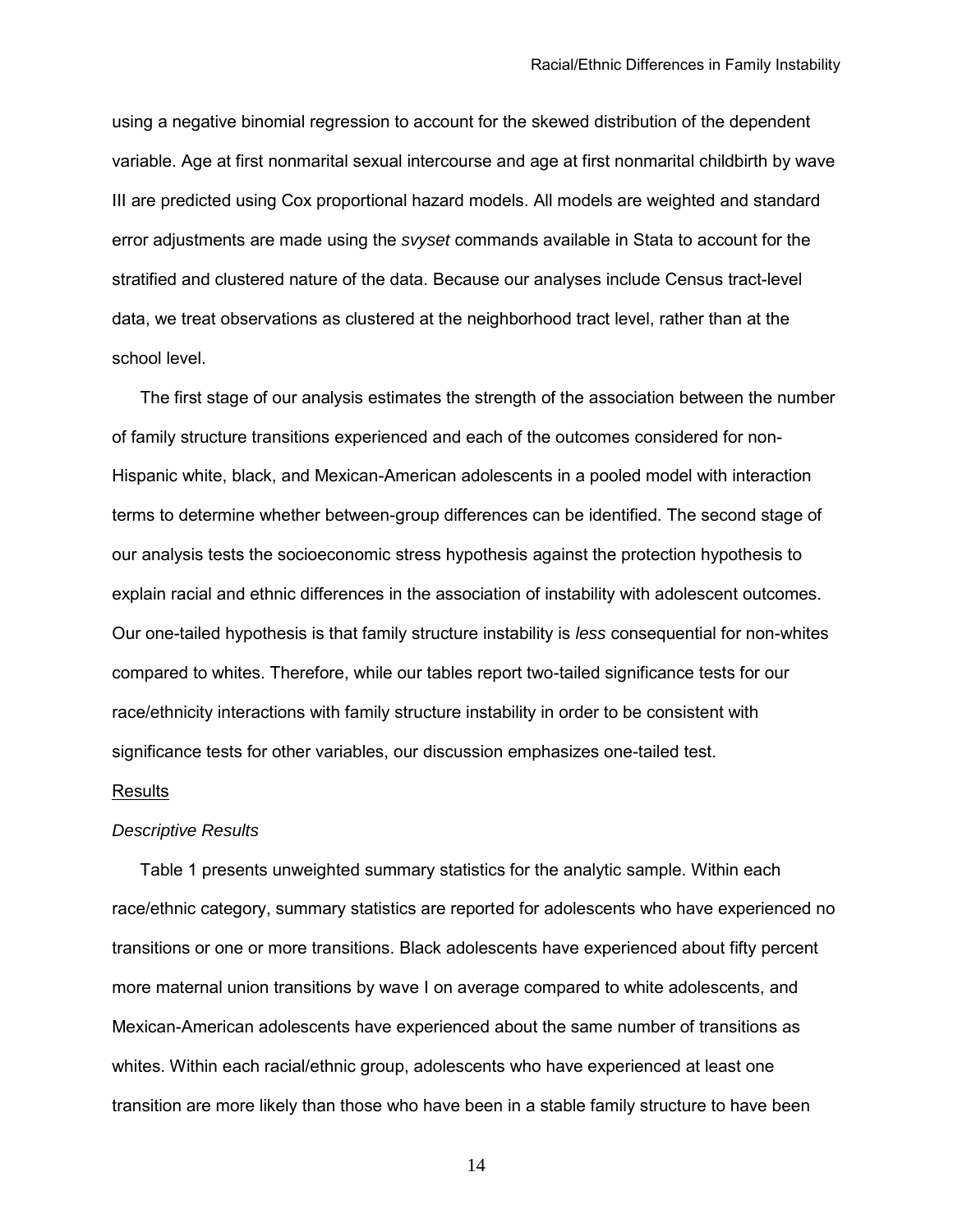born to a single or cohabiting mother and to reside with a single or cohabiting mother at wave I.

 White adolescents have more socioeconomic resources on average compared to black and Mexican-American adolescents at both the household and neighborhood levels (race-ethnic group differences significant at p<.05). All race-ethnic groups are more likely to have fewer socioeconomic resources when they have experienced union transitions compared to when they have not. Black adolescents are less likely than white adolescents to experience a dropoff in their access to social protection when they have experienced family structure instability. Specifically, black adolescents have high relationship quality with their mothers regardless of instability and only small differences in their relationship quality with other adults. Black adolescents also report higher religiosity and more frequent church attendance compared to white adolescents regardless of their instability history, and their levels of positive and negative school attachment do not vary significantly by instability experience. Mexican-American adolescents are mixed, experiencing the absence of social protection on relationship quality with mother and other adults and poorer school attachment when they have experienced family structure transitions, but heightened social protection in terms of mother's perception of neighborhood connectedness.

 With regard to the dependent variables, white adolescents who have experienced family structure transitions have significantly higher delinquency scores compared to those in stable families. Black adolescents' delinquency scores are similar to those in stable white families regardless of union instability, and Mexican-American adolescents have higher delinquency overall. Black adolescents are more likely than whites to begin having sexual intercourse and do so at younger ages, while Hispanic adolescents delay sexual initiation relative to white adolescents. White adolescents have the greatest difference by transition experience in the proportion ever having sexual intercourse. White and black adolescents both more often have nonmarital births when they have experienced union instability, but the group difference is greater for whites. Mexican-American adolescents are more likely than either other racial/ethnic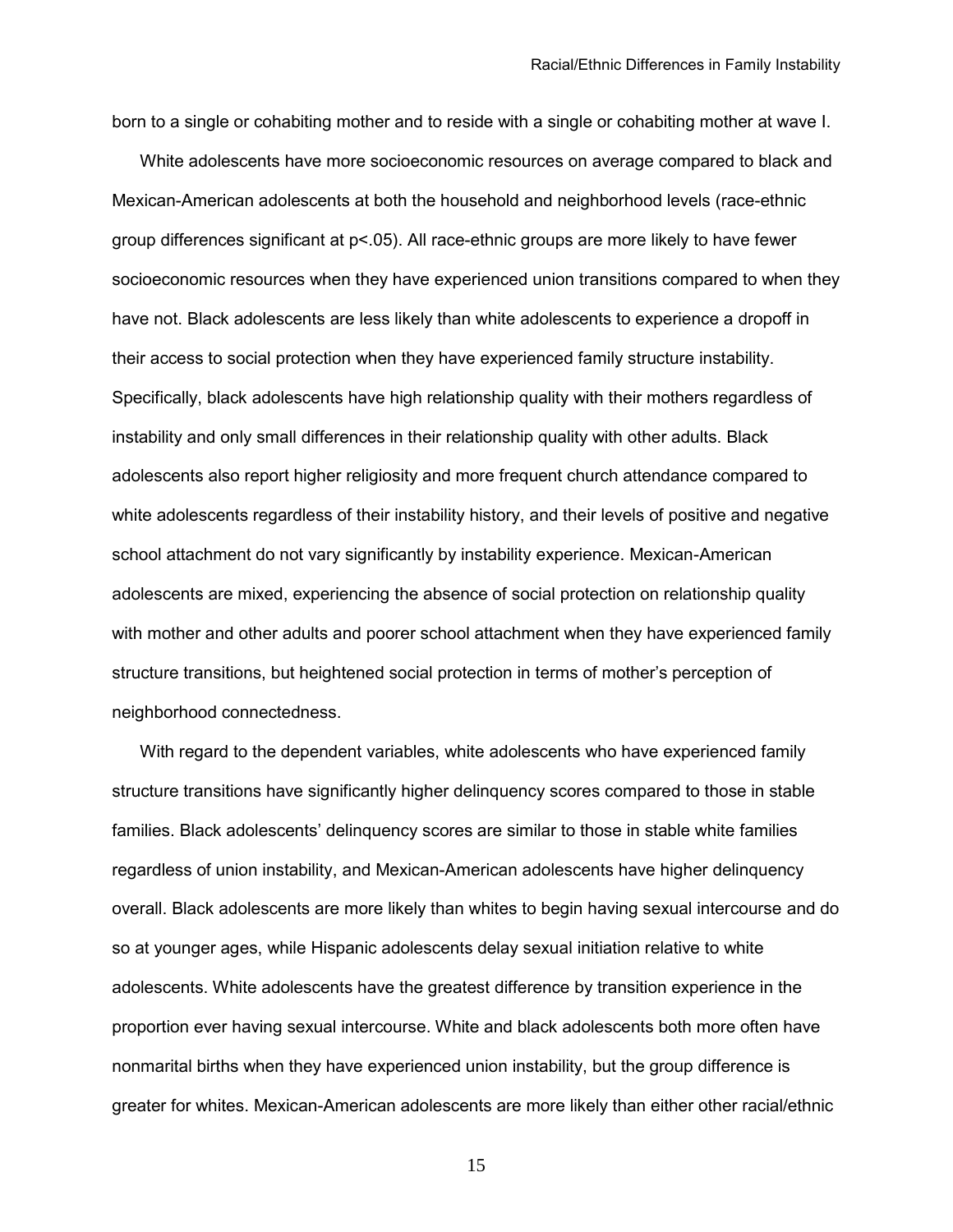group to experience a nonmarital birth, regardless of prior family structure instability. The average age of sexual initiation and nonmarital childbearing generally do not vary by race/ethnicity or family structure instability.

## *Multivariate Results*

*Delinquency.* Table 2 reports coefficients representing the main effects of family structure transitions and race and ethnicity and the interaction terms between family structure transitions and race/ethnicity. The baseline model indicates a positive main effect of family structure transitions in predicting adolescent self-reported delinquent behavior. For every additional family structure transition a white adolescent (the reference category for race/ethnicity) experiences, his or her predicted delinguency score increases by a factor of 1.085 (exp(.082)=1.085; p<.001). The main effects of race and ethnicity for black and Mexican-American adolescents are statistically insignificant. The interaction terms between race/ethnicity and family structure transitions are also statistically insignificant, indicating that there is no difference by race or ethnicity in the association of family structure instability with adolescents' self-reported delinquent behavior. These results fail to replicate the racial differences found by Fomby & Cherlin (2007).

 Accounting for family structure at birth and at wave I in model 2 reduces the magnitude of the main effect of family structure transitions by 25 percent and reduces the associated significance level from p<.001 to p<.01. Residing with a single mother at wave I has a positive, significant association with self-reported delinquent behavior. Model 3 indicates that the socioeconomic stress hypothesis does little to explain the association between the main effect of family structure instability and delinquent behavior. The main effect of family instability remains statistically equivalent to its effect in model 2.

 Model 4 shows that indicators of social protection have relatively more explanatory power and better model fit than do indicators of socioeconomic stress. The main effect of family structure transitions is reduced by about 90 percent compared to model 2; statistical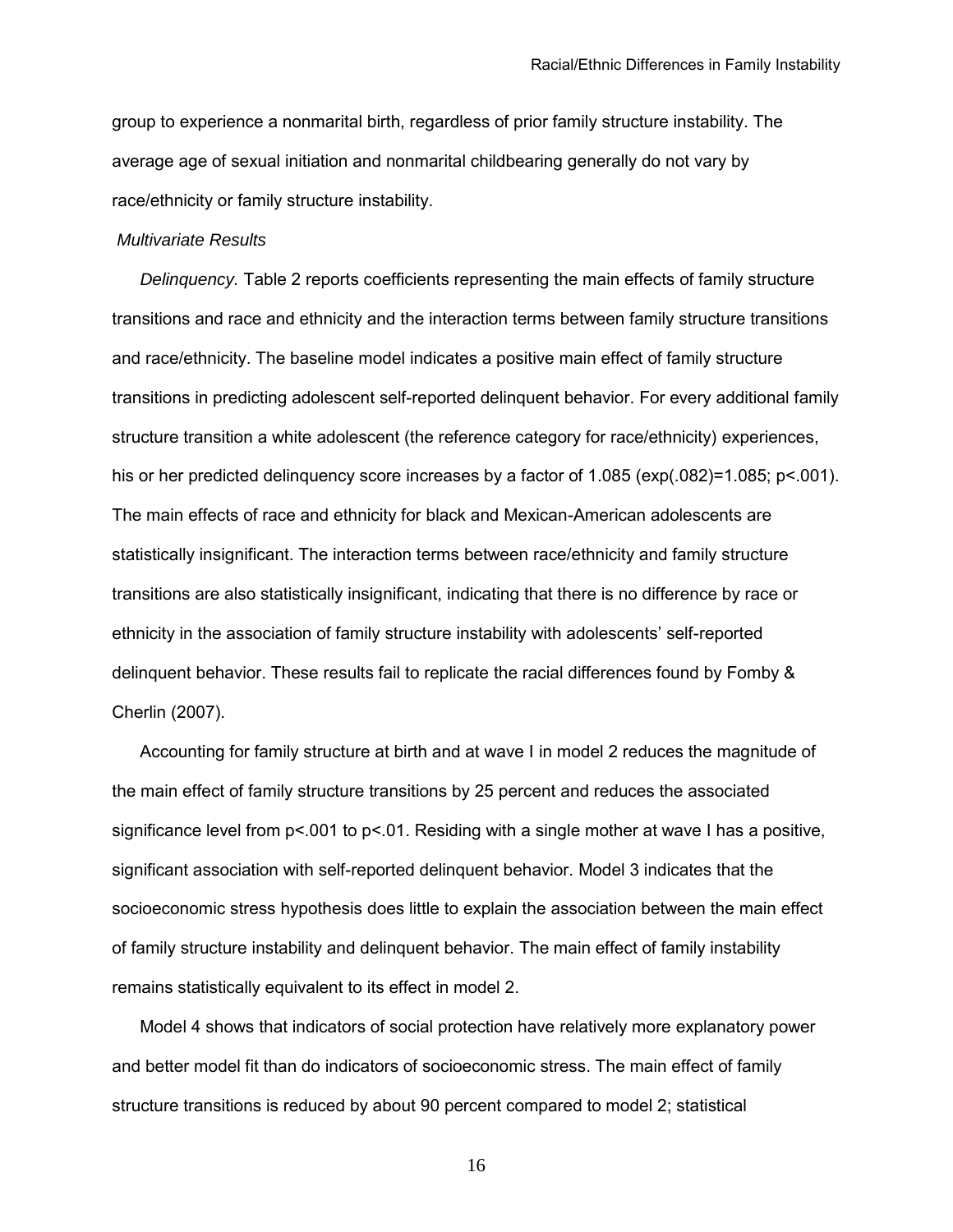significance is also lost. The main effect for Mexican-American ethnicity is positive and statistically significant at the p<.001 level, indicating that Mexican-American adolescents would have higher predicted delinquency scores in the absence of ethnicity-specific social protection. Better relationship quality with one's mother, better relationship quality with adults, and longterm coresidence with extended kin are negatively associated with lower predicted delinquency scores. Negative school attachment, adolescents' report of poor neighborhood embeddedness, and involvement in a romantic relationship predict higher delinquency scores. In stepwise regressions (not shown), relationship quality with adults and negative school attachment have the strongest effect on reducing the magnitude of the main effect of family structure instability. These relationships hold in the full model presented in the last column of table 2.

 *Age at first nonmarital intercourse.* Table 3 presents selected coefficients from the proportional hazard model estimating age at first nonmarital intercourse. The covariates in each model are identical to those used to predict delinquent behavior scores. In the proportional hazard models framework, the exponentiated value of the coefficient is the hazard ratio. The hazard ratio represents the relative risk of experiencing an event when the value of a selected variable is *x* + 1 compared to when the value of that variable is *x*.

A one-unit increase in the number of transitions experienced is associated with an elevated risk of first intercourse for white adolescents (exp(.083)=1.086, p<.001). The main effect of race for black adolescents is positive and significant (exp(.349)=1.417, p<.001). However, the interaction term for black adolescents who have experienced at least one family structure change is *negative* (i.e., the hazard ratio of .925 is less than one) and significant at p<.025 in a one-tailed test, indicating that there is a weaker association of family structure instability with nonmarital sexual initiation for black adolescents than there is for white adolescents. In fact, for black adolescents, the main effect of family structure change and the interaction term nearly perfectly offset each other. These results replicate findings in Wu and Thomson (2001). For Mexican-American adolescents, the interaction term between ethnicity and family structure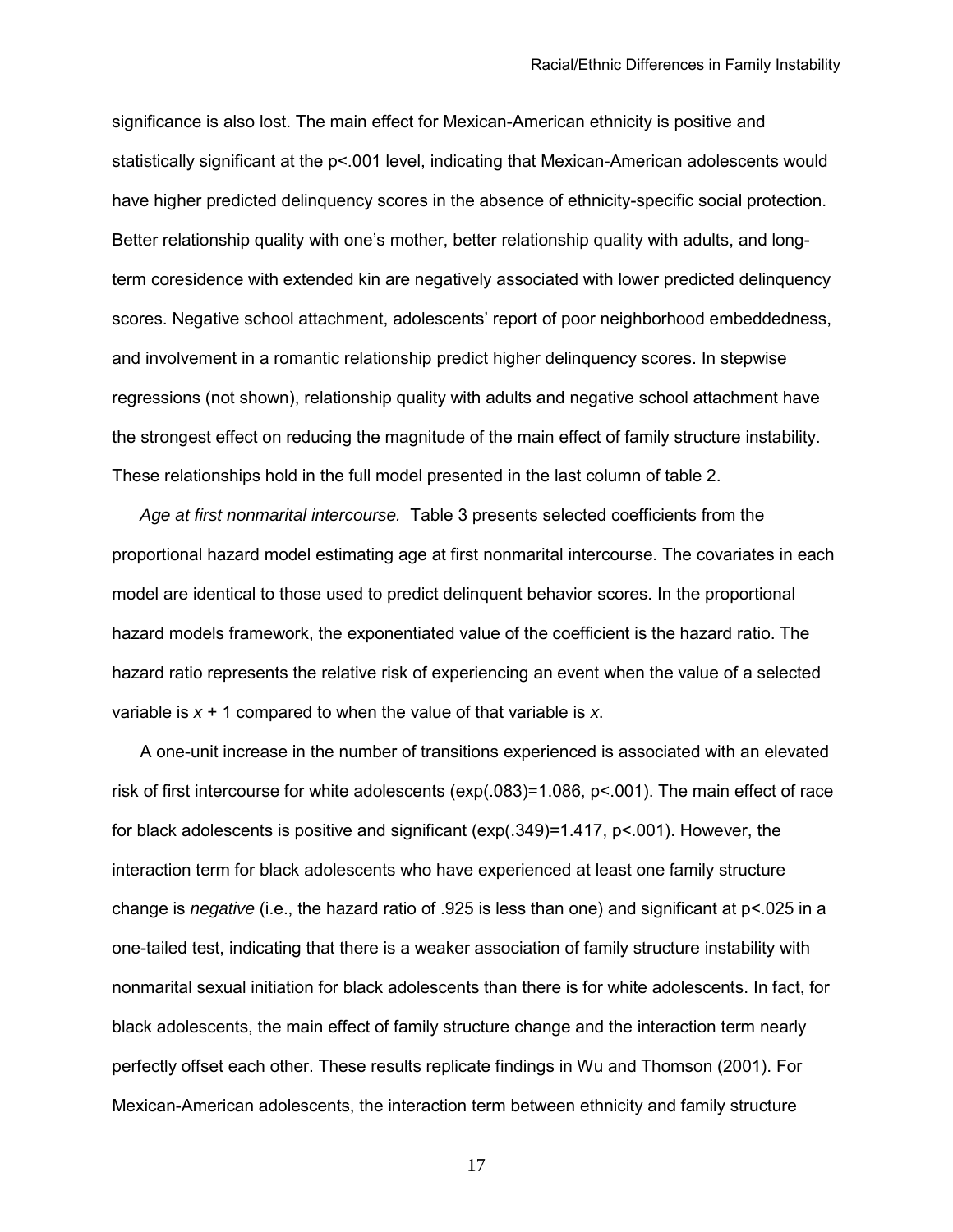change is small and statistically insignificant, meaning that white and Mexican-American adolescents are similar in the association of family structure transitions with the risk of nonmarital sexual initiation.

 Model 2 accounts for family structure at birth and at wave I. The main effect of family structure instability is reduced by about 40 percent (exp(.051)=1.052, p<.05) and the interaction term between black race and family structure instability is reduced by approximately 10 percent (exp(-.068)=.934). Given that our hypothesis of group difference is a one-tailed test – that is, we expect that family structure instability is *less* consequential for black adolescents compared to whites – we emphasize that the change in the significance level associated with the interaction term remains significant at  $p$  < 05.

 Model 3 adds indicators of socioeconomic stress to model 2. Accounting for family-level and neighborhood-level socioeconomic characteristics reduces the magnitude of the direct effect of race for black adolescents (exp(.161)=1.175, p<.10) and reduces the magnitude of the interaction term between black race and family structure instability by another five percent, giving some support to the hypothesis that race differences in the effect of family structure instability are attributable to group differences in the socioeconomic status correlates of instability. However, the interaction term remains statistically significant at the p<.05 level in a one-tailed test. Stepwise regressions (not shown) indicate that family-level socioeconomic characteristics reduce the main effect of family structure instability, and neighborhood-level socioeconomic characteristics reduce the main effects of race and ethnicity. The covariates added to model 3 significantly improve model fit compared to model 2.

 Model 4 adds covariates measuring social protection to model 2. Social protection factors reduce the magnitude of the main effect of family structure instability (exp(.026)=1.026, p<.10). For white adolescents, the elevated risk of early sexual initiation associated with family structure transitions is explained by the co-occurrence of instability and diminished social protection. Accounting for social protection slightly reduces the risk of nonmarital sexual initiation for black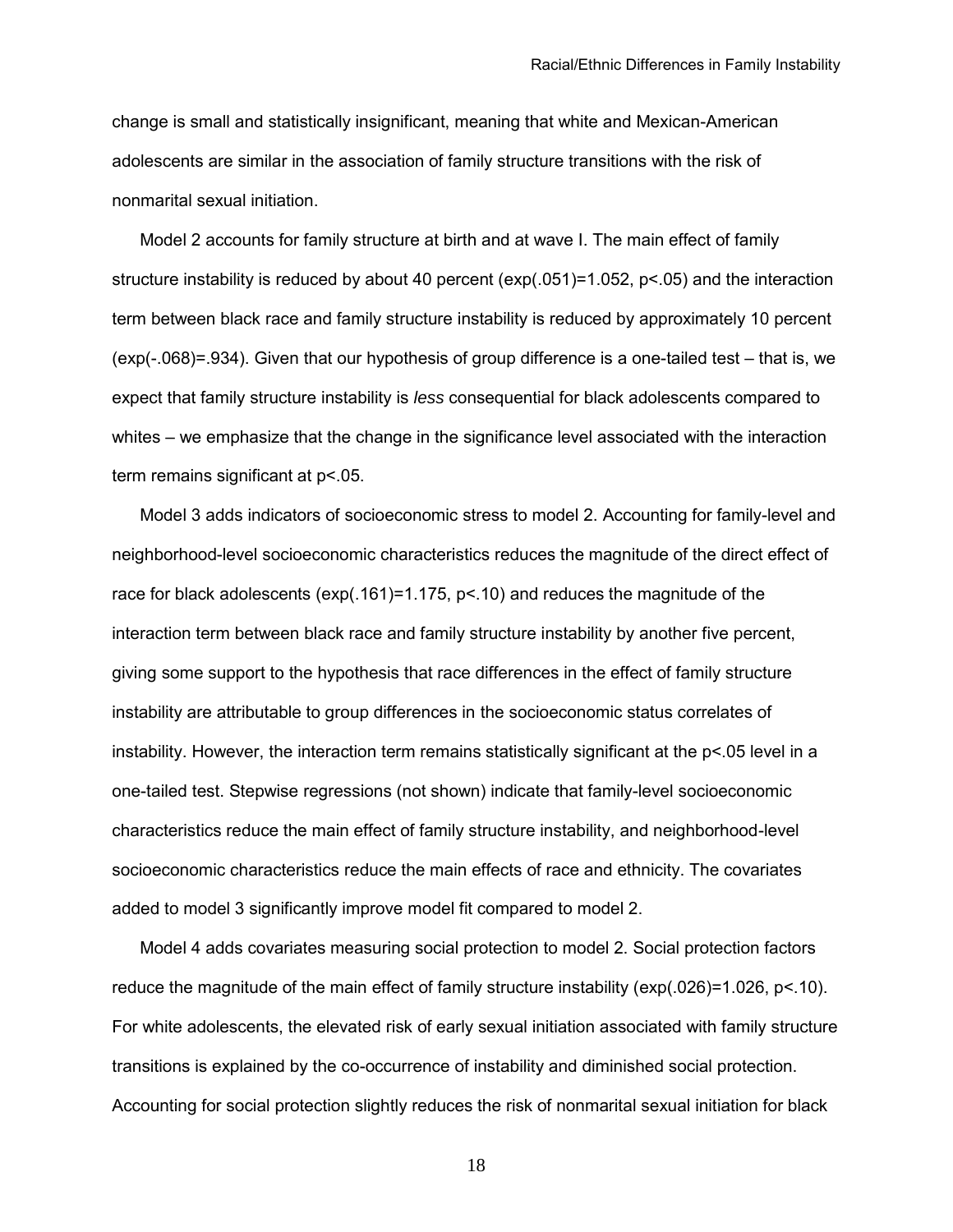adolescents compared to model 2. Social protection factors also have a marginal attenuating effect on the interaction term between black race and family structure transitions compared to model 2 (exp(-.066)=.936, p<.05 in a one-tailed test). This indicates that race differences in the association of instability with sexual initiation are not fully attributable to group differences in social protection among those adolescents who have experienced family structure transitions. Stepwise regressions (not presented) show that relationship quality with adults, frequent church attendance, negative school attachment, and romantic involvement reduce the association between family structure instability and sexual initiation. This pattern of relationships holds in the full model, where the main effect of family structure instability is statistically insignificant and the negative race/instability interaction remains significant at the p<.05 level (one-tailed test).

*Age at first nonmarital birth.* Table 4 presents selected coefficients from the proportional hazard model estimating age at first nonmarital birth. These models echo the preceding results for age at first intercourse. In the baseline model, the risk of experiencing a nonmarital birth by wave III increases by 26 percent with each additional family structure transition (exp (.228)=1.26, p<.001). The main effects of race and ethnicity are positive and significant for black and Mexican-American adolescents. The negative interactions between race/ethnicity and family structure instability are similar in magnitude for both non-white groups, but only the interaction for black adolescents is statistically significant at  $p<01$  (exp(-.177)=.84). Again, these results are consistent with prior work that has demonstrated race differences in the association of family structure instability with nonmarital births (Wu, 1996; Wu & Martinson, 1993).

 In model 2, accounting for family structure at birth and at wave I reduces the magnitude of the main effect for family structure transitions and black race, but both remain significant at p<.001. The magnitude of the negative interaction term for black race and instability is reduced slightly, and the significance level decreases from p<.01 to p<.025 (one-tailed test). Residing with a single or cohabiting mother at wave I as compared to residing with a married mother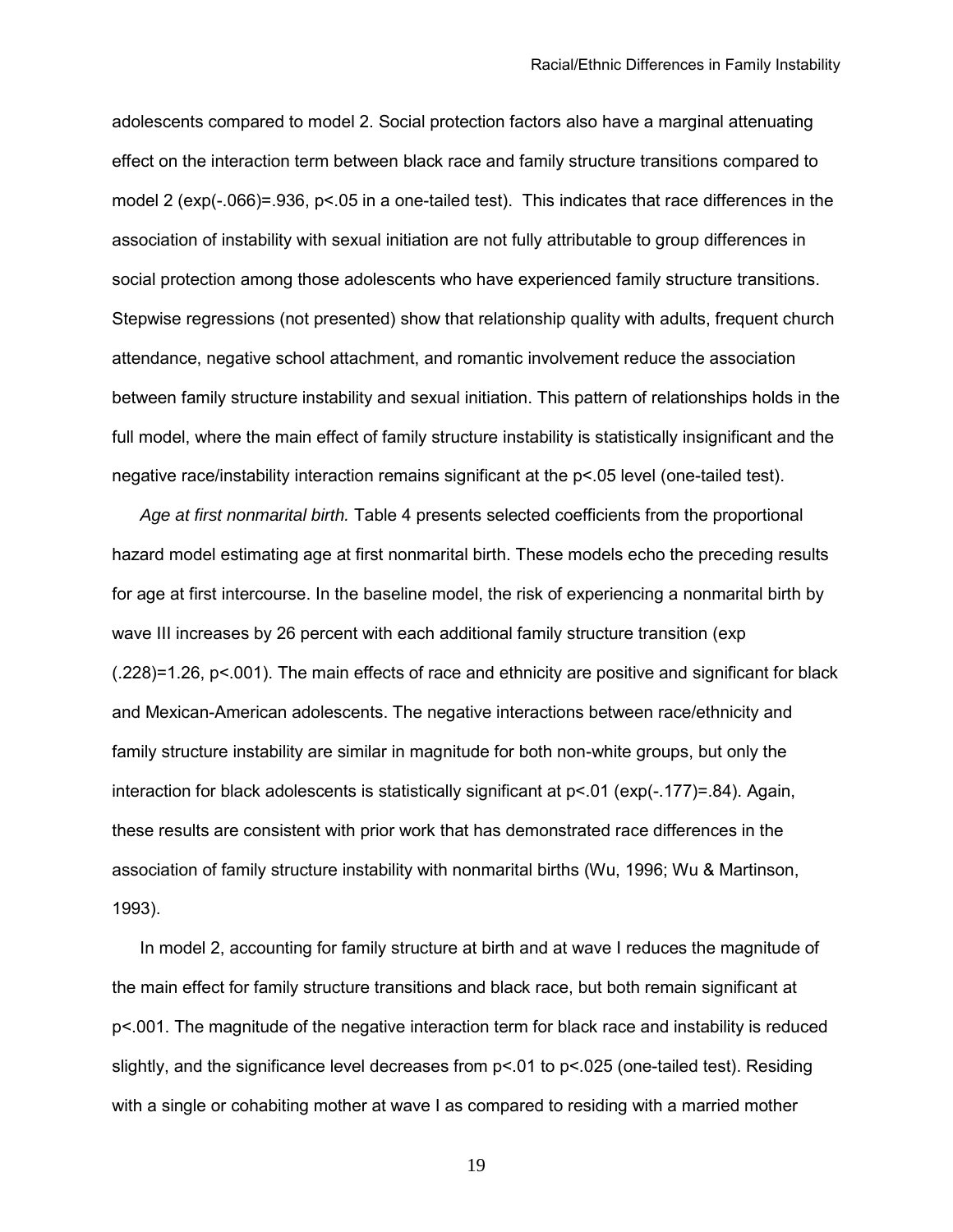increases the predicted risk of a nomarital birth.

 Model 3 adds indicators of socioeconomic stress to model 2. Accounting for socioeconomic stress reduces the main effect of family structure instability by about 17 percent and the main effects of race and ethnicity by a similar amount. Socioeconomic factors also reduce the magnitude of the interaction term between black race and family structure by approximately 16 percent and reduce statistical significance to p<.05 (in a one-tailed test). The chi-square statistic for overall model fit indicates a significant improvement over model 2. In stepwise regressions, factors related to family-level socioeconomic stress, including the wave I poverty level and mother's completed education at wave I have a greater attenuating effect on the main race and ethnicity effects and on the interaction terms than do factors related to neighborhood-level socioeconomic conditions.

 Model 4 adds indicators of social protection to model 2. Including those factors reduces the magnitude of the positive main effect of family structure transitions by about 23 percent (p<.01) and reduces the negative interaction term between black race and family instability by about nine percent (p<.025 in a one-tailed test). Social protection factors do not attenuate the main effects of race and ethnicity relative to model 2. Overall, social protection factors better explain the main effect of family structure instability than do indicators of socioeconomic stress (model 3); but socioeconomic stress indicators better explain the negative interaction between black race and family structure instability compared to social protection factors. Quality of relationship with adults and frequency of church attendance have the strongest attenuating effect on the main effect of family structure instability, and positive school attachment attenuates the race/instability interaction term. With social protection factors accounted for, the magnitude of the positive effect of Mexican-American ethnicity and the negative interaction term between Mexican-American ethnicity and family structure transitions both increase and are larger than the analogous effects for black adolescents. However, the negative interaction term for Mexican-Americans does not achieve statistical significance, suggesting a sample size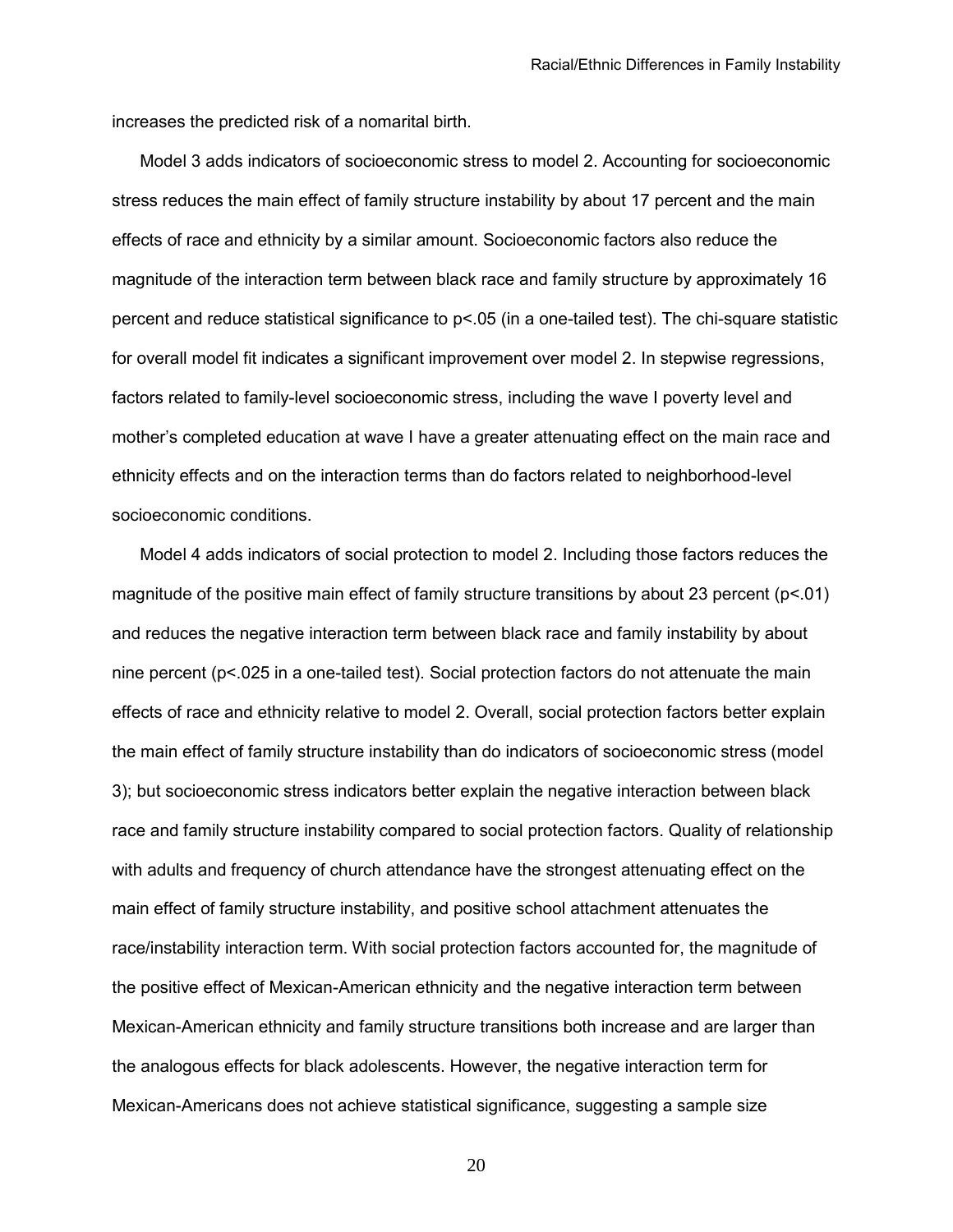limitation.

 In the full model (model 5), accounting for both socioeconomic stress and social protection reduces the magnitude of the main effects of family structure instability and race and ethnicity and the associated interaction terms more than in either partial model. In the full model, the main effect of family structure transitions remains statistically significant at p<.05, while other family structure indicators are more sharply attenuated. The interaction term between black race and family structure transitions remains significant at p<..05 in a one-tailed test.

#### **Discussion**

We have used longitudinal data from the Add Health study to provide the first extensive test of two hypotheses that have been posited to explain race/ethnic differences in the effects of family structure for adolescents. We asked whether racial and ethnic variation in socioeconomic stress or socially protective factors explain reported differences in the association between family structure transitions and three outcomes for white, black, and Mexican-American adolescents: self-reported delinquency, age at first nonmarital sexual intercourse, and age at first nonmarital birth. Indicators pertaining to socioeconomic stress and social protection were drawn from the context of the adolescent's household, neighborhood, and social institutions at wave I.

 Previous work has established that for black children and adolescents, the association of multiple family structure transitions with the outcomes considered is weaker than that for whites. Previous work has not considered the association for Mexican-American adolescents. Our study replicates previously reported racial differences in the association of family structure instability with the risk of nonmarital sexual initiation and a nonmarital birth that were initially reported for black and white adolescents from the 1979 National Longitudinal Survey of Youth and the National Survey of Families and Households. Our study failed to replicate group differences in the association of family structure instability with delinquent behavior that were reported for a group of children and younger adolescents in the Children of the NLSY (CNLSY). With regard to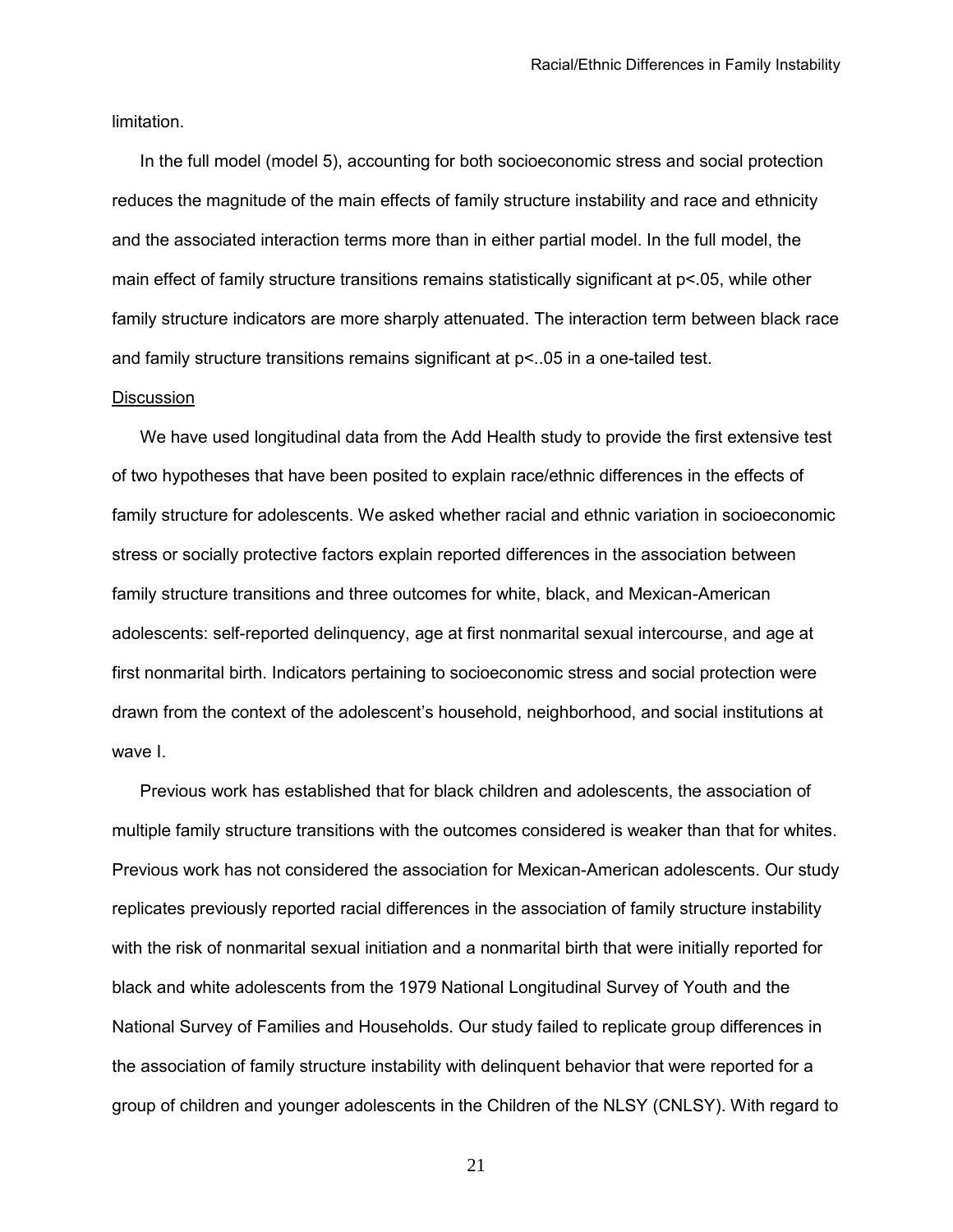delinquent behavior, family structure instability is directly associated with higher predicted selfreported delinquency scores for white, black, and Mexican-American adolescents in the Add Health study. The absence of race differences in the association of family structure instability here may be attributable to age differences, as the adolescents in Add Health are older than the children in the CNLSY study. Recent research suggests that the effects of instability vary by age, and future work will consider whether race differences in those effects also vary by age and life course stage. Alternatively, the divergent results may be the consequence of different study designs, particularly the inclusion of adolescents born to younger mothers and the exclusion of high school dropouts in the Add Health study.

 Concerning our test of the socioeconomic stress and social protection hypotheses, we find that among white adolescents, social protection factors attenuate the effect of family structure transitions on each of the three outcomes more strongly than do indicators of socioeconomic stress. The same is true for black and Mexican-American adolescents with regard to delinquency, but not the other outcomes. In considering the relative risk of sexual initiation and nonmarital childbearing, socioeconomic stress factors have a relatively greater, but still small, attenuating effect on the negative interaction terms between race/ethnicity and family structure instability. Our interpretation is that white adolescents who experience family structure instability have fewer social protection resources compared to white adolescents in stable family structures. Among black and Mexican-American adolescents, levels of social protection are similar regardless of family structure transition history; however, those who have experienced instability reside in economically disadvantaged circumstances, and those circumstances have more impact than family structure change on adolescents' behavioral development.

 We speculate that the more consistent effect of lower social protection for white adolescents may be attributable to relatively greater residential mobility following family structure change; or it may be attributable to selection effects such that among white parents, but not among parents in other race/ethnic groups, family structure instability may be caused in part by pre-existing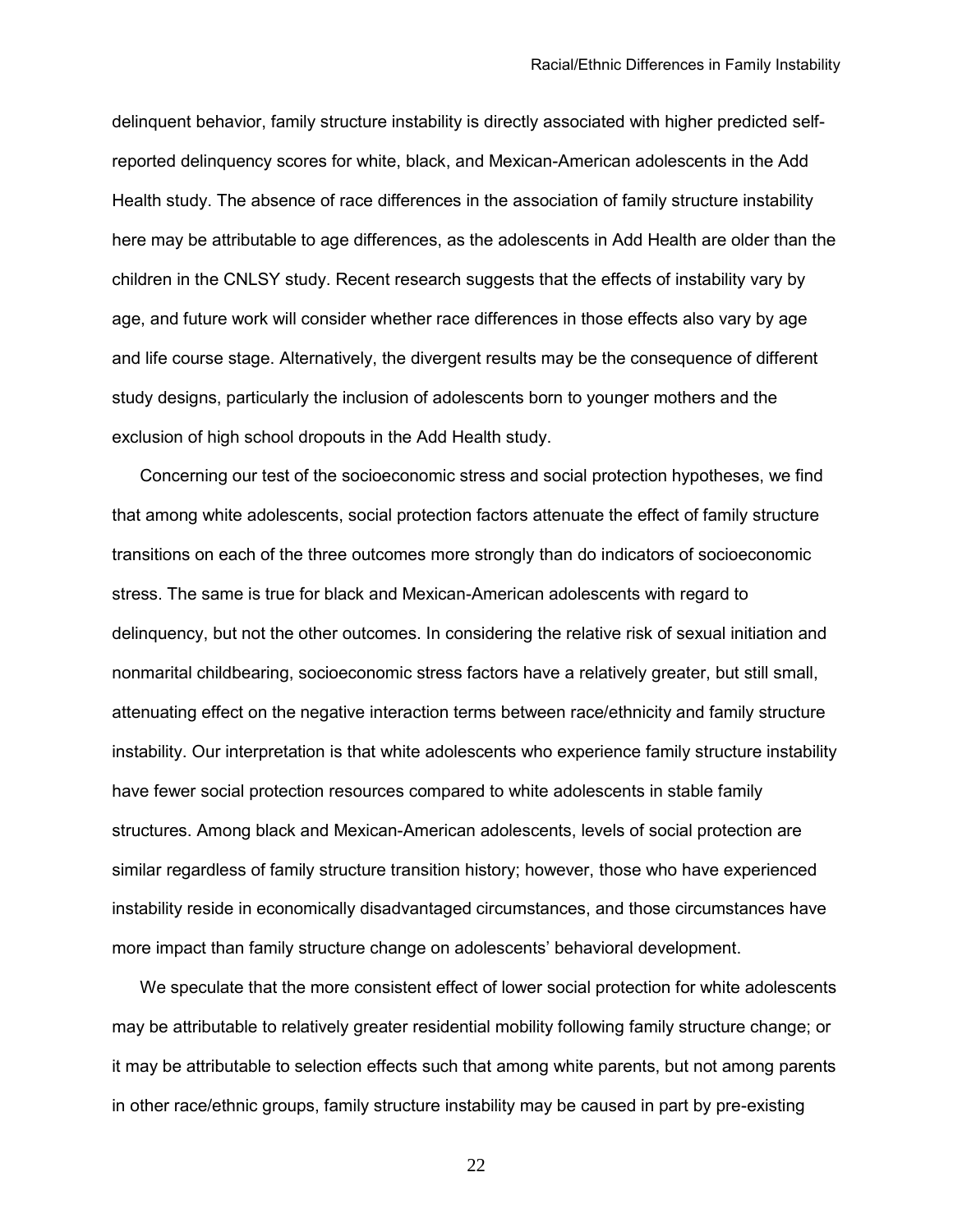weaker social ties. Black and Mexican-American adolescents, in contrast, may be more likely to continue to coreside with kin or to make relatively short moves following a union transition and may thereby maintain social connections. Socioeconomic stress may be more salient for minority groups because mothers' union transitions may more often occur in the context of cohabitation, which is typically associated with fewer household income gains compared to marriage; or women who begin their union trajectories from a relatively disadvantaged position may be more likely to experience subsequent transitions and thus have more difficulty accumulating economic advantage.

 We are able to replicate statistically significant group differences between blacks and whites in the association of family structure instability with two out of three outcomes, but our results pertaining to Mexican-American adolescents are inconclusive. With regard to delinquency and sexual initiation, the relatively small interaction terms between ethnicity and family structure instability suggest that white and Mexican-American adolescents are similar in how they respond to family structure instability. With regard to nonmarital births, Mexican-American adolescents appear more similar to black adolescents, but the interaction terms for Mexican-Americans do not achieve statistical significance. We conclude that there is some suggestion of meaningful differences between white and Mexican-American adolescents in the relationship between family structure change and nonmarital births, but we cannot assert that those differences exist at the population level because of the imprecision in our estimates resulting from small group size for Mexican-Americans.

 It is interesting and important to note that the power of either social protection or socioeconomic stress to explain race/ethnic group differences in the effect of family structure instability is relatively modest, and the impact of these factors varies across outcomes. In one sense, there is a plausible chain of events that links the outcomes considered: family structure instability contributes to a greater likelihood of risk-taking behavior, and risk-taking behavior in turn leads to early sexual initiation, with a heightened likelihood of experiencing a nonmarital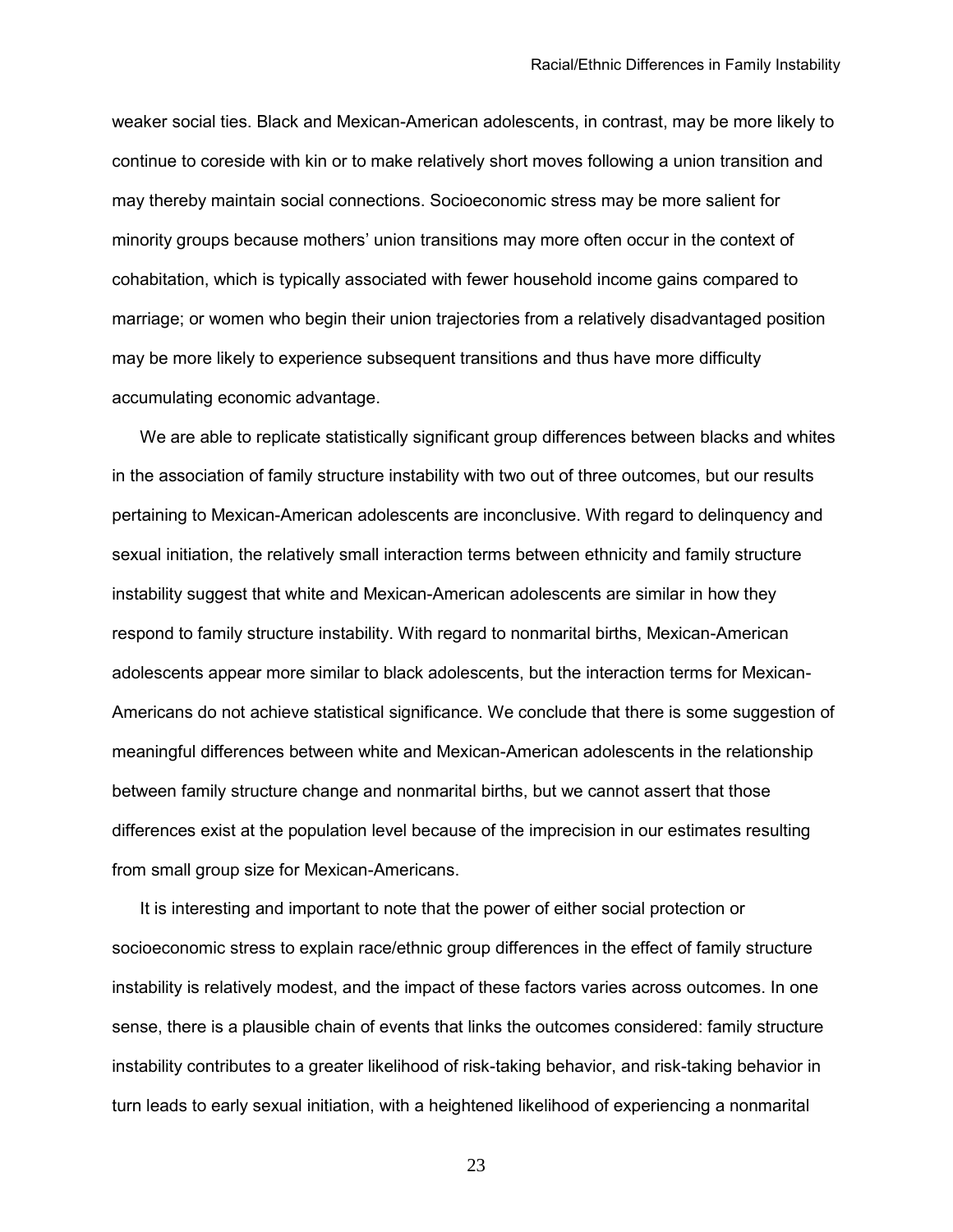birth. In fact, each of these outcomes may be connected to family structure instability, and to racial differences in the meaning of family structure change, in a distinctive way. For example, as the descriptive data indicate, Mexican-American adolescents are less likely than white adolescents to experience first sex by the end of wave III, but they are also much more likely than white adolescents to experience a nonmarital birth, regardless of family structure history. The factors that go into explaining ethnic differences in the association of family structure change with sexual initiation and nonmarital births may have less to do with social protection and financial strain than with social norms and the family context of nonmarital childbearing, considerations we will address in future work.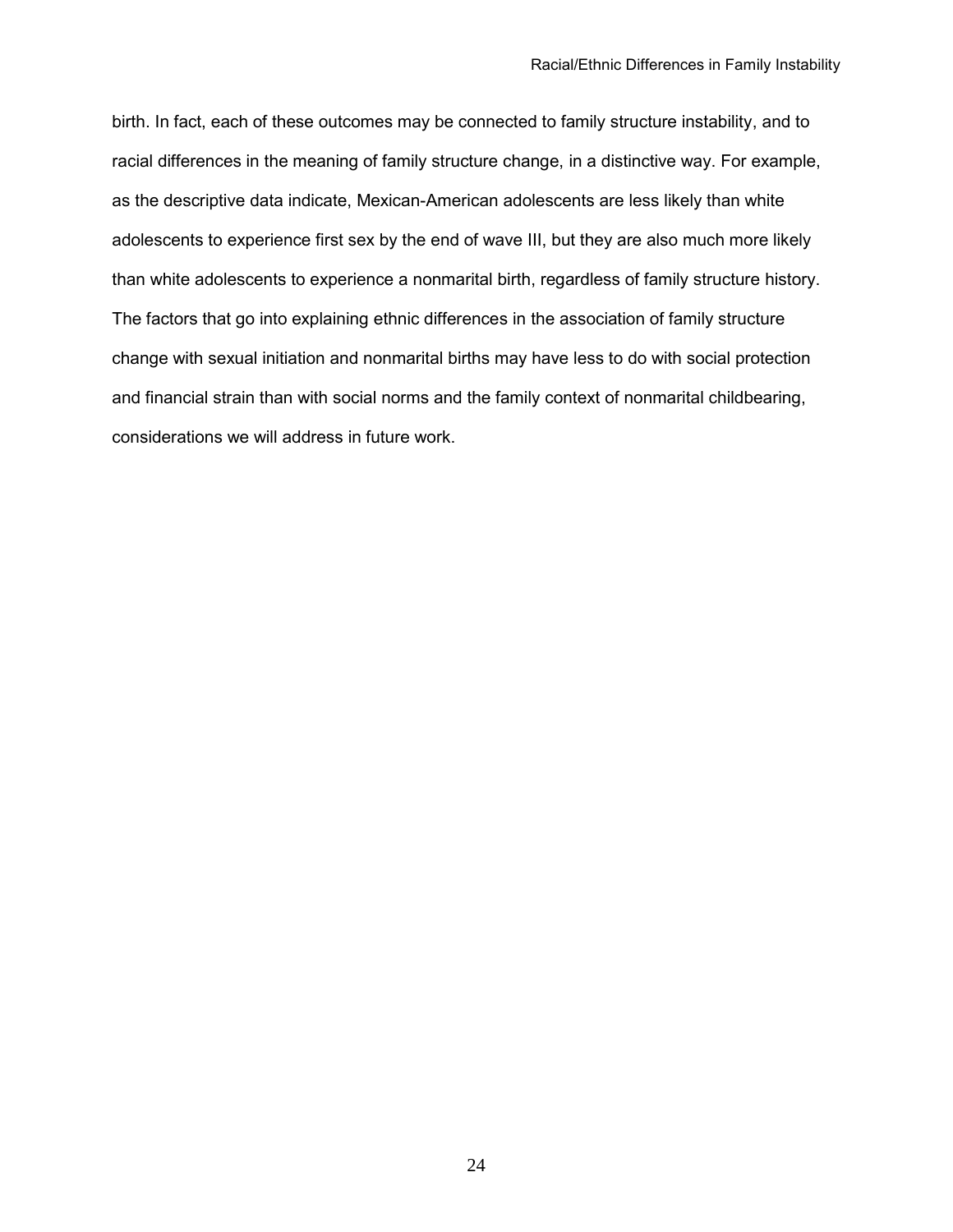References

- Amato, P. R. & Keith, B. (1991). Parental Divorce and Adult Well-being: A Meta-analysis. *Journal of Marriage and Family,* **53,** 43-58.
- Anderson, E. (1990). *StreetWise: Race, Class, and Change in an Urban Community,* Chicago: University of Chicago Press.
- Ball, J., Armistead, L. & Austin, BJ. (2003). The relationship between religiosity and adjustment among African-American, female, urban adolescents. *Journal of Adolescence,* **26,** 431- 446.
- Bearman, Peter S. & Brueckner, H. (2001). Promising the Future: Virginity Pledges and First Intercourse. *American Journal of Sociology,* **106,** 859-912.
- Brewster, K. L. & Padavic, I. (2002). No More Kin Care?: Change in Black Mothers' Reliance on Relatives for Child Care, 1977-94. *Gender and Society,* **16,** 546-563.
- Brown, S. L. & Manning, W. D. (2009). Family Boundary Ambiguity and the Measurement of Family Structure: The Significance of Cohabitation. *Demography,* **46,** 85-101.
- Bumpass, L. & Lu, H.-H. (2000). Trends in cohabitation and implications for children's family contexts in the United States. *Population Studies,* **54,** 29-41.
- Casper, L. M. & Bryson, K. (1999) Coresident Grandparents and Grandchildren. (pp. 10), Washington, DC: U.S. Census Bureau.
- Cavanagh, S. E. (2008). Family structure history and adolescent adjustment. *Journal of Family Issues,* **29,** 944-980.
- Cavanagh, S. E., Crissey, S. R. & Raley, R. K. (2008). Family structure history and adolescent romance. *Journal of Marriage and Family,* **70,** 698-714.
- Chandra, A., Martinez, G., Mosher, W., Abma, J. & Jones, J. (2005) Fertility, Family Planning and Reproductive Health of U.S. Women: Data from the 2002 National Survey of Family Growth. (pp. 174), Hyattsville, MD: National Center for Health Statistics.
- Chantala, K. & Tabor, J. (1999). Strategies to Perform a Design-Based Analysis Using the Add Health Data. Chapel Hill, NC: Carolina Population Center, University of North Carolina at Chapel Hill.
- Cherlin, A. J. & Furstenberg Jr., F. F. (1994). Stepfamilies in the United States: A Reconsideration. *Annual Review of Sociology,* **20,** 359-381.
- Cook, E. C., Buehler, C. & Henson, R. (2008). Parents and Peers as Social Influences to Deter Antisocial Behavior. *Journal Of Youth And Adolescence,* **37**.
- Fomby, P. & Cherlin, A. J. (2007). Family Instability and Child Well-Being. *American Sociological Review,* **72,** 181-204.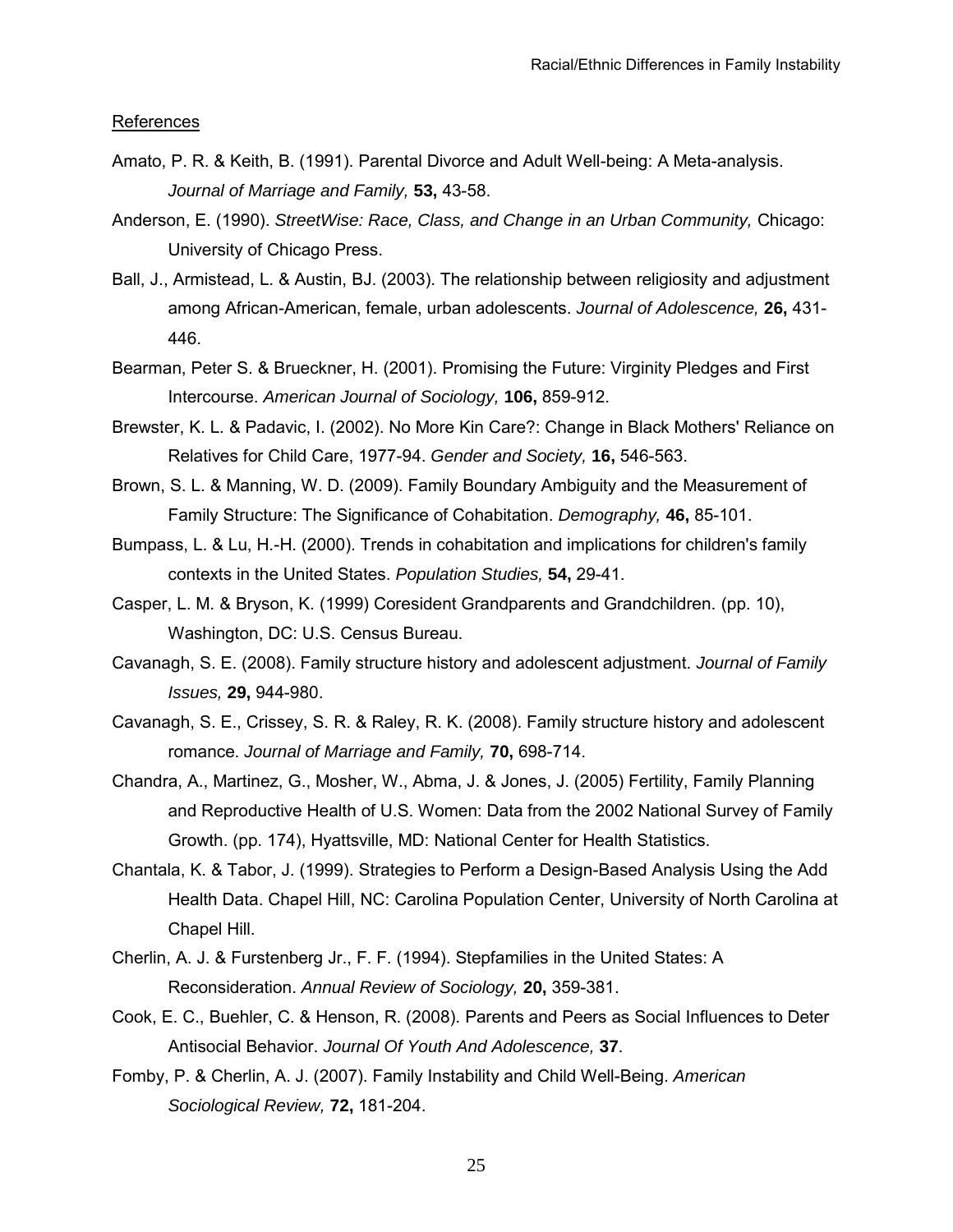- Fomby, P. & Osborne, C. (2008) The Relative Effects of Family Instability and Mother/Partner Conflict on Children's Externalizing Behavior. Presented at the Annual Meeting of the Population Association of America*.* New Orleans.
- Graefe, D. R. & Lichter, D. T. (2007). When Unwed Mothers Marry: The Marital and Cohabiting Patterns of Midlife Women. *Journal of Family Issues,* **28,** 595-622.
- Hardy, S. A. & Raffaelli, M. (2003). Adolescent Religiosity and Sexuality: An Investigation of Reciprocal Influences. *Journal of Adolescence,* **26,** 731-739.
- Harris, K. M., Florey, F., Tabor, J., Bearman, P. S., Jones, J. & Udry, J. R. (2003) The National Longitudinal Study of Adolescent Health: Research Design (WWW document). Carolina Population Center, University of North Carolina Chapel Hill.
- Heard, H. E. (2007). The Family Structure Trajectory and Adolescent School Performance. *Journal of Family Issues,* **28,** 319-354.
- Hetherington, E. M. & Kelly, J. (2002). *For Better or For Worse: Divorce Reconsidered,* New York: W. W. Norton.
- MacLeod, J. (1995). *Ain't No Makin' It: Aspirations and Attainment in a Low-Income Neighborhood,* Boulder, CO: Westview Press.
- Manning, W. D. (2004). Children and the Stability of Cohabiting Couples. *Journal of Marriage and Family,* **66,** 674-689.
- Manning, W. D. & Lichter, D. T. (1996). Parental Cohabitation and Children's Economic Well-Being. *Journal of Marriage and the Family,* **58,** 998-1010.
- Manning, W. D., Smock, P. J. & Majumdar, D. (2004). The Relative Stability of Cohabiting and Marital Unions for Children. *Population Research and Policy Review,* **23,** 135-159.
- Mason, C. A., Cauce, A. M., Gonzales, N., Hiraga, Y. & Grove, K. (1994). An Ecological Model of Externalizing Behaviors in African-American Adolescents: No Family Is an Island *Journal of Research on Adolescence,* **4,** 639-655.
- McAdoo, H. P. (1982). Stress Absorbing Systems in Black Families. *Family Relations,* **31,** 479- 488.
- McDonald, K. B. & Armstrong, E. M. (2001). De-Romanticizing Black Intergenerational Support: The Questionable Expectations of Welfare Reform. *Journal of Marriage and Family,* **63,** 213.
- McLanahan, S. & Sandefur, G. (1994). *Growing Up With a Single Parent: What Hurts, What Helps,* Cambridge, MA: Harvard University Press.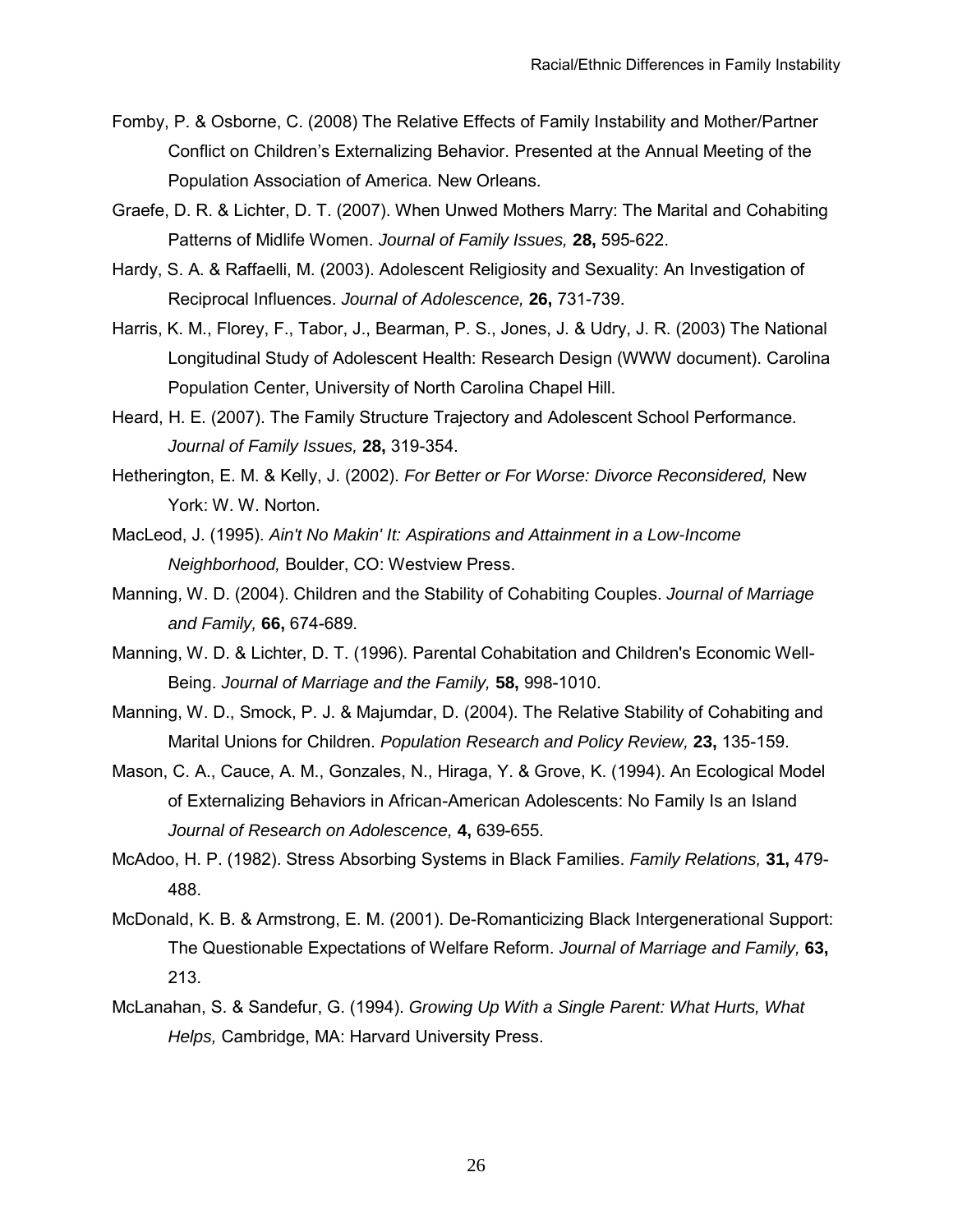- McLoyd, V. C., Cauce, A. M., Takeuchi, D. & Wilson, L. (2000). Marital Processes and Parental Socialization in Families of Color: A Decade Review of Research. *Journal of Marriage and the Family,* **62,** 1070-1093.
- Musick, K. (2002). Planned and Unplanned Childbearing Among Unmarried Women. *Journal of Marriage and Family,* **64,** 915-929.
- Newman, K. S. (1999). *No Shame in My Game: The Working Poor in the Inner City,* New York: Alfred Knopf and Russell Sage Foundation.
- Osborne, C., Manning, W. D. & Smock, P. J. (2007). Married and Cohabiting Parents' Relationship Stability: A Focus on Race and Ethnicity. *Journal of Marriage and Family,* **69,** 1345-1366.
- Osborne, C. & McLanahan, S. (2007). Partnership Instability and Child Well-Being. *Journal of Marriage & Family,* **69,** 1065-1083.
- Parish, W. L., Hao, L. & Hogan, D. P. (1991). Family Support Networks, Welfare, and Work among Young Mothers. *Journal of Marriage and the Family,* **53,** 203-215.
- Raley, R. K., Durden, T. E. & Wildsmith, E. (2004). Understanding Mexican-American Marriage Patterns Using a Life-Course Approach. *Social Science Quarterly,* **85,** 872-890.
- Sarkisian, N. (2007). Street Men, Family Men: Race and Men's Extended Family Integration. *Social Forces,* **86,** 763-794.
- Sarkisian, N., Gerena, M. & Gerstel, N. (2006). Extended Family Ties among Mexicans, Puerto Ricans, and Whites: Superintegration or Disintegration? *Family Relations,* **55,** 331-344.
- Sarkisian, N., Gerena, M. & Gerstel, N. (2007). Extended Family Integration among Euro and Mexican Americans: Ethnicity, Gender, and Class. *Journal of Marriage and Family,* **69,** 40-54.
- Sarkisian, N. & Gerstel, N. (2004). Kin Support among Blacks and Whites: Race and Family Organization. *American Sociological Review,* **69,** 812-837.
- Shaw, D. S., Winslow, E. B. & Flanagan, C. (1999). A Prospective Study of the Effects of Marital Status and Family Relations on Young Children's Adjustment among African American and European American Families. *Child Development,* **70,** 742-755.
- Sinha, J. W., Cnaan, R. A. & Gelles, R. J. (2007). Adolescent risk behaviors and religion: Findings from a national study. *Journal of Adolescence,* **30,** 231-249.
- Small, S. A. & Luster, T. (1994). Adolescent Sexual Activity: An Ecological, Risk-Factor Approach. *Journal of Marriage and the Family,* **56,** 181-192.
- Smith, T. E. (1997). Differences Between Black and White Students in the Effect of Parental Separation on School Grades. *Journal of Divorce & Remarriage,* **27,** 25 - 42.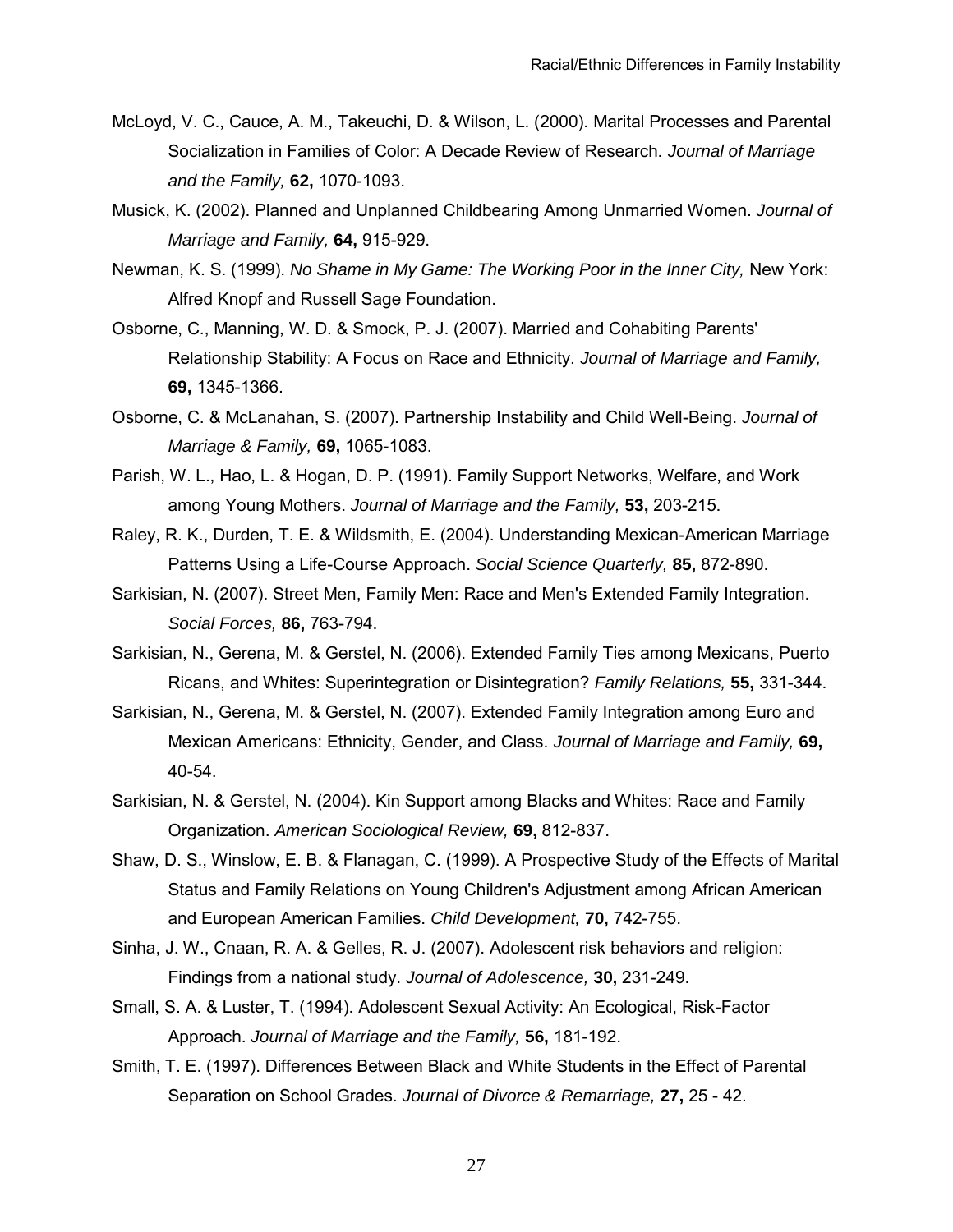- Sweeney, M. M. & Phillips, J. A. (2004). Understanding Racial Differences in Marital Disruption: Recent Trends and Explanations. *Journal of Marriage and Family,* **66,** 239-250.
- Taylor, R. D. (1996). Adolescents' Perceptions of Kinship Support and Family Management Practices: Association With Adolescent Adjustment in African American Families. *Developmental Psychology,* **32,** 687-695.
- Taylor, R. D., Seaton, E. & Dominguez, A. (2008). Kinship Support, Family Relations, and Psychological Adjustment Among Low-Income African-American Mothers and Adolescents. *Journal of Research on Adolescence,* **18,** 1-22.
- Udry, J. R. (2003) The National Longitudinal Study of Adolescent Health (AddHealth), Waves I and II, 1994-1996; Wave III, 2001-2002 [machine readable data file and documentation]. Chapel Hill, NC: Carolina Population Center, University of North Carolina Chapel Hill.
- Wilson, M. N. (1986). The Black Extended Family: An Analytical Consideration. *Developmental Psychology,* **22,** 246-258.
- Wilson, W. J. (1987). *The Truly Disadvantaged: The Inner City, the Underclass, and Public Policy,* Chicago: University of Chicago Press.
- Wu, L. L. (1996). Effects of Family Instability, Income, and Income Instability on the Risk of a Premarital Birth. *American Sociological Review,* **61,** 386-406.
- Wu, L. L. & Martinson, B. C. (1993). Family Structure and the Risk of a Premarital Birth. *American Sociological Review,* **58,** 210-232.
- Wu, L. L. & Thomson, E. (2001). Race Differences in Family Experience and Early Sexual Initiation: Dynamic Models of Family Structure and Family Change. *Journal of Marriage and Family,* **63,** 682.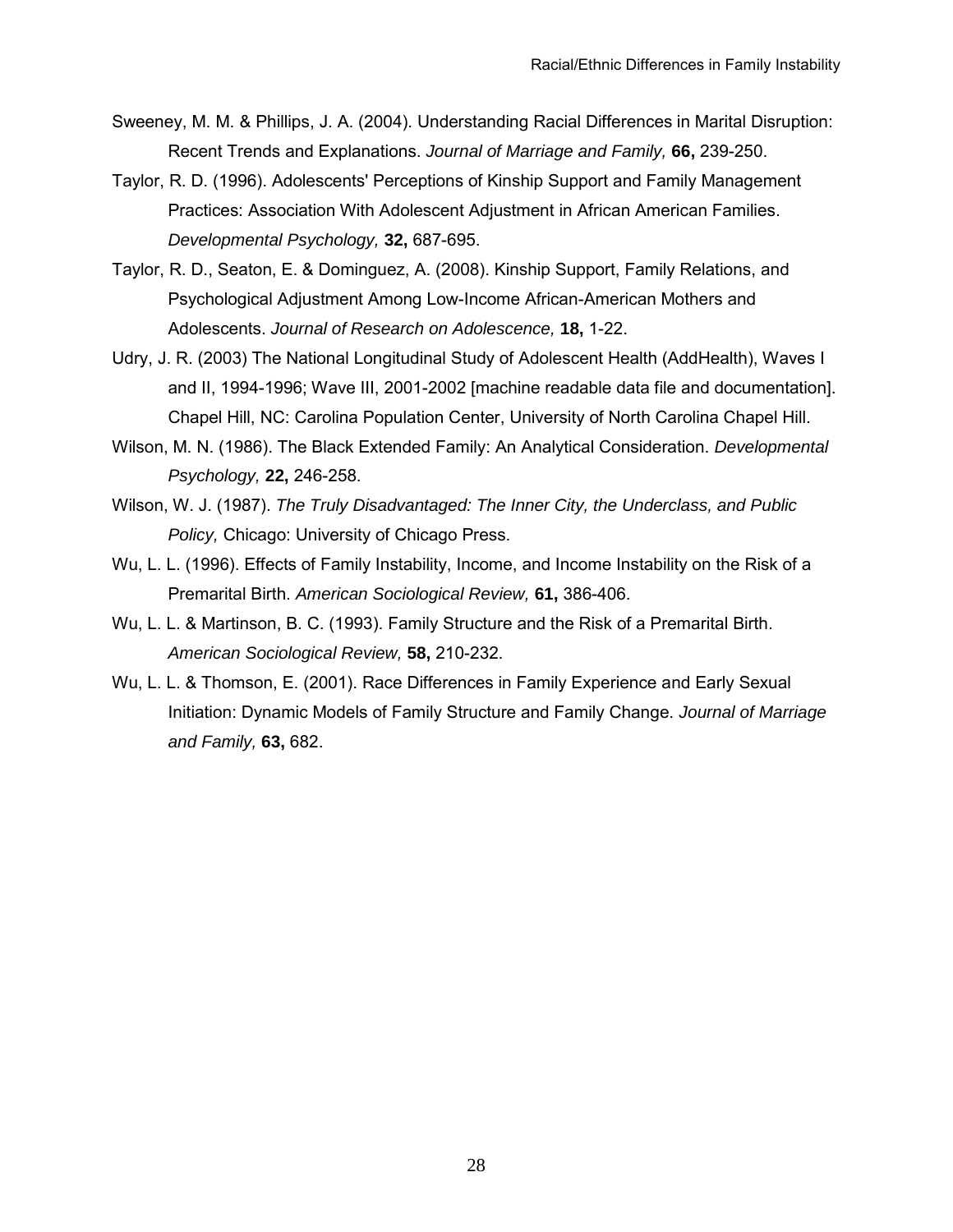Table 1. Descriptive statistics (unweighted), National Longitudinal Study of Adolescent Health by race and family structure transition status All attributes except experience of sexual initiation and nonmarital birth measured at wave I

|                                              | White      |           |              |           | <b>Black</b> |            |           |          |              | Mexican-American |         |            |           |         |            |           |         |
|----------------------------------------------|------------|-----------|--------------|-----------|--------------|------------|-----------|----------|--------------|------------------|---------|------------|-----------|---------|------------|-----------|---------|
|                                              | No changes |           | $>=1$ change |           |              | No changes |           |          | $>=1$ change |                  |         | No changes |           |         | >=1 change |           |         |
| Dependent Variables                          | Mean       | <b>SD</b> | Mean         | <b>SD</b> |              | Mean       | <b>SD</b> |          | Mean         | <b>SD</b>        |         | Mean       | <b>SD</b> |         | Mean       | <b>SD</b> |         |
| Wave I delinquency score                     | 3.71       | 4.64      | 4.38         | 5.24      | $\star$      | 3.64       | 4.14      |          | 3.82         | 4.86             |         | 4.45       | 4.90      | $\star$ | 4.67       | 4.94      |         |
| Proportion ever had first intercourse        | 0.82       |           | 0.86         |           |              | 0.87       |           | $\star$  | 0.88         |                  | $\ast$  | 0.78       |           |         | 0.80       |           |         |
| Age at first intercourse                     | 16.84      | 2.12      | 16.23        | 2.05      |              | 16.36      | 2.12      | $\star$  | 15.99        | 2.14             | $\ast$  | 17.00      | 2.30      |         | 16.60      | 2.13      |         |
| Proportion ever had nonmarital birth         | 0.13       |           | 0.20         |           | $\ast$       | 0.21       |           | $\ast$   | 0.26         |                  | $\star$ | 0.28       |           | $\star$ | 0.28       |           |         |
| Age at first nonmarital birth                | 20.30      | 1.91      | 20.20        | 1.84      |              | 20.10      | 1.96      |          | 20.10        | 1.87             |         | 20.50      | 1.98      |         | 19.50      | 1.94      |         |
| <b>Independent Variables</b>                 |            |           |              |           |              |            |           |          |              |                  |         |            |           |         |            |           |         |
| Number of mother's union transitions         | n/a        |           | 1.81         | 1.11      |              | n/a        |           |          | 1.71         | 1.07             |         | n/a        |           |         | 1.64       | 1.07      |         |
| Mother is US-born                            | 0.96       |           | 0.97         |           |              | 0.94       |           | $\star$  | 0.98         |                  |         | 0.36       |           | $\star$ | 0.45       |           |         |
| Adolescent is female                         | 0.53       |           | 0.54         |           |              | 0.56       |           |          | 0.57         |                  | $\star$ | 0.49       |           |         | 0.48       |           |         |
| Adolescent's age at wave I                   | 16.17      | 1.70      | 16.19        | 1.70      |              | 16.11      | 1.79      |          | 16.13        | 1.67             |         | 16.79      | 1.65      |         | 16.45      | 1.77      |         |
| Born to single mother (vs. married)          | 0.01       |           | 0.35         |           | $\star$      | 0.21       |           | $\star$  | 0.53         |                  | $\star$ | 0.01       |           |         | 0.53       |           |         |
| Born to cohabiting mother (vs. married)      | 0.01       |           | 0.03         |           | $\star$      | 0.02       |           | $\star$  | 0.09         |                  | $\star$ | 0.01       |           |         | 0.04       |           | $\star$ |
| Mother is single at wave I (vs. married)     | 0.01       |           | 0.36         |           | $\star$      | 0.21       |           | $\star$  | 0.52         |                  | $\star$ | 0.01       |           |         | 0.31       |           |         |
| Mother is cohabiting at wave I (vs. married) | 0.01       |           | 0.11         |           | $\star$      | 0.02       |           | $\ast$   | 0.14         |                  | $\star$ | 0.01       |           |         | 0.08       |           | $\star$ |
| Socioeconomic stress indicators              |            |           |              |           |              |            |           |          |              |                  |         |            |           |         |            |           |         |
| Mother's age at adolescent's birth           | 26.06      | 4.93      | 24.24        | 5.19      |              | 26.49      | 5.57      |          | 23.93        |                  | *       | 24.61      | 5.38      |         | 23.97      | 5.67      |         |
| Mother has less than HS diploma or GED       | 0.07       |           | 0.09         |           | $\star$      | 0.12       |           | $\ast$   | 0.13         |                  | $\star$ | 0.63       |           |         | 0.55       |           |         |
| Mother has HS diploma or GED                 | 0.33       |           | 0.32         |           |              | 0.28       |           | $\ast$   | 0.31         |                  |         | 0.15       |           |         | 0.22       |           |         |
| Mother has attended college                  | 0.60       |           | 0.59         |           |              | 0.60       |           |          | 0.56         |                  | $\star$ | 0.22       |           |         | 0.23       |           |         |
| Wave I hh income as proportion of FPL        | 3.76       | 3.76      | 3.00         | 3.39      | $\star$      | 2.87       | 2.45      | $\star$  | 2.11         | 1.98             | $\star$ | 2.01       | 1.57      |         | 1.71       | 1.42      |         |
| Mother is unemployed                         | 0.03       |           | 0.05         |           | $\ast$       | 0.07       |           | $^\star$ | 0.09         |                  | *       | 0.09       |           |         | 0.13       |           | $\star$ |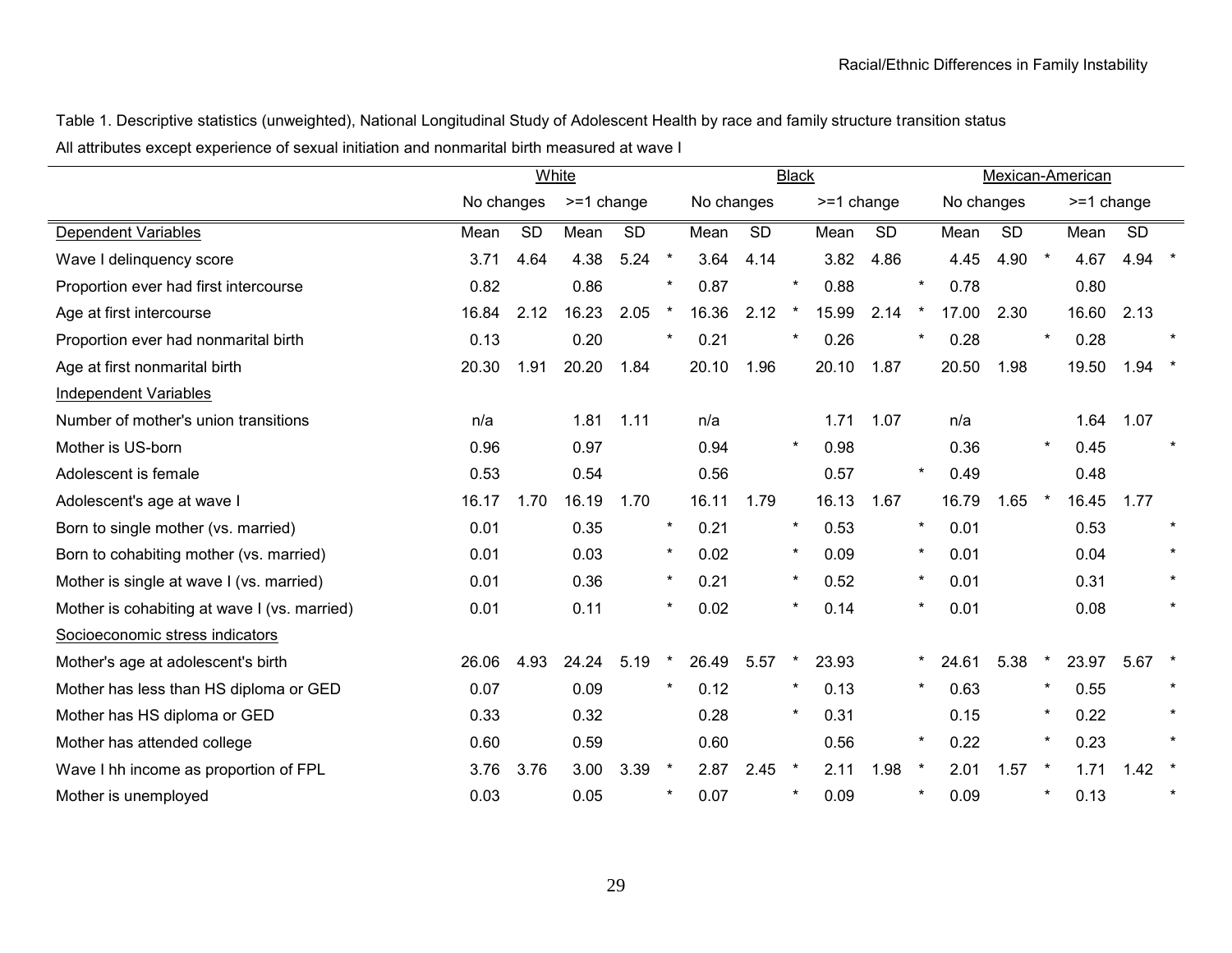| N (Total=7,686)                                           | 3,606   |      | 1,950   |      |         | 679     |      |          | 923     |      |          | 327     |      |         | 201     |          |         |
|-----------------------------------------------------------|---------|------|---------|------|---------|---------|------|----------|---------|------|----------|---------|------|---------|---------|----------|---------|
| Adolescent has negative school attachment                 | 1.03    | 0.68 | 1.12    | 0.74 | $\star$ | 0.95    | 0.71 | $\star$  | 0.99    | 0.74 |          | 0.85    | 0.65 | $\star$ | 1.03    | 0.76     |         |
| Adolescent has positive school attachment                 | 4.71    | 0.59 | 4.63    | 0.61 |         | 4.50    | 0.62 | $\ast$   | 4.49    | 0.61 | $\ast$   | 4.69    | 0.52 |         | 4.58    | 0.60     |         |
| Frequency of church attendance                            | 0.42    | 0.49 | 0.29    | 0.46 |         | 0.58    | 0.49 |          | 0.48    | 0.50 | $\ast$   | 0.44    | 0.50 |         | 0.39    | 0.49     |         |
| Religion is very/fairly important to adolescent           | 0.77    |      | 0.70    |      |         | 0.90    |      | $^\star$ | 0.86    |      | $\ast$   | 0.89    |      | $\star$ | 0.89    |          |         |
| Neighborhood near kin or where mother born                | 0.49    |      | 0.51    |      |         | 0.45    |      | $\star$  | 0.49    |      |          | 0.50    |      |         | 0.38    |          |         |
| Mother's perception of neighborhood connection            | 0.70    | 0.80 | 0.77    | 0.79 |         | 1.14    | 0.83 | $\ast$   | 1.13    | 0.83 | $\star$  | 0.72    | 0.79 |         | 0.81    | $0.80$ * |         |
| Adolescent's perception of neighborhood connection        | 0.82    | 0.24 | 0.79    | 0.26 |         | 0.84    | 0.23 |          | 0.79    | 0.26 | $\star$  | 0.76    | 0.29 |         | 0.72    | $0.28$ * |         |
| Adolescent in a romantic relationship                     | 0.31    |      | 0.37    |      | $\star$ | 0.37    |      | $\star$  | 0.37    |      | $\star$  | 0.32    |      |         | 0.24    |          |         |
| Quality of relationship with other adults (higher=better) | 4.05    | 0.58 | 3.95    | 0.60 | $\star$ | 4.09    | 0.60 |          | 4.08    | 0.62 |          | 4.09    | 0.59 |         | 3.94    | 0.68     |         |
| Quality of relationship with mother (higher score=better) | 4.24    | 0.66 | 4.18    | 0.69 | $\star$ | 4.30    | 0.66 | $\star$  | 4.30    | 0.71 | $\ast$   | 4.22    | 0.69 |         | 4.10    | 0.75     |         |
| Adolescent has lived w/extended kin> 1/4 of life          | 0.02    |      | 0.03    |      | $\star$ | 0.07    |      | $\ast$   | 0.09    |      | $\star$  | 0.06    |      | $\star$ | 0.07    |          |         |
| Adolescent has lived with extended kin up to 1/4 of life  | 0.02    |      | 0.03    |      | $\star$ | 0.04    |      | $\ast$   | 0.05    |      | $\ast$   | 0.04    |      | $\star$ | 0.07    |          |         |
| Social protection indicators                              |         |      |         |      |         |         |      |          |         |      |          |         |      |         |         |          |         |
| Neighborhood SES index (Z-score)                          | 0.07    | 0.69 | $-0.01$ | 0.63 |         | 0.01    | 0.57 |          | $-0.02$ | 0.54 | $\star$  | $-0.13$ | 0.41 |         | $-0.07$ | $0.48$ * |         |
| Mother's perception of neighborhood problems              | 1.64    | 0.41 | 1.70    | 0.45 |         | 1.61    | 0.43 |          | 1.70    | 0.48 | $\star$  | 1.75    | 0.51 | $\star$ | 1.69    | $0.46$ * |         |
| Proportion of tract w/owner-occupied housing (Z-score)    | 0.41    | 0.74 | 0.29    | 0.78 |         | $-0.03$ | 1.01 |          | $-0.31$ | 1.10 | $\star$  | $-0.13$ | 1.03 |         | $-0.23$ | $0.93$ * |         |
| Proportion of tract w/female hh head (Z-score)            | $-0.39$ | 0.58 | $-0.27$ | 0.68 | $\star$ | 0.70    | 1.23 | $\ast$   | 0.85    | 1.31 | $\ast$   | $-0.12$ | 0.65 | $\star$ | $-0.11$ | $0.58$ * |         |
| Proportion of tract w/Hispanic hh head (Z-score)          | $-0.39$ | 0.36 | $-0.36$ | 0.43 |         | $-0.32$ | 0.53 |          | $-0.30$ | 0.52 | $\star$  | 1.28    | 1.13 |         | 0.96    | 1.06     | $\star$ |
| Proportion of tract w/black household head (Z-score)      | $-0.44$ | 0.40 | $-0.40$ | 0.46 |         | 1.32    | 1.19 | $\ast$   | 1.30    | 1.20 | $\star$  | $-0.25$ | 0.57 | $\star$ | $-0.32$ | 0.46     | $\star$ |
| Mother is in good/excellent health                        | 0.91    |      | 0.88    |      | $\star$ | 0.84    |      | $^\star$ | 0.84    |      | $^\star$ | 0.75    |      | $\ast$  | 0.82    |          |         |
| Adolescent is in good/excellent health                    | 0.95    |      | 0.93    |      |         | 0.94    |      |          | 0.90    |      | $^\star$ | 0.91    |      |         | 0.89    |          |         |

\*Comparison to white adolescents with no changes significant at p<.05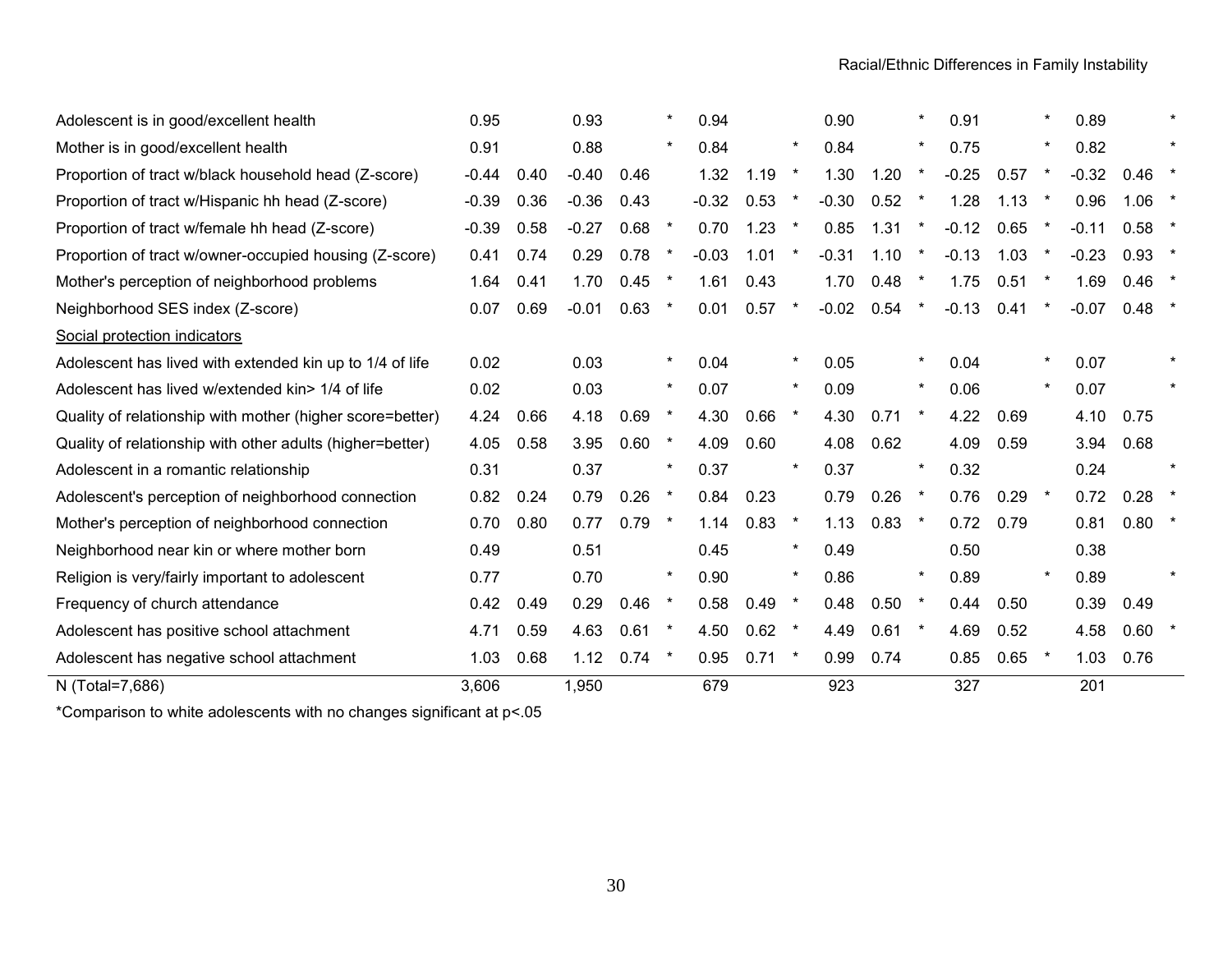# Racial/Ethnic Differences in Family Instability

Table 2. Results from negative binomial regressions predicting self-reported delinquent behavior in the last year National Longitudinal Study of Adolescent Health, Wave I (standard errors beneath coefficients in parentheses)

|                                                        | Model 1         | Model 2      | Model 3      | Model 4      | Model 5      |
|--------------------------------------------------------|-----------------|--------------|--------------|--------------|--------------|
|                                                        | <b>Baseline</b> | Controls     | <b>SES</b>   | Protect      | Full         |
| Number of transitions                                  | $0.082$ ***     | $0.06$ **    | $0.065$ **   | 0.007        | 0.008        |
|                                                        | (0.02)          | (0.02)       | (0.02)       | (0.02)       | (0.02)       |
| Mother is black (vs. non-Hisp white)                   | $-0.018$        | $-0.059$     | $-0.077$     | 0.048        | 0.011        |
|                                                        | (0.06)          | (0.06)       | (0.08)       | (0.06)       | (0.07)       |
| Mother is Mexican-American (vs. non-Hisp white)        | 0.165           | 0.168        | $0.202 +$    | $0.378$ ***  | $0.364*$     |
|                                                        | (0.10)          | (0.10)       | (0.12)       | (0.10)       | (0.12)       |
| <b>Black*transitions</b>                               | $-0.022$        | $-0.023$     | $-0.031$     | 0.023        | 0.016        |
|                                                        | (0.04)          | (0.04)       | (0.04)       | (0.03)       | (0.03)       |
| Mexcian* transitions                                   | 0.04            | 0.025        | 0.01         | $-0.001$     | $-0.008$     |
|                                                        | (0.08)          | (0.07)       | (0.07)       | (0.08)       | (0.08)       |
| Mother is US born                                      | 0.006           | 0.006        | 0.029        | 0.021        | 0.019        |
|                                                        | (0.10)          | (0.10)       | (0.10)       | (0.08)       | (0.08)       |
| Adolescent is female                                   | $-0.348$ ***    | $-0.347$ *** | $-0.362$ *** | $-0.309$ *** | $-0.308$ *** |
|                                                        | (0.04)          | (0.04)       | (0.04)       | (0.03)       | (0.04)       |
| Adolescent's age at wave I                             | $0.023$ *       | $0.024$ *    | $0.024$ *    | $-0.02$ *    | $-0.019$ +   |
|                                                        | (0.01)          | (0.01)       | (0.01)       | (0.01)       | (0.01)       |
| Born to single mother (vs. married)                    |                 | 0.017        | 0.014        | 0.04         | 0.051        |
|                                                        |                 | (0.05)       | (0.05)       | (0.05)       | (0.05)       |
| Born to cohabiting mother (vs. married)                |                 | 0.17         | 0.158        | 0.127        | 0.135        |
|                                                        |                 | (0.11)       | (0.12)       | (0.11)       | (0.10)       |
| Mother is single at wave I (vs. married0               |                 | $0.093 +$    | 0.038        | 0.028        | 0.016        |
|                                                        |                 | (0.05)       | (0.05)       | (0.05)       | (0.05)       |
| Mother is cohabiting at wave I (vs. married)           |                 | $0.146 +$    | 0.097        | 0.036        | 0.047        |
|                                                        |                 | (0.08)       | (0.08)       | (0.07)       | (0.07)       |
| Mother's age at adolescent's birth                     |                 |              | 0.002        |              | 0            |
|                                                        |                 |              | (0.00)       |              | (0.00)       |
| Mother has less that HS diploma (vs. HS dip/GED)       |                 |              | $-0.025$     |              | $-0.1$       |
|                                                        |                 |              | (0.07)       |              | (0.07)       |
| Mother has some college (vs. HS dip/GED)               |                 |              | 0.015        |              | $-0.011$     |
|                                                        |                 |              | (0.05)       |              | (0.04)       |
| Wave I income as proportion of poverty level           |                 |              | $-0.004$     |              | 0.002        |
|                                                        |                 |              | (0.01)       |              | (0.01)       |
| Mother is unemployed                                   |                 |              | 0.012        |              | $-0.004$     |
|                                                        |                 |              | (0.09)       |              | (0.08)       |
| Adolescent in good or excellent health (vs. fair/poor) |                 |              | $-0.258$ *** |              | 0.064        |
|                                                        |                 |              | (0.07)       |              | (0.07)       |
| Mother in good or excellent health (vs. fair/poor)     |                 |              | $-0.061$     |              | $-0.001$     |
|                                                        |                 |              | (0.06)       |              | (0.05)       |
| Prop. of tract w/black household head (Z-score)        |                 |              | 0.029        |              | 0.032        |
|                                                        |                 |              | (0.03)       |              | (0.03)       |
| Prop. of tract w/Hispanic hh head (Z-score)            |                 |              | $-0.036$     |              | 0.027        |
|                                                        |                 |              | (0.04)       |              | (0.04)       |
| Prop. of tract w/female hh head (Z-score)              |                 |              | $-0.059$ *   |              | $-0.024$     |
|                                                        |                 |              | (0.03)       |              | (0.03)       |
| Prop. of tract w/owner-occupied housing (Z-score)      |                 |              | $-0.084$ *   |              | $-0.05$ †    |
|                                                        |                 |              | (0.03)       |              | (0.03)       |
| Mother's perception of neighborhood problems           |                 |              | $0.12**$     |              | 0.019        |
|                                                        |                 |              | (0.05)       |              | (0.05)       |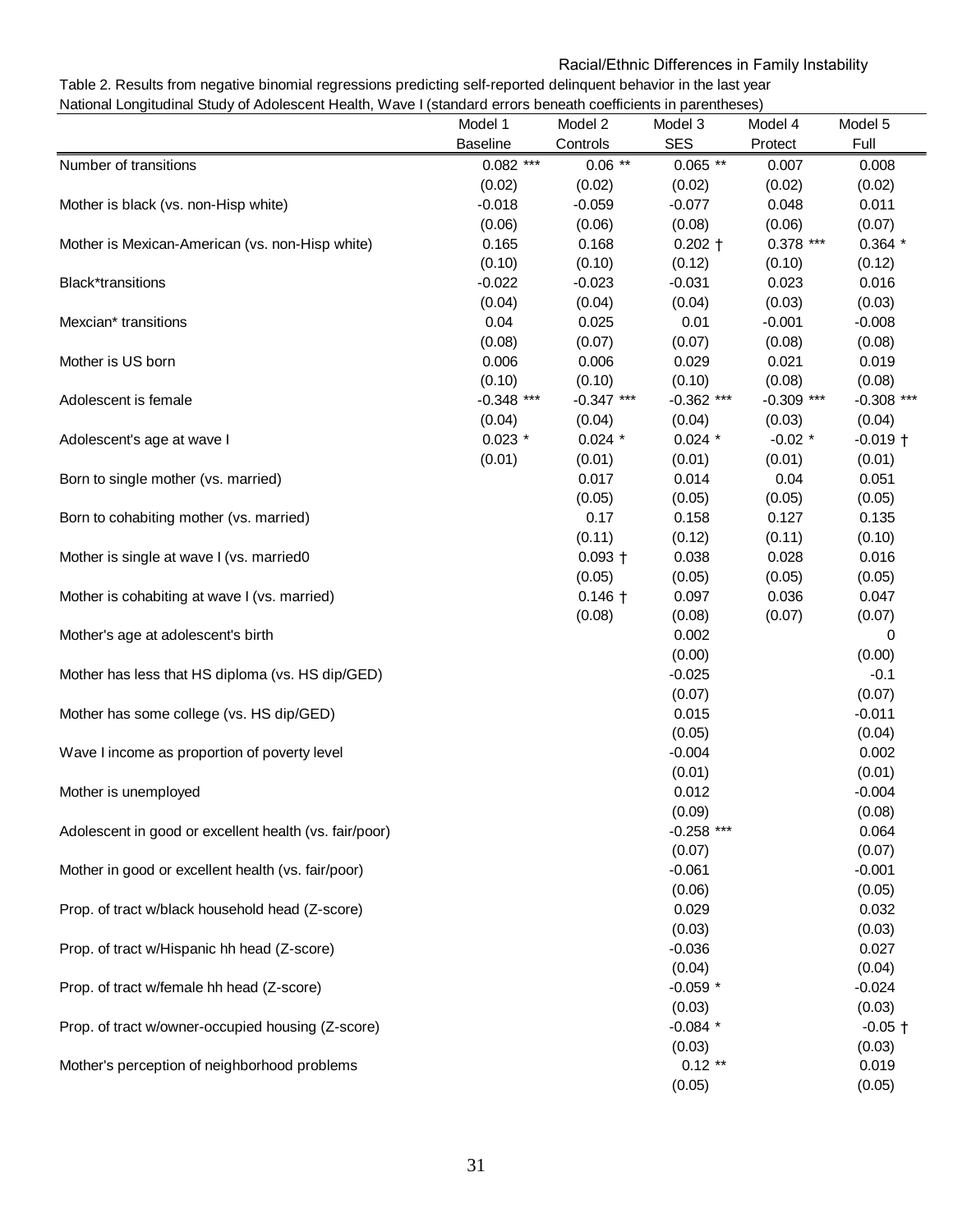|                                                    |        | Racial/Ethnic Differences in Family Instability |        |       |        |       |          |       |          |                 |
|----------------------------------------------------|--------|-------------------------------------------------|--------|-------|--------|-------|----------|-------|----------|-----------------|
| Neighborhood SES index (Z-score)                   |        |                                                 |        |       | 0.083  |       |          |       | 0.057    |                 |
|                                                    |        |                                                 |        |       | (0.04) |       |          |       | (0.04)   |                 |
| Adolescent has lived w/extended kin up to 1/4 of   |        |                                                 |        |       |        |       |          |       |          |                 |
| life                                               |        |                                                 |        |       |        |       | 0.071    |       | 0.075    |                 |
|                                                    |        |                                                 |        |       |        |       | (0.10)   |       | (0.10)   |                 |
| Adolescent has lived w/extended kin> 1/4 of life   |        |                                                 |        |       |        |       | $-0.216$ | $***$ | $-0.227$ | $\ast$          |
|                                                    |        |                                                 |        |       |        |       | (0.09)   |       | (0.09)   |                 |
| Quality of relationship w/mother                   |        |                                                 |        |       |        |       | $-0.08$  | $***$ | $-0.075$ | $^{\star\star}$ |
|                                                    |        |                                                 |        |       |        |       | (0.03)   |       | (0.03)   |                 |
| Quality of relationship w/other adults             |        |                                                 |        |       |        |       | $-0.403$ | $***$ | $-0.412$ | $***$           |
|                                                    |        |                                                 |        |       |        |       | (0.04)   |       | (0.04)   |                 |
| Adolescent's perception of neighborhood connection |        |                                                 |        |       |        |       | 0.232    | $***$ | 0.246    | $***$           |
|                                                    |        |                                                 |        |       |        |       | (0.07)   |       | (0.07)   |                 |
| Mother's perception of neighborhood connection     |        |                                                 |        |       |        |       | $-0.017$ |       | $-0.008$ |                 |
|                                                    |        |                                                 |        |       |        |       | (0.02)   |       | (0.03)   |                 |
| Neighborhood is near kin or where mother born      |        |                                                 |        |       |        |       | $-0.031$ |       | $-0.018$ |                 |
|                                                    |        |                                                 |        |       |        |       | (0.03)   |       | (0.03)   |                 |
| Religion is very/fairly important to adolescent    |        |                                                 |        |       |        |       | $-0.073$ |       | $-0.068$ |                 |
|                                                    |        |                                                 |        |       |        |       | (0.05)   |       | (0.05)   |                 |
| Frequency of church attendance                     |        |                                                 |        |       |        |       | $-0.051$ |       | $-0.048$ |                 |
|                                                    |        |                                                 |        |       |        |       | (0.04)   |       | (0.04)   |                 |
| Adolescent has positive school attachment          |        |                                                 |        |       |        |       | $-0.017$ |       | $-0.019$ |                 |
|                                                    |        |                                                 |        |       |        |       | (0.03)   |       | (0.03)   |                 |
| Adolescent has negative school attachment          |        |                                                 |        |       |        |       | 0.51     | ***   | 0.511    | ***             |
|                                                    |        |                                                 |        |       |        |       | (0.03)   |       | (0.03)   |                 |
| Adolescent in a romantic relationship              |        |                                                 |        |       |        |       | 0.229    | $***$ | 0.229    | ***             |
|                                                    |        |                                                 |        |       |        |       | (0.03)   |       | (0.03)   |                 |
| Intercept                                          | 1.069  | ***                                             | 1.049  | ***   | 1.113  | ***   | 2.953    | ***   | 2.865    | ***             |
|                                                    | (0.21) |                                                 | (0.21) |       | (0.25) |       | (0.25)   |       | (0.30)   |                 |
| Inalpha                                            |        |                                                 |        |       |        |       |          |       |          |                 |
| Constant                                           | 0.129  | $^{\star\star}$                                 | 0.126  | $***$ | 0.111  | $***$ | $-0.259$ | $***$ | $-0.266$ | ***             |
|                                                    | (0.03) |                                                 | (0.03) |       | (0.04) |       | (0.04)   |       | (0.04)   |                 |
| $\mathsf F$                                        | 14.658 |                                                 | 10.656 |       | 6.081  |       | 53.62    |       | 38.483   |                 |
| N                                                  | 7303   |                                                 | 7303   |       | 7303   |       | 7303     |       | 7303     |                 |

† p<0.10, \* p<0.05, \*\* p<.01, \*\*\* p<.001 (two-tailed)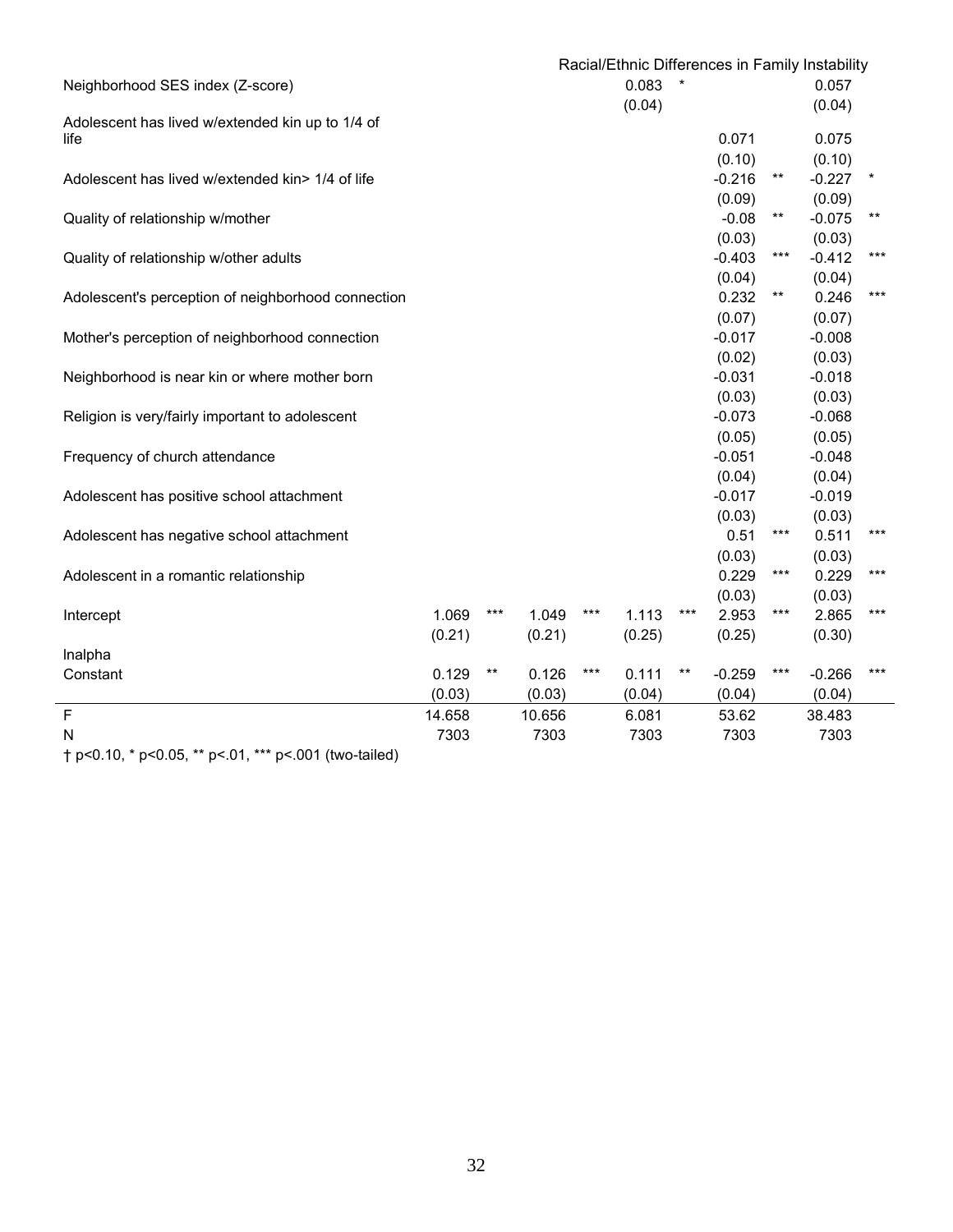# Racial/Ethnic Differences in Family Instability

Table 3. Results from Cox proportional hazard models estimating risk of first nonmarital sexual intercourse National Longitudinal Study of Adolescent Health, waves I to III (standard errors beneath coefficients)

|                                                        | Model 1         | Model 2            | Model 3            | Model 4            | Model 5         |
|--------------------------------------------------------|-----------------|--------------------|--------------------|--------------------|-----------------|
|                                                        | <b>Baseline</b> | Controls           | <b>SES</b>         | Protect            | Full            |
| Number of transitions                                  | $0.083$ ***     | $0.051$ *          | 0.04               | 0.026              | 0.012           |
|                                                        | (0.02)          | (0.03)             | (0.03)             | (0.03)             | (0.03)          |
| Mother is black (vs. non-Hisp white)                   | $0.349$ ***     | $0.282$ ***        | $0.161 +$          | $0.267$ ***        | $0.188*$        |
|                                                        | (0.07)          | (0.07)             | (0.09)             | (0.07)             | (0.09)          |
| Mother is Mexican-American (vs. non-Hisp white)        | $-0.126$        | $-0.125$           | $-0.002$           | $-0.094$           | 0.011           |
|                                                        | (0.14)          | (0.14)             | (0.16)             | (0.14)             | (0.16)          |
| <b>Black*transitions</b>                               | $-0.078$ *      | $-0.068 +$         | $-0.065$ †         | $-0.066$           | $-0.065$        |
|                                                        | (0.04)          | (0.04)             | (0.04)             | (0.04)             | (0.04)          |
| Mexcian*transitions                                    | 0.02            | 0.017              | 0.009              | 0.021              | 0.012           |
|                                                        | (0.09)          | (0.08)             | (0.08)             | (0.09)<br>$-0.024$ | (0.09)          |
| Mother is US born                                      | 0.004<br>(0.09) | $-0.005$<br>(0.09) | $-0.041$<br>(0.09) | (0.09)             | $-0.061$        |
| Adolescent is female                                   | $-0.029$        | $-0.026$           | $-0.025$           | 0.005              | (0.09)<br>0.007 |
|                                                        | (0.04)          | (0.04)             | (0.04)             | (0.04)             | (0.04)          |
| Adolescent's age at wave I                             | $-0.005$        | $-0.003$           | $-0.007$           | $-0.044$ **        | $-0.048$ **     |
|                                                        | (0.02)          | (0.02)             | (0.02)             | (0.02)             | (0.02)          |
| Born to single mother (vs. married)                    |                 | 0.032              | 0.003              | 0.053              | 0.025           |
|                                                        |                 | (0.06)             | (0.06)             | (0.06)             | (0.06)          |
| Born to cohabiting mother (vs. married)                |                 | 0.161              | 0.17               | 0.15               | 0.152           |
|                                                        |                 | (0.12)             | (0.12)             | (0.12)             | (0.12)          |
| Mother is single at wave I (vs. married)               |                 | 0.093              | $0.096 +$          | 0.069              | 0.081           |
|                                                        |                 | (0.06)             | (0.06)             | (0.06)             | (0.06)          |
| Mother is cohabiting at wave I (vs. married)           |                 | $0.327**$          | $0.3$ **           | $0.262$ **         | $0.247**$       |
|                                                        |                 | (0.10)             | (0.10)             | (0.10)             | (0.10)          |
| Mother's age at adolescent's birth                     |                 |                    | $-0.015$ ***       |                    | $-0.015$ ***    |
|                                                        |                 |                    | (0.00)             |                    | (0.00)          |
| Mother has less that HS diploma (vs. HS dip/GED)       |                 |                    | $-0.046$           |                    | $-0.058$        |
|                                                        |                 |                    | (0.07)             |                    | (0.07)          |
| Mother has some college (vs. HS dip/GED)               |                 |                    | $-0.114$ **        |                    | $-0.089*$       |
|                                                        |                 |                    | (0.04)             |                    | (0.04)          |
| Wave I income as proportion of poverty level           |                 |                    | 0.002              |                    | 0               |
|                                                        |                 |                    | (0.01)             |                    | (0.01)          |
| Mother is unemployed                                   |                 |                    | 0.134              |                    | 0.087           |
|                                                        |                 |                    | (0.09)             |                    | (0.09)          |
| Adolescent in good or excellent health (vs. fair/poor) |                 |                    | 0.004              |                    | 0.068           |
|                                                        |                 |                    | (0.10)             |                    | (0.09)          |
| Mother in good or excellent health (vs. fair/poor)     |                 |                    | 0.027              |                    | 0.048           |
|                                                        |                 |                    | (0.07)             |                    | (0.07)          |
| Prop. of tract w/black household head (Z-score)        |                 |                    | 0.063              |                    | 0.029           |
|                                                        |                 |                    | (0.04)             |                    | (0.04)          |
| Prop. of tract w/Hispanic hh head (Z-score)            |                 |                    | $-0.1$ *           |                    | $-0.081$ +      |
|                                                        |                 |                    | (0.05)             |                    | (0.05)          |
| Prop. of tract w/female hh head (Z-score)              |                 |                    | 0.036<br>(0.03)    |                    | 0.042<br>(0.03) |
| Prop. of tract w/owner-occupied housing (Z-score)      |                 |                    | $0.06*$            |                    | $0.051 +$       |
|                                                        |                 |                    | (0.03)             |                    | (0.03)          |
|                                                        |                 |                    |                    |                    |                 |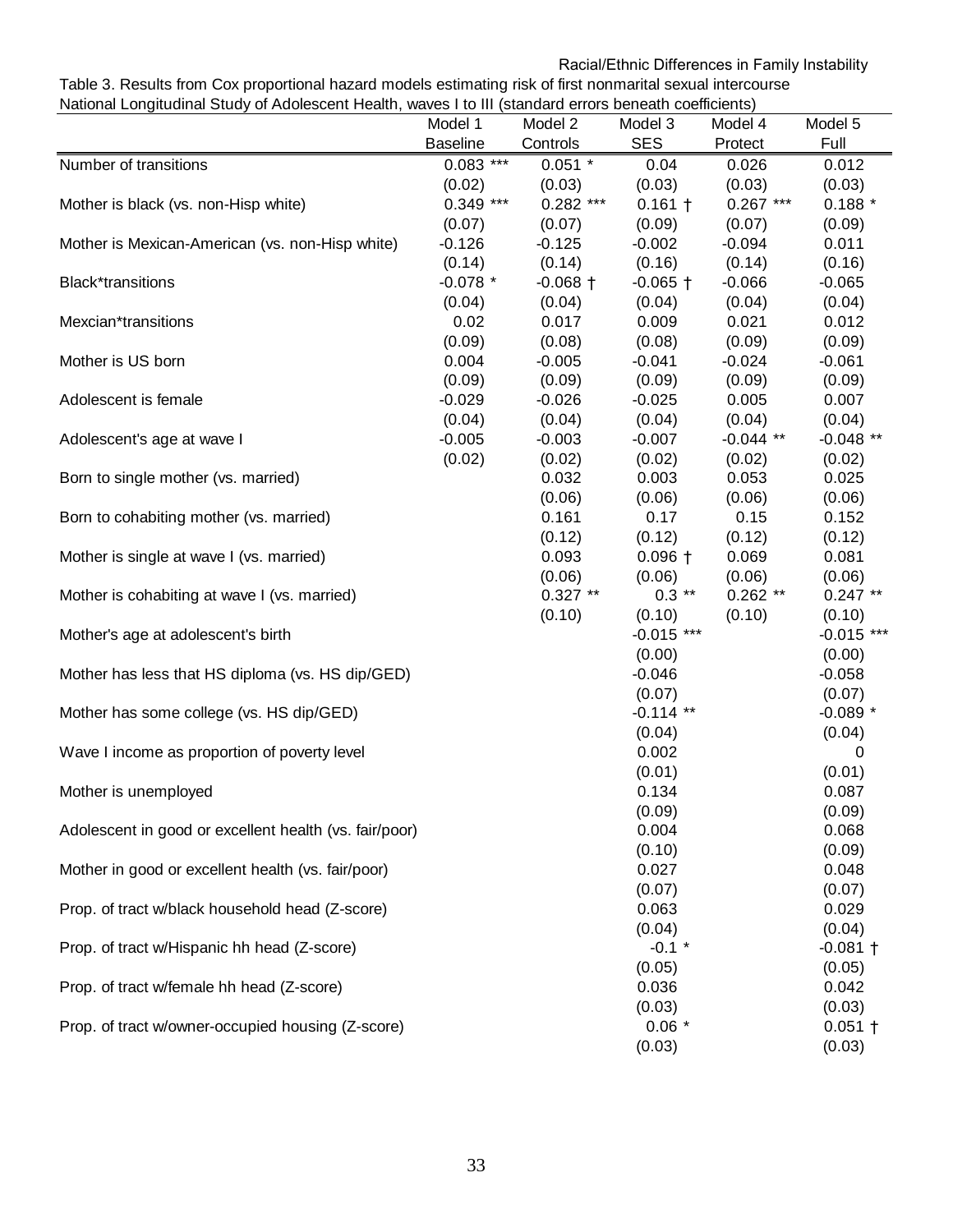|                                                       |        |        | Racial/Ethnic Differences in Family Instability |              |              |
|-------------------------------------------------------|--------|--------|-------------------------------------------------|--------------|--------------|
| Mother's perception of neighborhood problems          |        |        | 0.052                                           |              | 0.096        |
|                                                       |        |        | (0.05)                                          |              | (0.06)       |
| Neighborhood SES index (Z-score)                      |        |        | 0.026                                           |              | 0.027        |
|                                                       |        |        | (0.03)                                          |              | (0.03)       |
| Adolescent has lived w/extended kin up to 1/4 of life |        |        |                                                 | $0.253$ **   | $0.259**$    |
|                                                       |        |        |                                                 | $-0.09$      | $-0.092$     |
| Adolescent has lived w/extended kin> 1/4 of life      |        |        |                                                 | $-0.006$     | $-0.01$      |
|                                                       |        |        |                                                 | (0.10)       | (0.10)       |
| Quality of relationship with mother                   |        |        |                                                 | 0.038        | 0.033        |
|                                                       |        |        |                                                 | (0.04)       | (0.04)       |
| Quality of relationship with other adults             |        |        |                                                 | $-0.223$ *** | $-0.228$ *** |
|                                                       |        |        |                                                 | (0.04)       | (0.04)       |
| Adolescent's perception of neighborhood connection    |        |        |                                                 | $0.32***$    | $0.331$ ***  |
|                                                       |        |        |                                                 | (0.09)       | (0.09)       |
| Mother's perception of neighborhood connection        |        |        |                                                 | 0.006        | 0.029        |
|                                                       |        |        |                                                 | (0.03)       | (0.03)       |
| Neighborhood is near kin or where mother born         |        |        |                                                 | 0.041        | 0.028        |
|                                                       |        |        |                                                 | (0.04)       | (0.04)       |
| Religion is very/fairly important to adolescent       |        |        |                                                 | $-0.038$     | $-0.043$     |
|                                                       |        |        |                                                 | (0.05)       | (0.05)       |
| Frequency of church attendance                        |        |        |                                                 | $-0.196$ *** | $-0.17$ ***  |
|                                                       |        |        |                                                 | (0.04)       | (0.04)       |
| Adolescent has positive school attachment             |        |        |                                                 | $-0.002$     | 0.002        |
|                                                       |        |        |                                                 | (0.04)       | (0.04)       |
| Adolescent has negative school attachment             |        |        |                                                 | $0.134$ ***  | $0.129$ ***  |
|                                                       |        |        |                                                 | (0.03)       | (0.03)       |
| Adolescent in a romantic relationship                 |        |        |                                                 | $0.392$ ***  | $0.388$ ***  |
|                                                       |        |        |                                                 | (0.05)       | (0.05)       |
| Chi-square                                            | 57.989 | 78.002 | 140.614                                         | 423.81       | 478.207      |
| Observations                                          | 18,367 | 18,367 | 18,367                                          | 18,367       | 18,367       |
| N                                                     | 5,392  | 5,392  | 5,392                                           | 5,392        | 5,392        |
| t p<0.10, * p<0.05, ** p<.01, *** p<.001              |        |        |                                                 |              |              |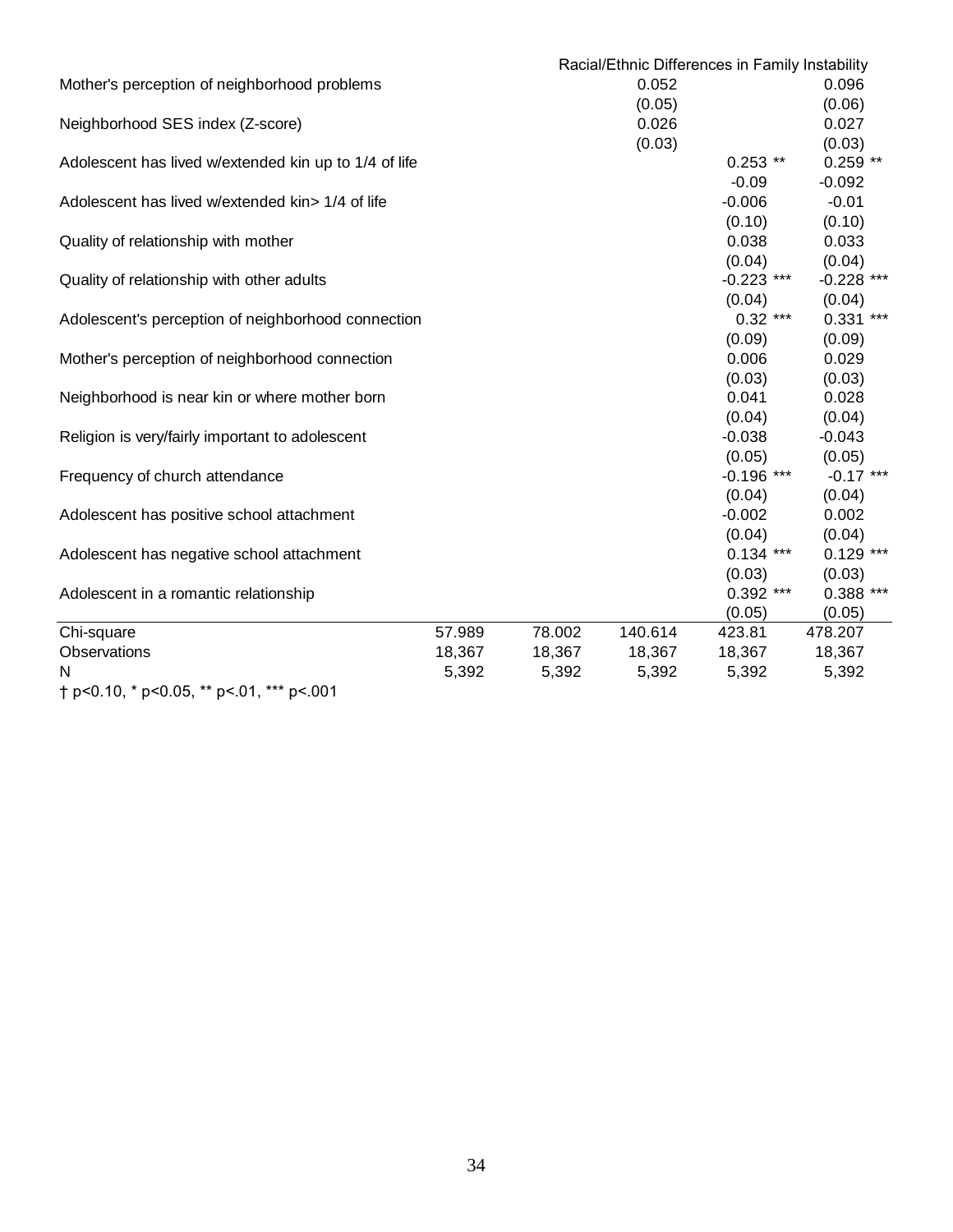# Racial/Ethnic Differences in Family Instability

#### Table 4. Results from Cox proportional hazard models estimating risk of first nonmarital birth National Longitudinal Study of Adolescent Health, waves I to III (standard errors beneath coefficients)

|                                                        | Model 1         | Model 2             | Model 3                | Model 4             | Model 5            |
|--------------------------------------------------------|-----------------|---------------------|------------------------|---------------------|--------------------|
|                                                        | <b>Baseline</b> | Controls            | <b>SES</b>             | Protect             | Full               |
| Number of transitions                                  | $0.228$ ***     | $0.172$ ***         | $0.143$ **             | $0.132**$           | $0.107 *$          |
|                                                        | (0.04)          | (0.05)              | (0.05)                 | (0.05)              | (0.05)             |
| Mother is black (vs. non-Hisp white)                   | $0.974$ ***     | $0.837***$          | $0.672$ ***            | $0.822$ ***         | $0.721$ ***        |
|                                                        | (0.13)          | (0.15)              | (0.18)                 | (0.15)              | (0.18)             |
| Mother is Mexican-American (vs. non-Hisp white)        | $1.272$ ***     | 1.288 ***           | $1.126$ ***            | $1.369***$          | $1.217***$         |
|                                                        | (0.21)          | (0.22)              | (0.27)                 | (0.22)              | (0.28)             |
| Black*transitions                                      | $-0.177**$      | $-0.172$ *          | $-0.144 +$             | $-0.156$ *          | $-0.143 +$         |
|                                                        | (0.06)          | (0.07)              | (0.07)                 | (0.07)              | (0.07)             |
| Mexcian*transitions                                    | $-0.144$        | $-0.165$            | $-0.136$               | $-0.196$            | $-0.173$           |
|                                                        | (0.14)          | (0.14)              | (0.13)                 | (0.16)              | (0.16)             |
| Mother is US born                                      | $0.432 *$       | $0.414 +$           | $0.409 +$              | 0.418               | $0.409 +$          |
|                                                        | (0.21)          | (0.21)              | (0.22)                 | (0.22)              | (0.23)             |
| Adolescent is female                                   | $0.769$ ***     | $0.775$ ***         | $0.788$ ***            | $0.792$ ***         | $0.794$ ***        |
|                                                        | (0.09)          | (0.09)              | (0.09)                 | (0.09)              | (0.09)             |
| Adolescent's age at wave I                             | $-0.123$ ***    | $-0.121$ ***        | $-0.128$ ***           | $-0.168$ ***        | $-0.178$ ***       |
|                                                        | (0.03)          | (0.03)              | (0.03)                 | (0.03)              | (0.03)             |
| Born to single mother (vs. married)                    |                 | 0.045               | $-0.178$               | 0.05                | $-0.149$           |
|                                                        |                 | (0.12)              | (0.11)                 | (0.12)              | (0.11)             |
| Born to cohabiting mother (vs. married)                |                 | 0.1                 | $-0.153$               | 0.095               | $-0.173$           |
|                                                        |                 | (0.23)              | (0.24)                 | (0.23)              | (0.23)             |
| Mother is single at wave I (vs. married)               |                 | $0.331**$           | $0.196 +$              | $0.279*$            | 0.179              |
|                                                        |                 | (0.11)<br>$0.482**$ | (0.11)<br>0.199        | (0.11)<br>$0.367$ * | (0.12)<br>0.14     |
| Mother is cohabiting at wave I (vs. married)           |                 |                     |                        |                     |                    |
| Mother's age at adolescent's birth                     |                 | (0.17)              | (0.18)<br>$-0.037$ *** | (0.17)              | (0.18)<br>$-0.039$ |
|                                                        |                 |                     | (0.01)                 |                     | (0.01)             |
| Mother has less that HS diploma (vs. HS dip/GED)       |                 |                     | 0.171                  |                     | 0.138              |
|                                                        |                 |                     | (0.13)                 |                     | (0.13)             |
| Mother has some college (vs. HS dip/GED)               |                 |                     | $-0.43$ ***            |                     | $-0.425$ ***       |
|                                                        |                 |                     | (0.10)                 |                     | (0.10)             |
| Wave I income as proportion of poverty level           |                 |                     | $-0.06 +$              |                     | $-0.066*$          |
|                                                        |                 |                     | (0.03)                 |                     | (0.03)             |
| Mother is unemployed                                   |                 |                     | 0.206                  |                     | 0.19               |
|                                                        |                 |                     | (0.16)                 |                     | (0.16)             |
| Adolescent in good or excellent health (vs. fair/poor) |                 |                     | $-0.075$               |                     | 0.052              |
|                                                        |                 |                     | (0.13)                 |                     | (0.13)             |
| Mother in good or excellent health (vs. fair/poor)     |                 |                     | $-0.237$ *             |                     | $-0.236$ *         |
|                                                        |                 |                     | (0.11)                 |                     | (0.11)             |
| Prop. of tract w/black household head (Z-score)        |                 |                     | $-0.107$               |                     | $-0.122$           |
|                                                        |                 |                     | (0.08)                 |                     | (0.08)             |
| Prop. of tract w/Hispanic hh head (Z-score)            |                 |                     | $-0.305$ **            |                     | $-0.283$ **        |
|                                                        |                 |                     | (0.09)                 |                     | (0.09)             |
| Prop. of tract w/female hh head (Z-score)              |                 |                     | $0.163$ **             |                     | $0.183**$          |
|                                                        |                 |                     | (0.06)                 |                     | (0.06)             |
| Prop. of tract w/owner-occupied housing (Z-score)      |                 |                     | $-0.076$               |                     | $-0.064$           |
|                                                        |                 |                     | (0.07)                 |                     | (0.07)             |